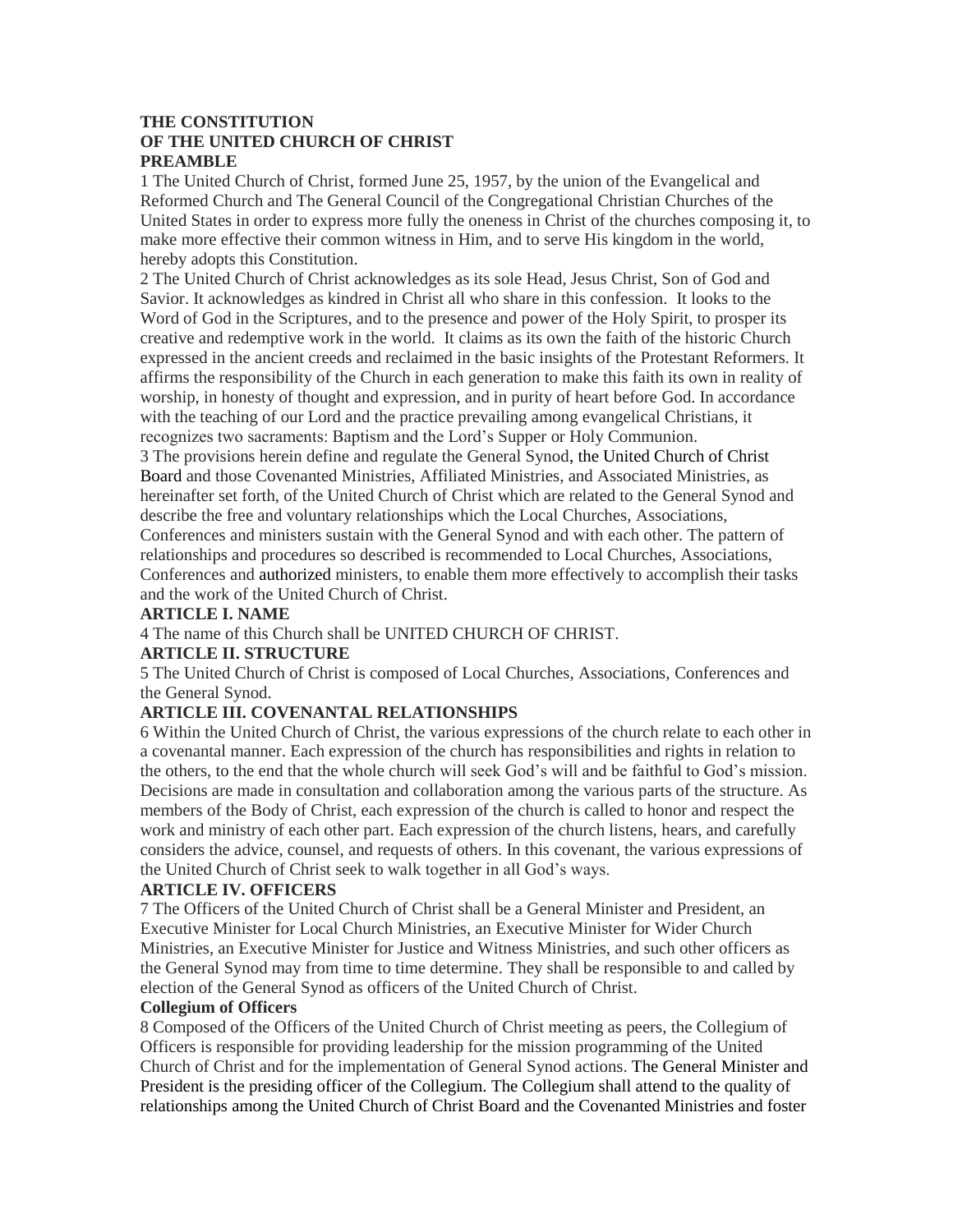a climate of respect, collaboration, and collegiality among various expressions of the church. The Collegium provides a setting for mutual accountability, for mutual reporting, and for assessing the ongoing programs of the United Church of Christ. It shall reflect the commitment of the United Church of Christ to be an inclusive church.

## **ARTICLE V. LOCAL CHURCHES**

9 The basic unit of the life and organization of the United Church of Christ is the Local Church. 10 A Local Church is composed of persons who, believing in the triune God, accepting Jesus Christ as Lord and Savior, and depending on the guidance of the Holy Spirit, are organized for Christian worship, for the furtherance of Christian fellowship, and for the ongoing work of Christian witness.

11 In accordance with the custom and usage of a Local Church, persons become members by (a) baptism and either confirmation or profession of faith in Jesus

Christ as Lord and Savior; (b) reaffirmation or reprofession of faith; or (c) letter of transfer or certification from other Christian churches.

12 All persons who are or shall become members of a Local Church of the

United Church of Christ are thereby members of the United Church of Christ.

13 Congregational Christian Churches and the Evangelical and Reformed

Church unite in the United Church of Christ without break in their respective historic continuities and traditions.

14 The following Local Churches compose the United Church of Christ:

a) The Local Churches of the Evangelical and Reformed Church;

b) The Local Churches of the Congregational Christian fellowship which vote to become a part of the United Church of Christ, or which vote to approve this Constitution;

c) Any Congregational Christian Local Church which, although it has not voted to become a part of the United Church of Christ, or to approve this Constitution, votes to join the United Church of Christ after this Constitution is declared in force;

d) Any Local Church which, after this Constitution is declared in force, is accepted, on any basis other than that described in paragraph 16, into an

Association, or Conference, of the United Church of Christ;

e) The Local Churches of any denomination which, after this Constitution is declared in force, unites with the United Church of Christ; and

f) Any Local Church in a category not otherwise defined in this article, received upon its request, subject to such provisions as in consultation with the Conference may be specified by the Association within whose bounds it is located, and which are not inconsistent with this Constitution and the Bylaws of the United Church of Christ.

15 Local Churches of the United Church of Christ are represented in the General Synod by the delegates from the Conferences to which they belong.

16 An Association or a Conference of the United Church of Christ may, under such provisions as it deems wise, admit, or continue to fellowship with, any Congregational Christian Local Church which is not part of the United Church of Christ. The names and statistics of such churches shall be kept separately; their members shall not be counted in determining the number of delegates which the Conference is entitled to send to the General Synod or hold elective office in that body, except that no ordained minister who has full standing or ordained ministerial partner standing in the United Church of Christ shall be ineligible to be a delegate to the General Synod or to hold elective office in that body. No direct or indirect participation by any such Local Church in, or support of, the work of the United Church of Christ, or of any of its Covenanted Ministries, The Pension Boards—United Church of Christ, United Church Funds, or of any

Conference or Association, shall be construed as making it a church of the United Church of Christ.

17 The Local Churches of the United Church of Christ have, in fellowship, a God-given responsibility for that Church, its labors and its extension, even as the United Church of Christ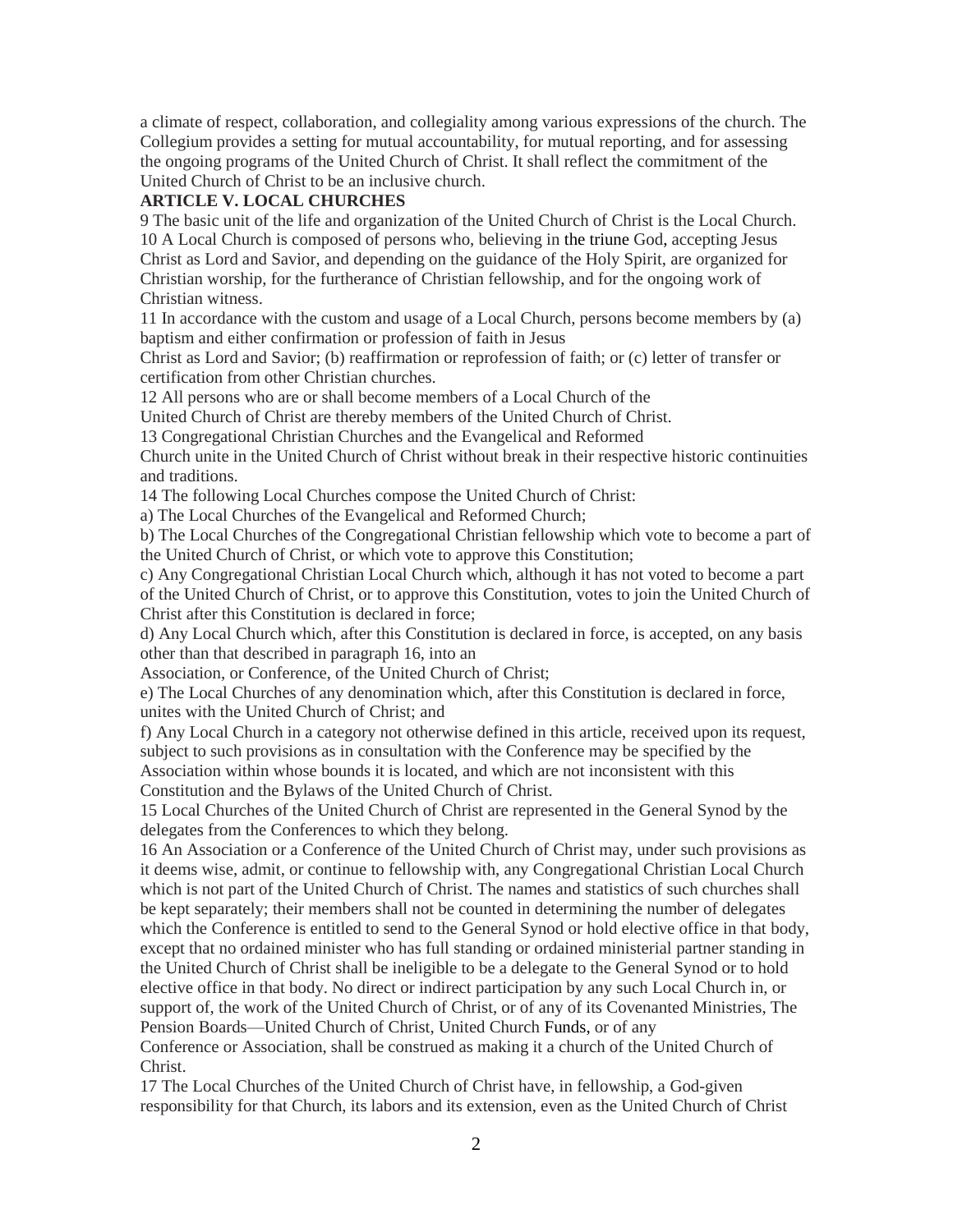has, in fellowship, a God-given responsibility for the wellbeing and needs and aspirations of its Local Churches. In mutual Christian concern and in dedication to Jesus Christ, the Head of the Church, the one and the many share in common Christian experience and responsibility. 18 The autonomy of the Local Church is inherent and modifiable only by its own action. Nothing in this Constitution and the Bylaws of the United Church of Christ shall destroy or limit the right of each Local Church to continue to operate in the way customary to it; nor shall be construed as giving to the General Synod, or to any Conference or Association now, or at any future time, the power to abridge or impair the autonomy of any Local Church in the management of its own affairs, which affairs include, but are not limited to, the right to retain or adopt its own methods of organization, worship and education; to retain or secure its own charter and name; to adopt its own constitution and bylaws; to formulate its own covenants and confessions of faith; to admit members in its own way and to provide for their discipline or dismissal; to call or dismiss its pastor or pastors by such procedure as it shall determine; to acquire, own, manage and dispose of property and funds; to control its own benevolences; and to withdraw by its own decision from the United Church of Christ at any time without forfeiture of ownership or control of any real or personal property owned by it.

19 Actions by, or decisions or advice emanating from, the General Synod, a Conference or an Association, should be held in the highest regard by every Local Church.

#### **ARTICLE VI.THE MINISTRY**

20 The United Church of Christ recognizes that God calls the whole Church and every member to participate in and extend the ministry of Jesus Christ by witnessing to the Gospel in church and society. The United Church of Christ seeks to undergird the ministry of its members by nurturing faith, calling forth gifts, and equipping members for Christian service.

21 The United Church of Christ recognizes that God calls certain of its members to various forms of ministry in and on behalf of the church for which ecclesiastical authorization is required. Recognizing God's call, the ecclesiastical authorization is granted by an Association through the rite of ordination, through commissioning, licensing, granting either ordained ministerial standing or ordained ministerial partner standing and other acts of authorization.

22 Ordination is the rite whereby the United Church of Christ through an Association, in cooperation with the person and a Local Church of the United Church of Christ, recognizes and authorizes that member whom God has called to ordained ministry, and sets that person apart by prayer and the laying on of hands. By this rite ordained ministerial standing and status as an Ordained Ministerial Partner is conferred and authorization given to perform the duties and exercise the prerogatives of ordained ministry in the United Church of Christ.

23 An Ordained Minister of the United Church of Christ is one of its members who has been called by God and ordained to preach and teach the gospel, to administer the sacraments and rites of the Church, and to exercise pastoral care and leadership.

24 Ordained ministerial standing is an ongoing covenant of mutual accountability, as described in Paragraph 25, which recognizes and continues the authorization of that person to perform the duties and exercise the prerogatives of ordained ministry. Ordained ministerial standing in the United Church of Christ is granted by and held in an Association in cooperation with a local church and confers voting membership in the Association.

25 The Call of an Ordained Minister or Ordained Ministerial Partner (see Article VII) to a Local Church establishes a covenantal relationship among the Ordained Minister or Ordained Ministerial Partner, the Local Church, and the United Church of Christ as represented by an Association. The Call of an Ordained Minister or Ordained Ministerial Partner to other forms of ministry recognized by an Association of the United Church of Christ establishes a covenantal relationship among the Ordained Minister or Ordained Ministerial Partner, the calling body, the United Church of Christ as represented by an Association and the Local Church where the Ordained Minister or Ordained Ministerial Partner is a member.

26 Commissioning is the act whereby the United Church of Christ through an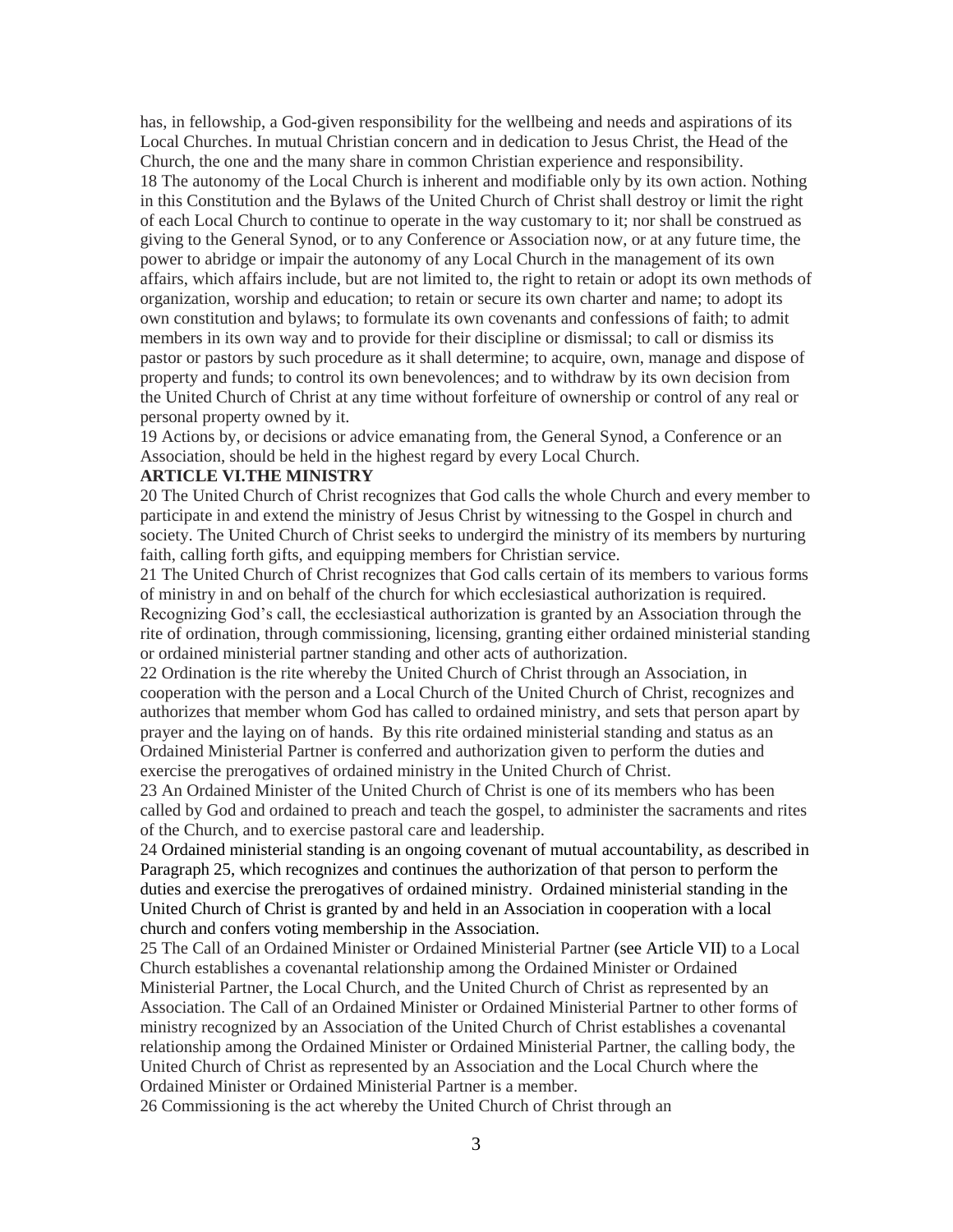Association, in cooperation with a person and a Local Church of the United Church of Christ, recognizes and authorizes that member whom God has called to a specific church-related ministry which is recognized by that Association, but not requiring ordination or licensing. By this act the status of Commissioned Minister is conferred and authorization granted to perform duties necessary to and for the specific ministry, and voting membership in that Association is granted. 27 A Commissioned Minister in the United Church of Christ is one of its members who has been called by God and commissioned for a specific church-related ministry.

28 Licensing is the act whereby the United Church of Christ through an Association, in cooperation with a person and a Local Church of the United Church of Christ, recognizes and authorizes that member whom God has called to perform specified duties in a designated Local Church or within that Association, mainly preaching and conducting services of worship, for a designated time within a covenant of mutual accountability that includes appropriate supervision and guidance of that Association. The license may be renewed. Voting membership in that Association is granted.

29 A Licensed Minister of the United Church of Christ is one of its members whom God has called and who has been recognized and authorized by an Association to perform specified duties in a designated Local Church or within that Association, mainly preaching and conducting services of worship, for a designated time within a covenant of mutual accountability that includes appropriate supervision and guidance of that Association. The license may be renewed. 30 A Member in Discernment is a member of the United Church of Christ who has been called by God and who is, in covenant with that member's Local Church and Association, engaging in a time of discernment of that call and preparation for authorized ministry in response to that call. **ARTICLE VII. RECOGNITION AND RECONCILIATION OF THE ORDAINED MINISTRIES OF THE UNITED CHURCH OF CHRIST AND THE CHRISTIAN CHURCH (DISCIPLES OF CHRIST)**

31 The United Church of Christ and the Christian Church (Disciples of Christ) recognize the ordained ministries of the other church to be efficacious ministries of grace within that church and these ministries to be valid and full ministries of the one Church of Jesus Christ. 32 The ordained ministries of the United Church of Christ and the Christian Church (Disciples of Christ) are reconciled. An Ordained Minister with ordained ministerial standing in one church may function, whenever invited, and as established procedures permit, as an ordained minister to the other.

33 The designations "Ordained Ministerial Partner" and "ordained ministerial partner standing" manifest the corporate and individual nature of the recognition and reconciliation of the ordained ministries of the United Church of Christ and the Christian Church (Disciples of Christ). 34 Each member of the Christian Church (Disciples of Christ) who holds ordained ministerial standing in the Christian Church (Disciples of Christ) is an Ordained Ministerial Partner of the United Church of Christ.

35 Each member of the United Church of Christ who holds ordained ministerial standing in the United Church of Christ is an Ordained Ministerial Partner of the Christian Church (Disciples of Christ).

36 Ordained ministerial partner standing is authorization granted to an Ordained Minister with ordained ministerial standing in the Christian Church (Disciples of Christ) who has a call to perform the duties and exercise the prerogatives of ordained ministry in the United Church of Christ. This authorization assumes knowledge of, and appreciation for, the history, polity, and practices of the United Church of Christ. Ordained ministerial partner standing provides ongoing ecclesiastical authorization to perform the duties and exercise the prerogatives of ordained ministry in the United Church of Christ.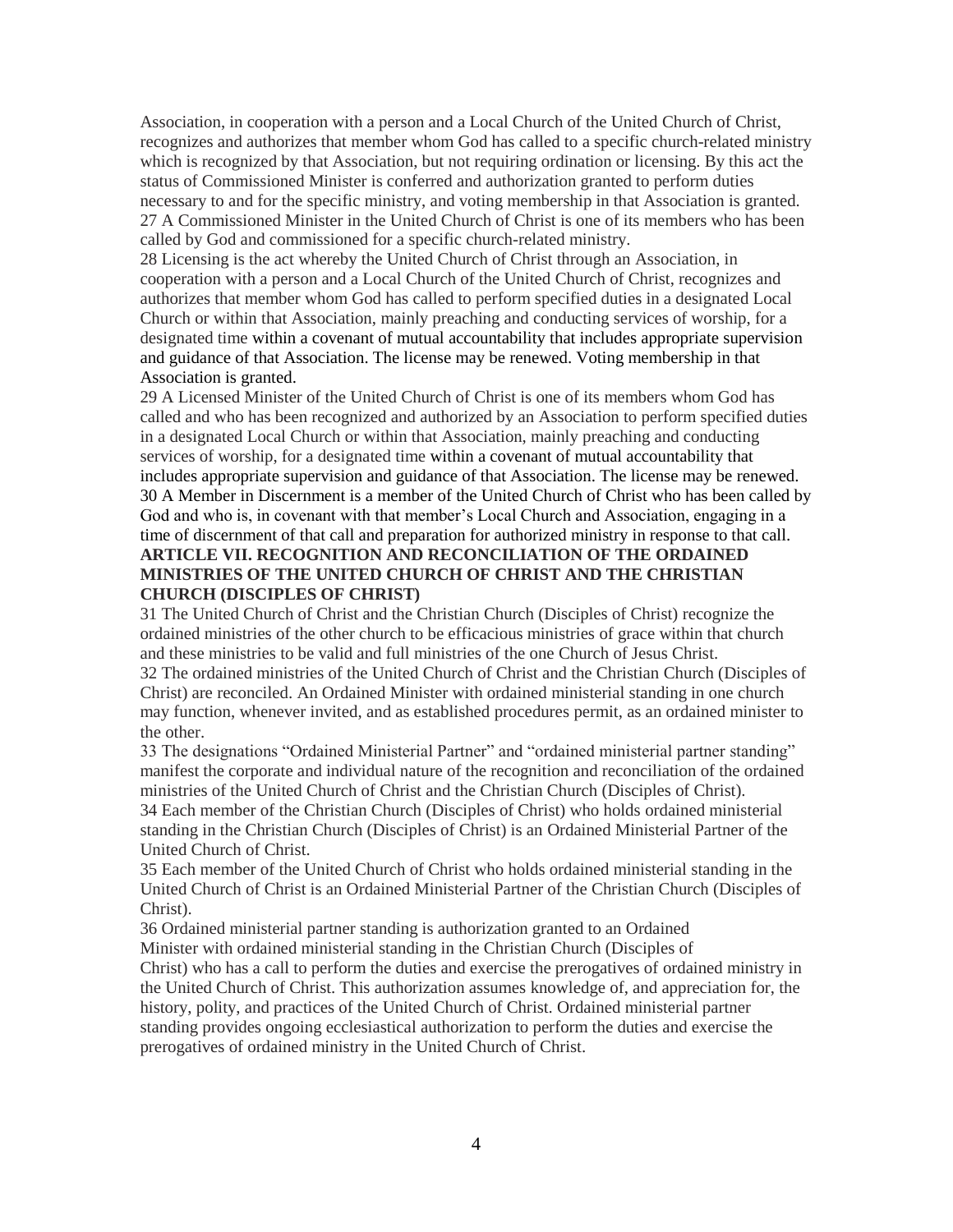# **ARTICLE VIII. ASSOCIATIONS AND CONFERENCES**

37 Associations and Conferences are bodies organized on a territorial basis to perform functions in accordance with the provisions of the Constitution and the Bylaws of the United Church of Christ.

### **Associations**

38 An Association is that body within a Conference of the United Church of Christ which is composed of all Local Churches in a geographical area, all Ordained Ministers holding standing or ordained ministerial partner standing therein, all Commissioned Ministers and Licensed Ministers in that Association.

39 Subsequent to the initial organization of Associations in the United Church of Christ, the boundaries of any new Association, or any adjustment of boundaries between Associations, shall be determined by the Associations concerned with the approval of the Conference or Conferences involved. The standing of an Association as a body of the United Church of Christ is determined by the Conference in which it is located.

40 An Association is that body which determines, confers, and certifies to the standing of the Local Churches of the United Church of Christ within its area.

41 An Association is that body which grants authorization that is required for various forms of ministry in and on behalf of the Church. Such authorization is granted through the rite of ordination, through commissioning, licensing, granting either ordained ministerial standing or ordained ministerial partner standing and other acts of authorization. Such authorization may be terminated by the Association.

42 An Association may retain or secure its own charter, and adopt its own constitution, bylaws and other rules which it deems essential to its own welfare and not inconsistent with this Constitution and the Bylaws of the United Church of Christ.

43 An Association is related to the General Synod through its Conference.

44 When an Association meets, its voting membership includes the lay delegates selected by and representing the Local Churches of that Association, all Ordained

Ministers holding standing or ordained ministerial partner standing therein, all Commissioned Ministers and Licensed Ministers of that Association.

45 Meetings of the Association are held annually and at such other times as may be necessary for the discharge of its responsibilities.

## **Conferences**

46 A Conference is that body of the United Church of Christ which is composed of all Local Churches in a geographical area, all Ordained Ministers holding standing or ordained ministerial partner standing in its Associations or in the Conference itself when acting as an Association, all Commissioned Ministers and Licensed Ministers in its Associations.

47 Subsequent to the initial organization of Conferences in the United Church of Christ, the boundaries of any new Conference, or any adjustment of boundaries between Conferences, shall be determined by the Conferences concerned with the approval of the General Synod. The standing of a Conference as a body of the United Church of Christ is determined by the General Synod.

48 A Conference may retain or secure its own charter, and adopt its own constitution, bylaws and other rules which it deems essential to its own welfare and not inconsistent with this Constitution and the Bylaws of the United Church of Christ.

49 A Conference is related to the General Synod as described in the Bylaws of the United Church of Christ.

50 When a Conference meets, its voting membership includes lay delegates selected by and representing the Local Churches of that Conference, all Ordained Ministers holding standing or ordained ministerial partner standing in its Associations or in the Conference itself when acting as an Association, all Commissioned Ministers and Licensed Ministers in its Associations.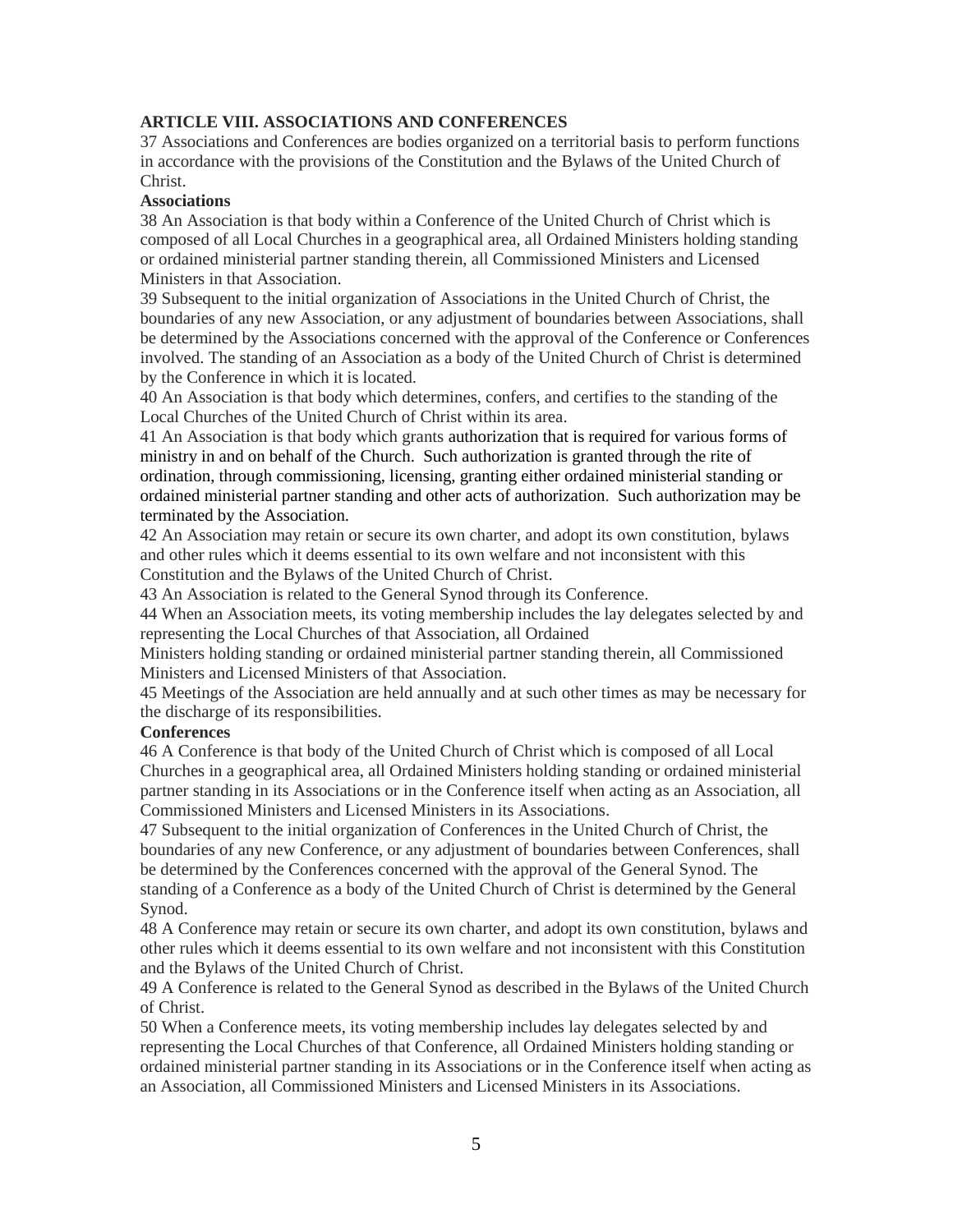51 Meetings of the Conference are held annually and at such other times as may be necessary for the discharge of its responsibilities.

## **Conferences Acting as Associations**

52 A Conference may exercise the functions of an Association when they are delegated to it by an Association or where no Association exists.

# **ARTICLE IX.THE GENERAL SYNOD**

53 The General Synod is the gathering of a faith community representative of the wider church to listen for and discern the call of God to the United Church of Christ. The General Synod deliberates, discerns, and identifies the mission of the wider church of the United Church of Christ in God's world and receives and offers suggestions, invitations, challenges, and assistance in covenant with Local Churches, Conferences, and other settings as they engage in mission together. The General Synod is the representative body of the United Church of Christ and is composed of voting delegates, as described in the Bylaws of the United Church of Christ. A quorum for the conduct of business shall consist of one-third of the voting delegates, provided that in this number at least two-thirds of the Conferences are represented by at least one delegate each. There shall also be associate delegates and ecumenical delegates, without vote, as determined by the Bylaws of the United Church of Christ or action of the General Synod.

# **Powers and Responsibilities of General Synod**

54 The General Synod has the following powers and responsibilities, provided, however, that no power vested in the General Synod shall invade the autonomy of Conferences, Associations, and Local Churches, or impair their right to acquire, own, manage, and dispose of property and funds: a) To carry on, directly and through the United Church of Christ Board, as well as through the Covenanted, Affiliated, and Associated Ministries and other bodies, the work of the United Church of Christ, and to provide for the financial support of this work;

b) To create such bodies, temporary or permanent, incorporated or unincorporated, suitable for the discharge of its responsibilities;

c) To organize as required for the transaction of business;

d) To call and elect Officers of the United Church of Christ who shall be chosen from the membership of the United Church of Christ and who shall serve as Officers of the General Synod; e) To elect all members of the United Church of Christ Board, which shall act as the General Synod ad interim and carry out the United Church of Christ Board's other responsibilities as described in the Bylaws of the United Church of Christ;

f) To establish and maintain national headquarters for the United Church of Christ;

g) To establish a Treasury, which shall receive funds contributed to the General Synod for the support of the United Church of Christ and for its Covenanted Ministries;

h) To determine the relationships of the United Church of Christ with ecumenical organizations, world confessional bodies, interfaith and other interdenominational agencies;

i) To encourage conversations with other communions and when appropriate to authorize and guide negotiations with them, looking toward formal union;

j) To amend this Constitution as hereinafter provided; and

k) To adopt Bylaws for the United Church of Christ and, as hereinafter provided, to amend them. **Meetings of the General Synod**

55 The General Synod shall hold meetings at regular intervals as provided in the Bylaws of the United Church of Christ. Special meetings may be called in the manner provided in those Bylaws. **Correlation**

56 a) The General Synod and the United Church of Christ Board shall consider the work of all Covenanted, Affiliated, and Associated Ministries. It shall also correlate their work, publicity and promotion, preventing duplication and effecting economies of administration, so as to secure maximum effectiveness and efficiency through careful stewardship of personnel and financial resources.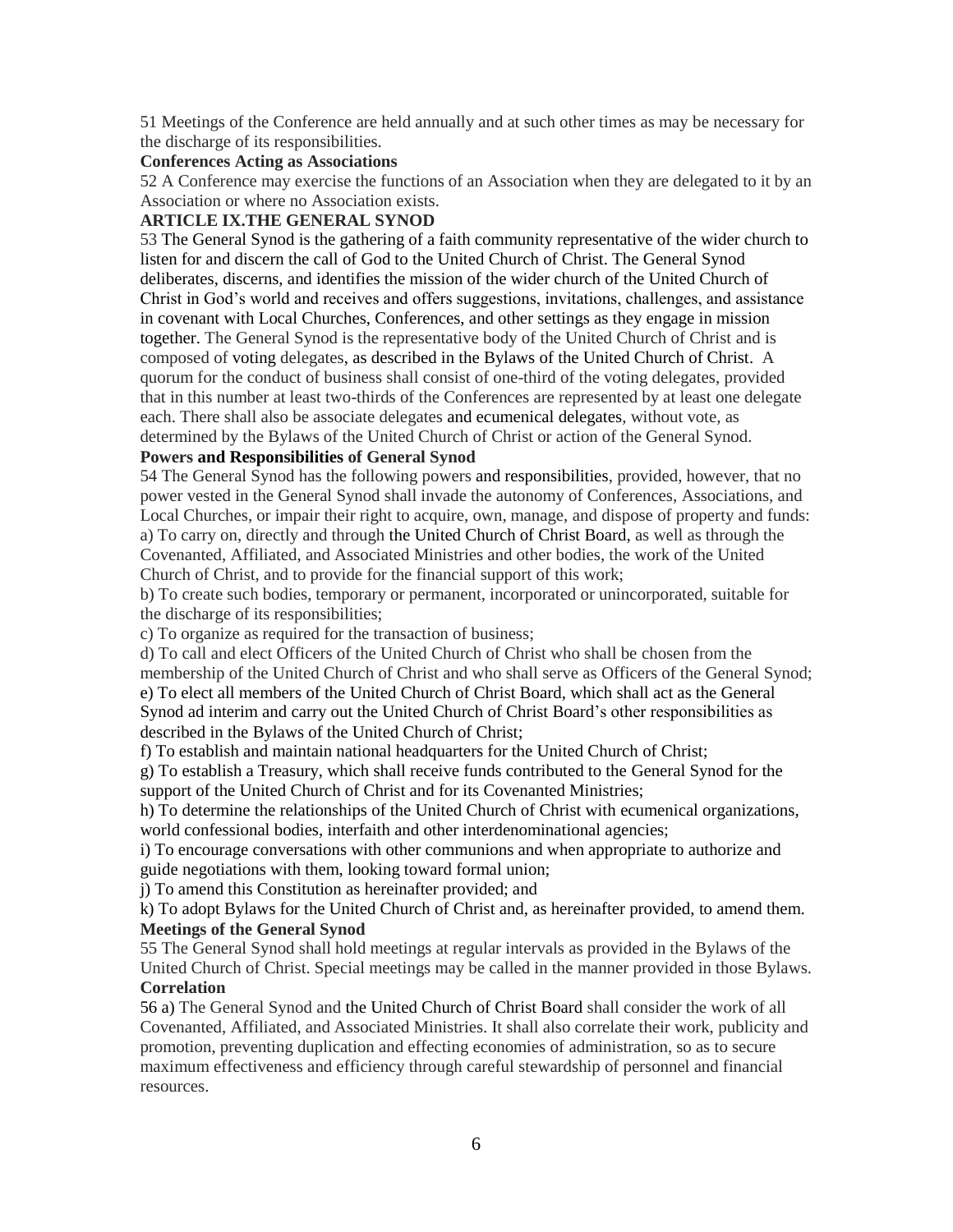b) The General Synod and the United Church of Christ Board and each of the Board of Directors of all Covenanted, Affiliated, and Associated Ministries shall assure that due protection shall be given to all assets, trust funds, including pension funds so that the legacy/historic restrictions on the use of restricted funds and the intended use restrictions of the unrestricted funds of each of the historic ministries are monitored, accounted for, maintained and reported to the United Church of Christ Board to assure that the use of all such assets and funds will be allocated and used based on donor intent, whenever that can be determined.

### **ARTICLE X. UNITED CHURCH OF CHRIST BOARD**

57 The United Church of Christ Board is the successor to and agent for the Executive Council and the Office of General Ministries (including its predecessor offices and bodies: President, Secretary, and Director of Finance and Treasurer of the United Church of Christ; Commission on Development; Stewardship Council; Office of Communication; and ministries of research formerly conducted by the United Church Board for Homeland Ministries), and as such continues the work, mandates and legacies of these predecessor bodies and offices. The members of the United Church of Christ Board shall serve as the directors of each of the Covenanted Ministries. The United Church of Christ Board shall be responsible for strategic planning and policymaking. The United Church of Christ Board shall be responsible, with the General Minister and President, for the ecumenical and interfaith relationships of the United Church of Christ in the national setting. In all its work, the United Church of Christ Board shall be guided by the policies established by the General Synod. The United Church of Christ Board shall be incorporated in order to carry out its mandates and responsibilities, including without limitation, performing all legal functions of the General Synod, as set forth in the Constitution and Bylaws of the United Church of Christ. The members of the United Church of Christ Board shall be elected and shall serve as provided in the Bylaws of the United Church of Christ.

## **ARTICLE XI. COVENANTED MINISTRIES**

58 The United Church of Christ recognizes the call to proclaim the good news of Jesus Christ in word and deed through the work of Local Churches; Associations; Conferences; national expressions; and global, ecumenical, and interfaith relationships. The United Church of Christ is and seeks to be an inclusive, multiracial, multicultural church, accessible to all, engaging in ministries of justice, witness, healing, teaching, and preaching. There are three Covenanted Ministries as defined and set forth in the Constitution and the Bylaws of the United Church of Christ: Local Church Ministries, Wider Church Ministries, Justice and Witness Ministries. A Covenanted Ministry may retain or secure its own charter and adopt its own bylaws and other rules which it deems essential to its own welfare and not inconsistent with this Constitution and the Bylaws of the United Church of Christ and in accordance with advice and counsel given from time to time by the General Synod.

### **Powers and Responsibilities of Covenanted Ministries**

59 Each Covenanted Ministry shall have the following powers and responsibilities:

a) To carry out the Covenanted Ministry's programmatic work, including the historical mandates of its predecessor bodies, as set forth in its Charter and Bylaws, or referred from the General Synod, or as set forth in the Constitution and the Bylaws of the United Church of Christ; b) To retain responsibility for all legacies and other property received, maintained or held by it,

and to approve any use, expenditure or disposal of its legacies or other property;

c) To work in covenantal relationship with the General Synod, the United Church of Christ Board, and other Ministries to fulfill its mandates;

d) To participate through its Executive Minister in the Collegium of Officers;

e) To participate in the Mission Planning Council;

f) To nominate and elect its Executive Minister as set forth in paragraph 61b;

g) To organize itself as it deems necessary to carry out its programmatic work, including the fulfillment of historical mandates, which shall be carried out in accordance with this Constitution and the Bylaws of the United Church of Christ, through the United Church of Christ Board;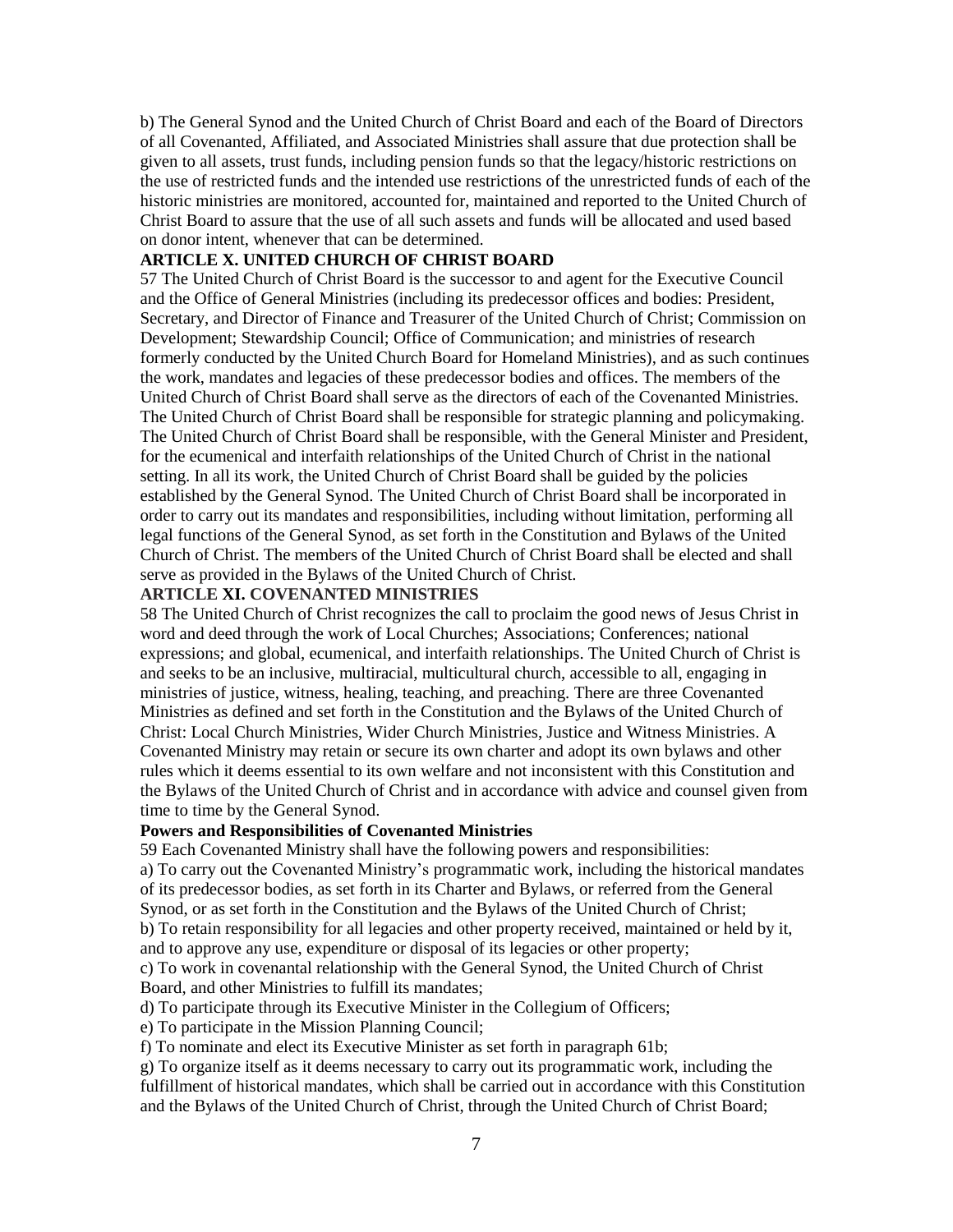h) To determine its budget to be submitted to the United Church of Christ Board in accordance with the Bylaws of the United Church of Christ;

i) To adopt its own charter, bylaws, and rules of procedure which it deems essential to its own welfare, not inconsistent with the Constitution and the Bylaws of the United Church of Christ; j) To hold in highest regard actions by, or decisions or advice emanating from, the General Synod, the United Church of Christ Board, another Covenanted Ministry, a Conference, an Association, or a Local Church.

60 Each Covenanted Ministry shall be incorporated in order to fulfill its mandates; fulfill all normal, lawful purposes; and receive, hold, manage, and distribute real and personal property, endowments, and restricted funds in compliance with the terms, conditions, and requirements of said funds. The voting membership of each Covenanted Ministry shall be the members of that corporation's Board of Directors.

61 The corporation documents of Local Church Ministries, Justice and Witness Ministries, and Wider Church Ministries shall reflect their covenantal relationship with the General Synod and shall provide:

a) that the members of the United Church of Christ Board comprise the Board of Directors of the Covenanted Ministry;

b) that the Covenanted Ministry shall vest the General Synod with the power to call by election the Executive Minister of the Covenanted Ministry;

c) that any modification of the provisions or powers in a or b above shall be authorized only after consultation with the Collegium of Officers and the United Church of Christ Board and after presentation to the General Synod, and shall require an affirmative vote of not less than two-thirds of all voting members of the Covenanted Ministry;

d) that the Covenanted Ministry must approve any use, expenditure or disposal of its legacies or other property;

e) that dissolution of the Covenanted Ministry shall occur only with an affirmative vote of not less than two-thirds of all members of the Covenanted Ministry, after advice and consultation with the General Synod, and only with provision for the transfer of the ownership, management, and control of its assets and funds to a successor corporation that is legally obligated and empowered to own and carry out the obligations, terms, conditions, and requirements of said assets and funds, as the Board of Directors shall determine. In keeping with the covenantal basis of the United Church of Christ, such successor corporation shall be related to the United Church of Christ whenever legally permissible and appropriate, all as determined by the Board of Directors of the Covenanted Ministry.

62 The General Synod, in covenant with a Covenanted Ministry, may, from time to time, delegate or assign to a Covenanted Ministry such responsibilities as fall within that Covenanted Ministry's purpose and mission as set forth in the Constitution and the Bylaws of the United Church of Christ and in that Covenanted Ministry's corporate documents.

63 Each Covenanted Ministry of the United Church of Christ shall report its finances annually to the United Church of Christ Board and to each regular meeting of the General Synod. Each Covenanted Ministry shall submit to the United Church of Christ Board, acting as the Budget Committee of the General Synod, a detailed request for support of its work through funds allocated from the biennial income goal to be recommended to the General Synod. **Incorporation of Existing and Prior Agencies**

64 The Covenanted Ministries listed in paragraph 58 above, acting as successors to and agents for all predecessor bodies related to the United Church of Christ, continue the work, mandates, and legacies previously carried on by the American Board of Commissioners for Foreign Missions, the Board of International Missions, the Commission on World Service, the Congregational Christian Service Committee, the United Church Board for World Ministries, Board of National Missions, Board of Christian Education and Publication, Board of Business Management, Board of Home Missions of the Reformed Church in the U. S., the American Missionary Association,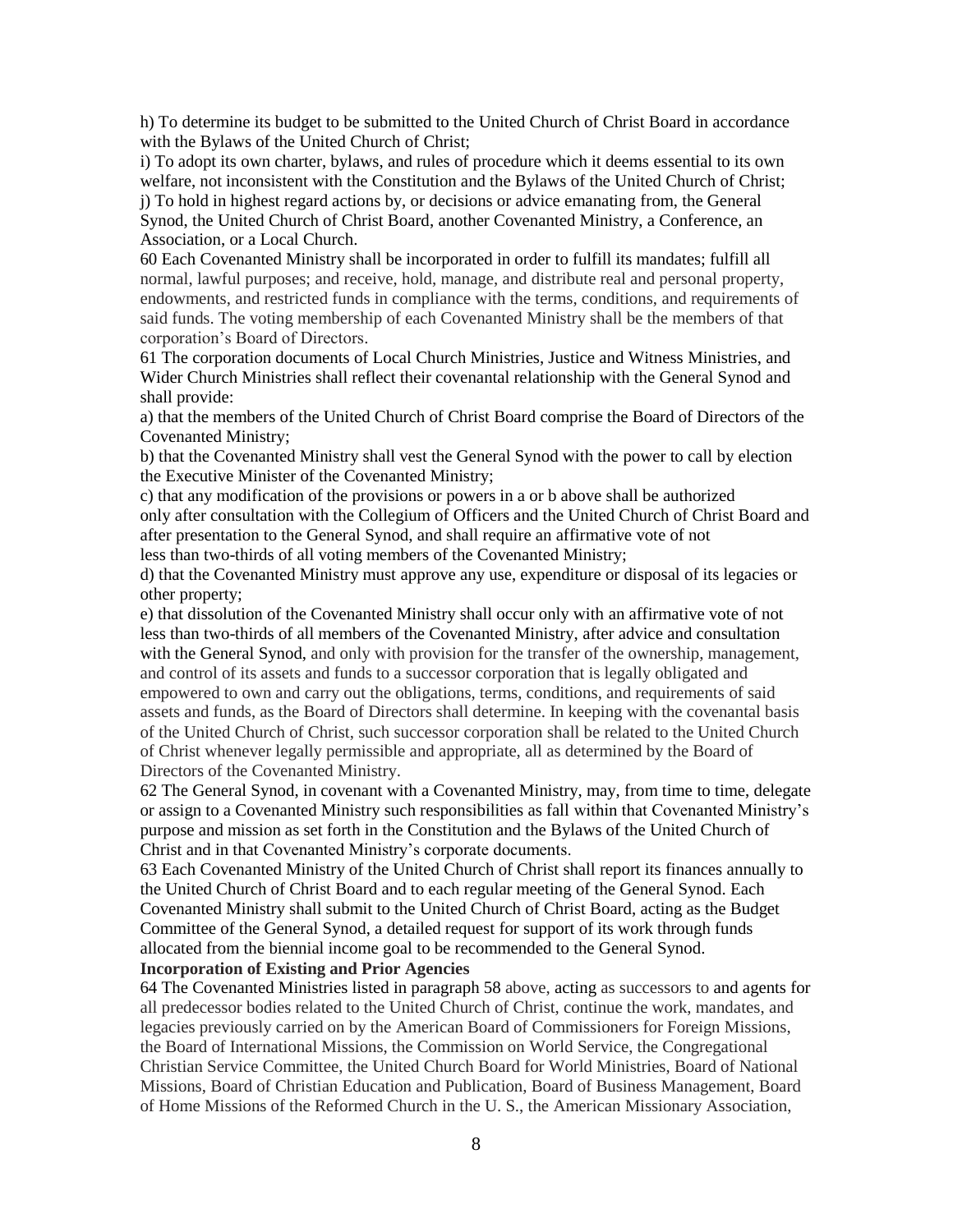Congregational Church Building Society, Congregational Education Society, Congregational Home Missionary Society, Congregational Publishing Society, The Congregational Sunday School Extension Society, the Congregational Women's Home Missionary Federation, the United Church Board for Homeland Ministries, Coordinating Center for Women in Church and Society, Commission for Racial Justice, Office for Church Life and Leadership, Office for Church in Society, Stewardship Council, and Office of Communication.

#### **Local Church Ministries**

65 The purpose and mission of Local Church Ministries, to be carried out in accordance with the Bylaws of the United Church of Christ, shall be to encourage and support the Local Churches of the United Church of Christ in the fulfillment of God's mission. Specifically, Local Church Ministries continues the work of, and acts as agent for, the following predecessor bodies: the Office for Church Life and Leadership, the Coordinating Center for Women in Church and Society, the Stewardship Council, the United Church Board for Homeland Ministries, and its predecessor bodies: The Board of National Missions, Board of Christian Education and Publication, Board of Business Management, Board of Home Missions of the Reformed Church in the U.S., the American Missionary Association, Congregational Church Building Society, Congregational Education Society, Congregational Home Mission Society, Congregational Publishing Society, The Congregational Sunday School Extension Society, the Congregational Women's Home Missionary Federation.

#### **Justice and Witness Ministries**

66 The purpose and mission of Justice and Witness Ministries, to be carried out in accordance with the Bylaws of the United Church of Christ, shall be to enable and encourage Local Churches, Associations, Conferences, and the national expressions of the United Church of Christ to engage in God's mission globally by direct action for the integrity of creation, justice, and peace. Justice and Witness Ministries continues the work of, and acts as agent for, the following predecessor bodies: the Office for Church in Society, the Commission for Racial Justice, the Coordinating Center for Women in Church and Society. It also continues the following: ministries of public policy advocacy in the area of communications formerly conducted by the Office of Communication, ministries of prophetic service and action formerly conducted by the Division of the American Missionary Association of the United Church Board for Homeland Ministries, ministries of global advocacy in the U.S.A. formerly conducted by the United Church Board for World Ministries.

#### **Wider Church Ministries**

67 The purpose and mission of Wider Church Ministries, to be carried out in accordance with the Bylaws of the United Church of Christ, shall be to encourage and support Local Churches, Associations, Conferences, and the national expressions of the United Church of Christ to participate in the global, multiracial, multicultural church, and to support United Church of Christ ministries around the world and the nation. Wider Church Ministries continues the work of, and acts as agent for, the following predecessor bodies: the United Church Board for World Ministries, the American Board of Commissioners for Foreign Missions, the Board of International Missions, the Commission on World Service, and the Congregational Christian Service Committee. It also continues the following: ministries of volunteer services formerly conducted by the Division of the American Missionary Association of the United Church Board for Homeland Ministries; ministries of the Health and Welfare Coordinating Council formerly related to the United Church Board for Homeland Ministries.

#### **ARTICLE XII. AFFILIATED AND ASSOCIATED MINISTRIES**

68 An Affiliated Ministry of the United Church of Christ is a non-profit corporation which provides services to or for the United Church of Christ, and whose

Board of Trustees is elected by its corporate membership, and which was recognized previously as an Instrumentality by the General Synod.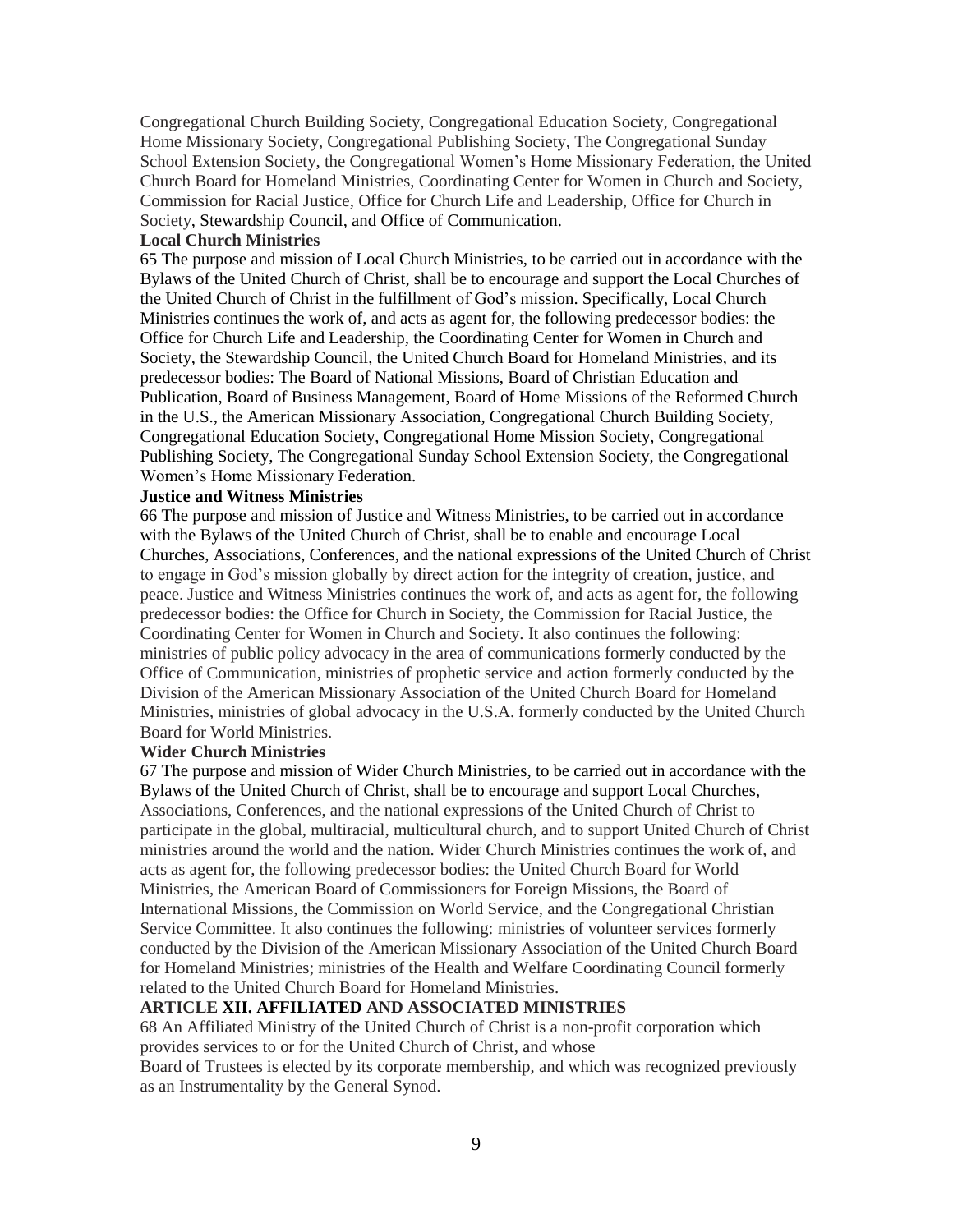69 An Associated Ministry of the United Church of Christ Board of the General Synod of the United Church of Christ is a nonprofit corporation which provides services to or for the United Church of Christ, and whose corporate membership is nominated and elected by the United Church of Christ Board, and which was recognized previously as an instrumentality by the General Synod.

### **Pension and Relief Activities**

70 The pension activities of the United Church of Christ are administered by a non-profit membership corporation(s) known as The Pension Boards—United

Church of Christ and designated as an Affiliated Ministry of the United Church of Christ. The control of each such corporation lies in its members through a board of trustees chosen by the members from a list of persons whose names have been presented to and approved by the General Synod or by the United Church of Christ Board. Persons for this list may be proposed by any member of the corporation(s) or by the Trustees thereof. Such corporation(s) shall report its program and finance annually to its members and to the United Church of Christ Board and to each regular meeting of the General Synod.The General Synod shall from time to time make examination of the practices and developments of such corporation(s).

71 The ministerial relief activities of the United Church of Christ, by whatever corporate bodies administered, are coordinated with the pension activities of the Church through corporation(s) above described. The pension and the relief corporation(s) shall submit to the United Church of Christ Board, acting as the Budget Committee of the General Synod, a request for allocation of sufficient funds, from the budget to be approved by the United Church of Christ Board, for the payment of ministerial relief benefits and such other benefits as the United Church of Christ Board may provide. Payment of such benefits shall be limited to the funds received for that purpose.

### **United Church Funds**

72 The United Church Funds, Inc., is designated as an Associated Ministry of the United Church of Christ Board of the United Church of Christ to receive gifts from individuals and organizations, to hold such funds and property as may be entrusted or conveyed to it by the General Synod and other organizations, and administer, invest, and reinvest the same and other funds in trust or otherwise, as set forth in the Bylaws.

73 The United Church Funds shall report its program and finances annually to the United Church of Christ Board and to each regular meeting of the General Synod, and shall submit to the United Church of Christ Board, acting as the Budget Committee of the General Synod, a detailed request for support of its work through funds allocated from the biennial income goal to be recommended to the General Synod.

#### **ARTICLE XIII. AMENDMENTS**

#### **The Constitution**

74 Amendments to this Constitution may be proposed by a Conference, the General Synod or the United Church of Christ Board. Such proposed amendments shall be submitted in writing to the General Minister and President of the United Church of Christ at least three months prior to a meeting of the General Synod to which they are to be presented. At least two months prior to the meeting of the General Synod, the General Minister and President shall transmit such proposed amendments to the delegates, to the Conferences and to the Local Churches. Adoption of an amendment to the Constitution shall require a two-thirds affirmative vote of those present and voting in the General Synod and, before the next regular meeting of the General Synod, an affirmative vote of two-thirds of the Conferences. If so approved the General Synod, if in session, or the United Church of Christ Board, shall declare the amendment adopted and in force.<sup>1</sup> **The Bylaws**

## 75 Amendments to the Bylaws of the United Church of Christ may be proposed by an Association, a Conference, the General Synod, or the United Church of Christ Board. Such proposed amendments shall be submitted in writing to the General Minister and President of the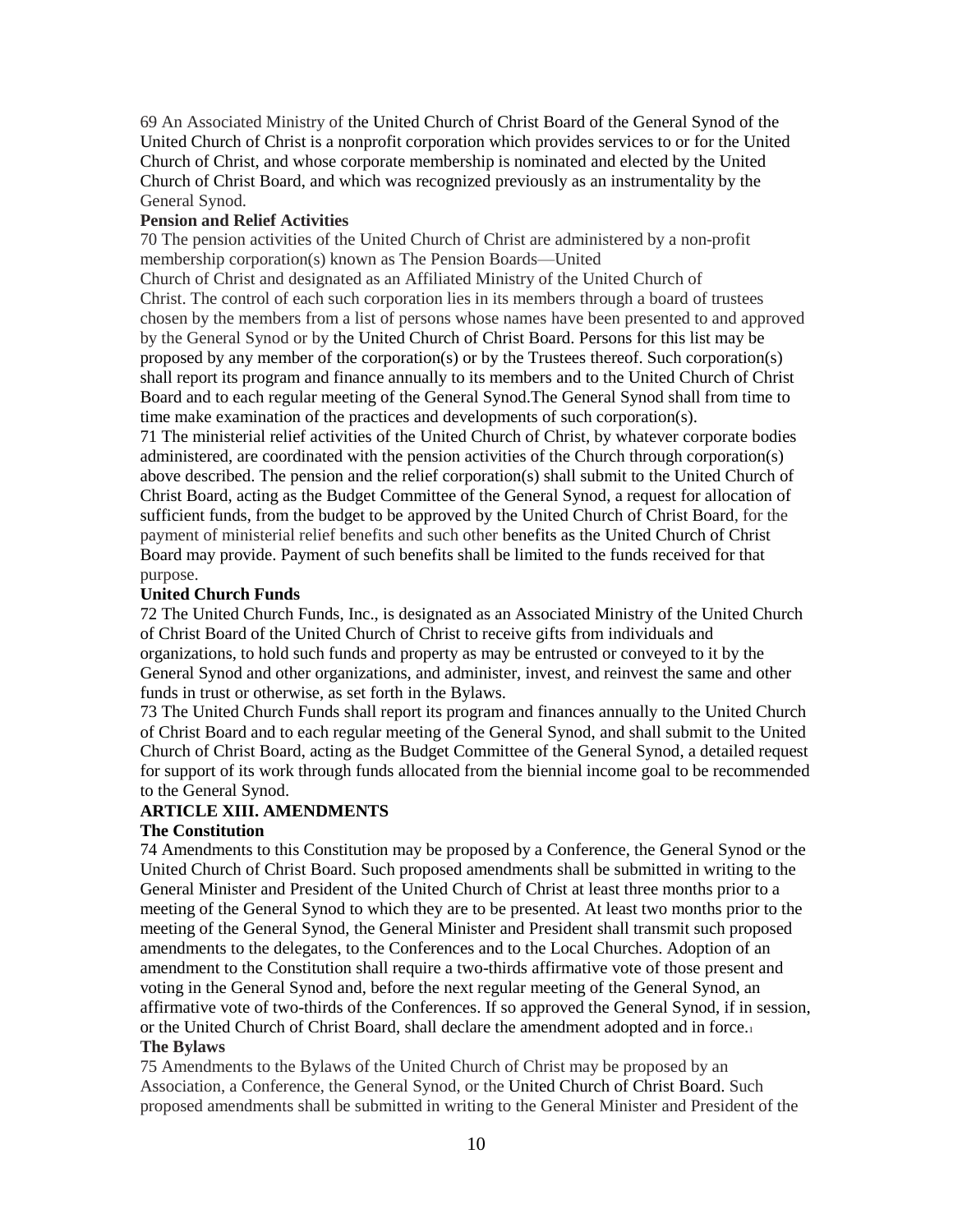United Church of Christ at least three months prior to the meeting of the General Synod to which they are to be presented. At least two months prior to the meeting of the General Synod, the General Minister and President shall transmit such proposed amendments to the delegates, to the Conferences and to the Local Churches. Any Bylaw that is contingent upon a Constitutional provision shall not be effective until after the Constitutional provision is ratified and declared in force. Adoption of an amendment to the Bylaws shall require a two-thirds affirmative vote of those present and voting in the General Synod, and shall be effective upon adoption unless otherwise set forth in the vote.

<sup>1</sup>The General Synod declared the original Constitution of the United Church of Christ in force June, 1961, upon ratification of 2/3 of the Synods of the Evangelical and Reformed Church and by 2/3 of the Congregational Christian churches voting.

In effect July 2, 2013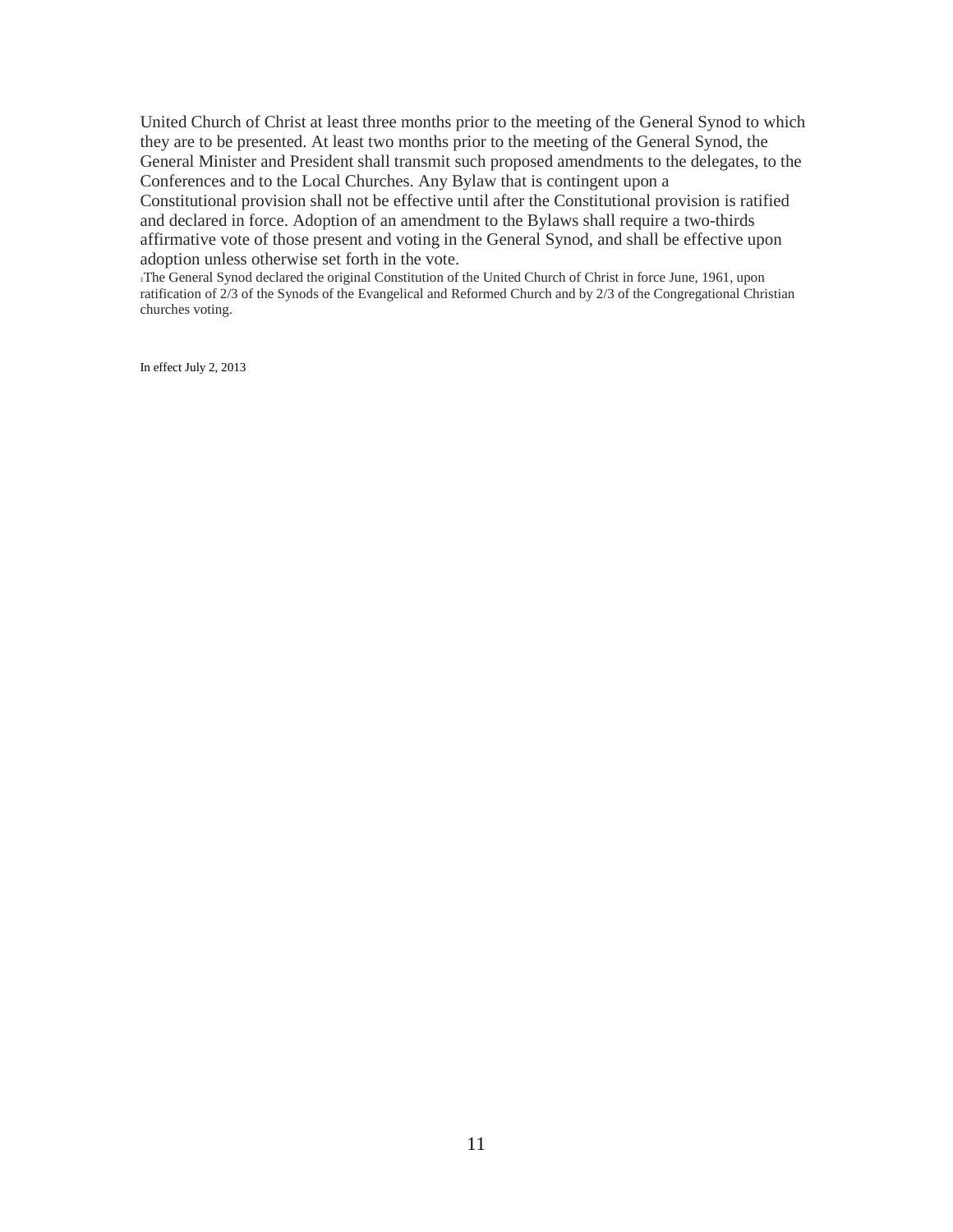# **BYLAWS OF THE UNITED CHURCH OF CHRIST PREAMBLE**

100 These Bylaws, consistent with the Constitution of the United Church of Christ, further define and/or regulate the General Synod and its relationships with the Covenanted, Affiliated, and Associated Ministries and Other Bodies which are related to the General Synod, and the United Church of Christ Board, and describe the free and voluntary relationships which the Local Churches, Associations, Conferences, and ordained, commissioned and licensed Ministers sustain with the General Synod and with one another. The pattern of relationships and procedures so described is recommended to Local Churches, Associations, Conferences, and authorized ministers to enable them more effectively to accomplish their tasks and the work of the United Church of Christ.

## **ARTICLE I. THE MINISTRY**

### **Members in Discernment**

101 A member of a United Church of Christ local church wishing to explore God's call to ministry, and the potential of that call leading to authorized ministry (ordained, commissioned or licensed), requests, along with the member's local church, to enter a Covenant of Discernment with the Association.

102 The Committee on Ministry of the member's Association interviews the member to decide whether to join with the member and the local church in a covenant of discernment. The goal of discernment is to determine whether the member is called to authorized ministry, what the specific character of that ministry might be, and, if authorization is appropriate, what steps are to be taken toward authorization. Normally a covenant of discernment leading to authorization is expected to be for not less than two years.

103 The Association and the local church are in a mutual covenant with the Member in Discernment to offer support, counsel, and direction during this time of decision making and preparation.

104 A Member in Discernment who is called to authorized ministry will follow a plan of preparation for that ministry which has been prepared with the Association Committee on Ministry. With respect to ordained ministry, a bachelor's degree and Master of Divinity may be included in the plan.

#### **Ordained Ministry**

105 Not more than six months prior to the completion of theological preparation for authorization, a Member in Discernment preparing for the ordained ministry applies with his or her Local Church to its Association for approval as a candidate for ordination. If the service of ordination is to be performed within an Association other than that of the Member, the procedure, including that described in the following paragraph, is initiated by that Association after consultation with the Association which is in covenant with the Member in Discernment. 106 The Committee on Ministry of the Association examines the Member in Discernment with respect to Christian faith; character; ability to do the work expected; preparation to meet the responsibilities of the office; educational and theological attainments; and knowledge of the history, polity, and practices of the United Church of Christ. If, following this examination, the committee is satisfied with the fitness of the Member in Discernment, it makes an affirmative recommendation to the Association. In turn, upon receipt of this recommendation, the Association may opt for further examination or proceed immediately to authorize the ordination, subject to a call recognized by the Association.

107 Ordination by an Association of the United Church of Christ, in cooperation with the Local Church, confers ordained ministerial standing as an Ordained Minister of the United Church of Christ and status as an Ordained Ministerial Partner of the Christian Church (Disciples of Christ).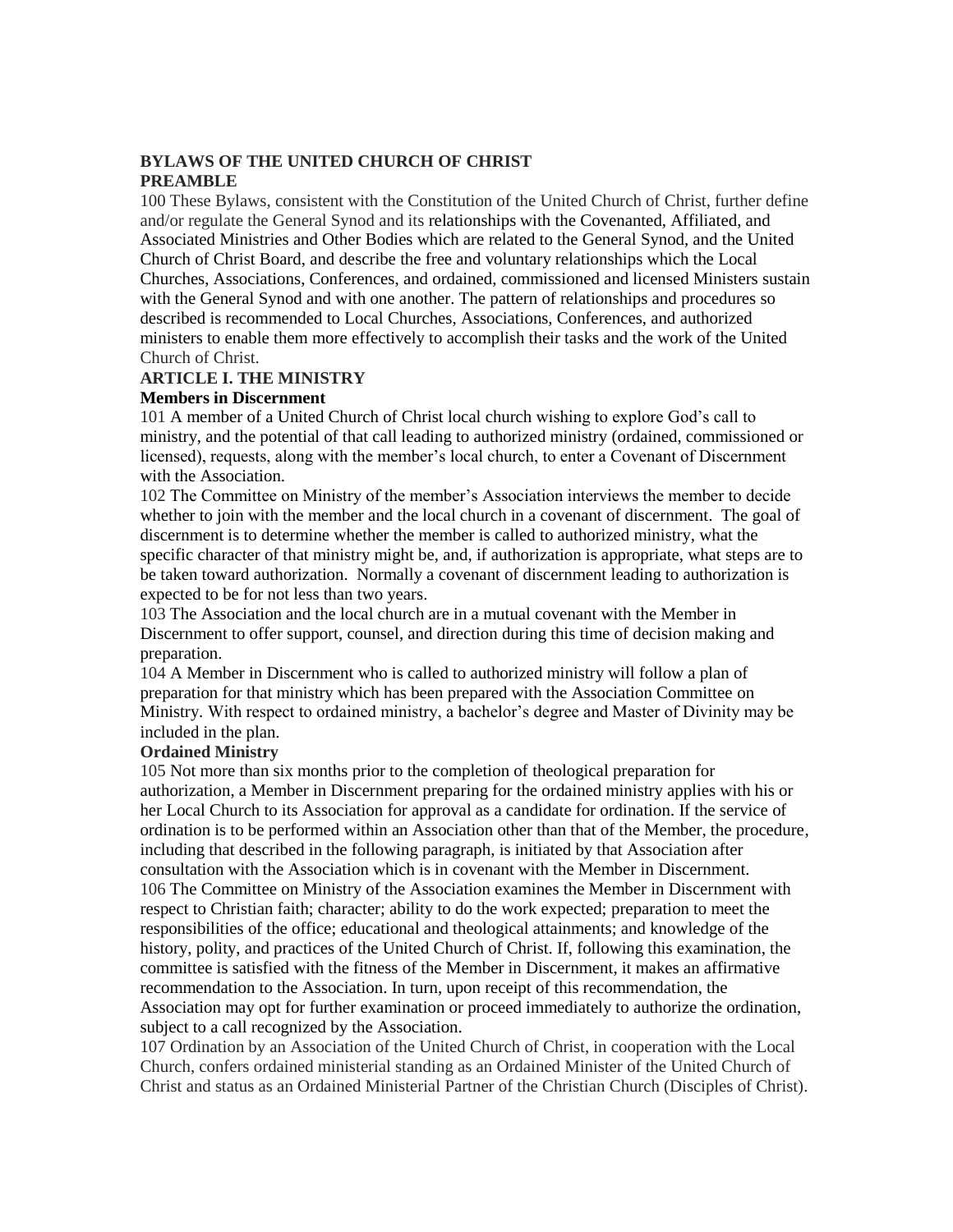108 After the ordination or in anticipation of it, a certificate is issued bearing the signatures of the proper officers of the Association and the General Minister and President of the United Church of Christ.

## **Ordained Ministerial Standing**

109 An Ordained Minister moving from the bounds of one Association to another applies for a transfer of ordained ministerial standing to the new Association.

110 An Ordained Minister engaged in local church ministry has standing in the Association in which the Local Church served has standing. An Ordained Minister engaged in other than local church ministry has standing in the Association where his or her Local Church membership is held.

111 An Ordained Minister engaged in a ministry requiring prolonged absence from the United States, or one that does not permit a fixed residence, is entitled to have ordained ministerial standing in the Association of his or her choice.

112 An Ordained Minister who withdraws from active service in the ordained ministry prior to retirement applies to his or her Association for leave of absence. The Association may grant such leave of absence for one year at a time. Except in special cases such leave of absence is not granted for more than five years in succession.

113 An Ordained Minister retiring from active service by reason of age or disability retains ordained ministerial standing in the Association of his or her choice.

114 An Ordained Minister of the United Church of Christ serving a Local Church not affiliated with the United Church of Christ or the Christian Church (Disciples of Christ) or serving a local church of the Christian Church (Disciples of Christ) without ordained ministerial partner standing retains ordained ministerial standing in the United Church of Christ so long as his or her Association approves.

115 The church membership of an authorized minister serving in local church ministry shall be in the Local Church served. The church membership of an authorized minister serving in a setting other than local church ministry, or of an authorized minister without fixed residence shall be in a Local Church of the United Church of Christ in the Association where he or she holds or seeks authorized ministerial standing.

## **Ordained Ministers from Other Denominations**

116 A person has ordained ministerial partner standing in the United Church of Christ only when serving a United Church of Christ calling body.

117 Upon demonstrating knowledge of, and appreciation for, the history, polity, and practices of the United Church of Christ to the Association in which the person resides, an Ordained Ministerial Partner may seek a call in the United Church of Christ.

118 An Ordained Ministerial Partner who accepts a call in the United Church of Christ applies for ordained ministerial partner standing to the Association in which Local Church membership is held.

119 When an Ordained Ministerial Partner accepts a call to a Local Church, the Partner and the Local Church join in requesting the Association to arrange for a service of installation.

120 A person who holds ordained ministerial partner standing in an Association shall hold membership in a Local Church of the United Church of Christ.

121 A person who holds ordained ministerial partner standing in an Association shall maintain ordained ministerial standing within the Christian Church (Disciples of Christ) Region in which the United Church of Christ calling body is located.

122 A person who has ordained ministerial partner standing in the United Church of Christ, and who accepts a call in another Association, shall apply for a transfer of ordained ministerial partner standing to the new Association.

123 When a disciplinary review is instituted in relation to a person holding ordained ministerial partner standing in the United Church of Christ, the Region of the Christian Church (Disciples of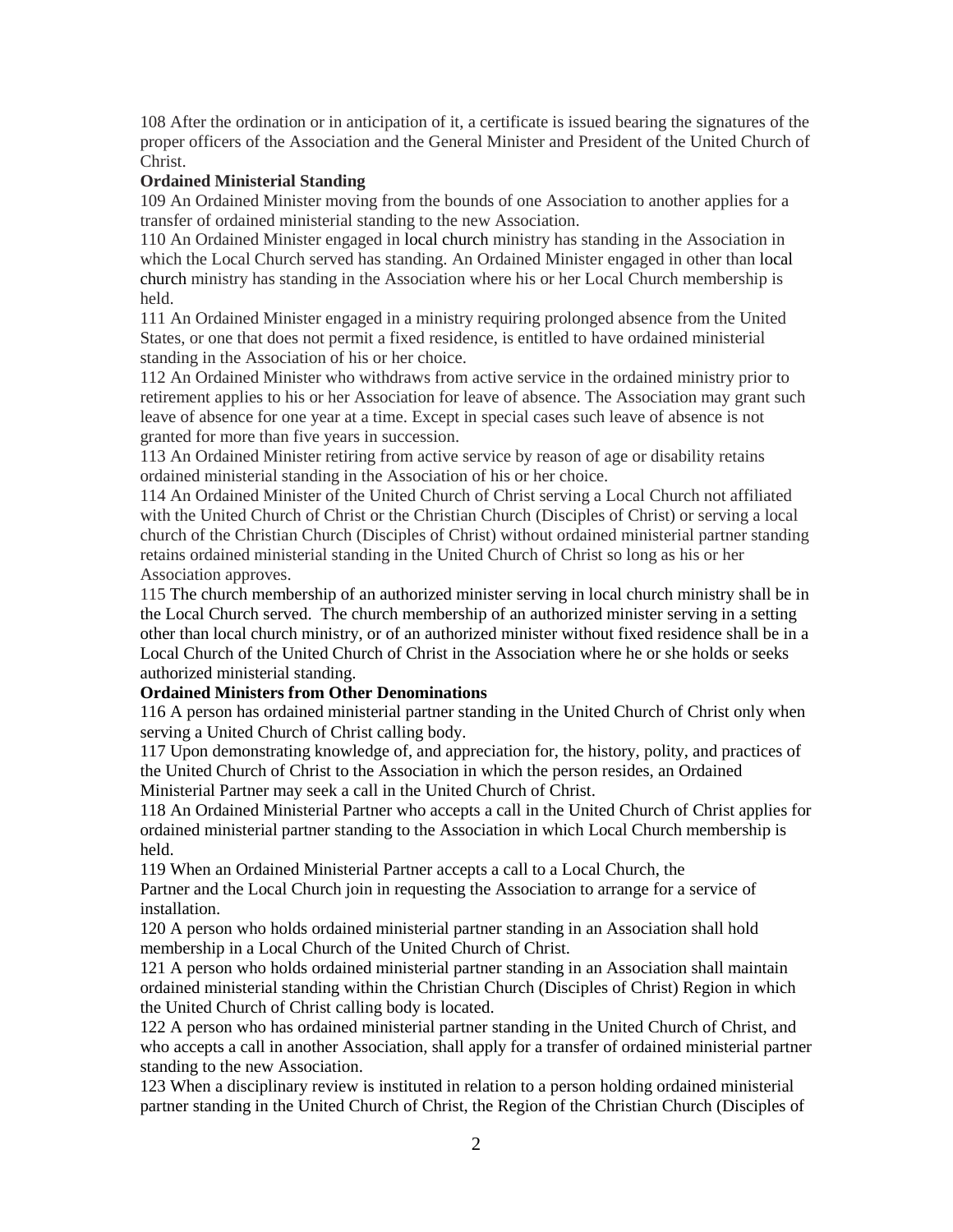Christ) in which the person's ordained ministerial standing is maintained shall be informed and invited to participate in the procedures.

124 A person who holds ordained ministerial partner standing in the Christian Church (Disciples of Christ) shall maintain ordained ministerial standing in the United Church of Christ. Ordained ministerial standing shall be held in the Association in which local church membership is held. 125 A person who holds ordained ministerial partner standing in the Christian Church (Disciples of Christ) shall hold local church membership in a local church of the Christian Church (Disciples of Christ).

126 A person who holds ordained ministerial partner standing in the Christian Church (Disciples of Christ) shall relate to the Christian Church (Disciples of Christ) for his or her primary support and accountability in ordained ministry.

127 A person who holds ordained ministerial partner standing in the Christian Church (Disciples of Christ) is subject to periodic review by the Association in which ordained ministerial standing is maintained.

128 When a disciplinary procedure is instituted by a Region in relation to a person holding ordained ministerial partner standing in the Christian Church (Disciples of Christ), the United Church of Christ Association in which standing is held shall be informed and invited to participate. The Association may accept the procedures and outcome of the Region or utilize its own procedures to determine the person's ongoing standing in the United Church of Christ. 129 When a person no longer has ordained ministerial standing in either the United Church of Christ or Christian Church (Disciples of Christ), that person is no longer an Ordained Ministerial Partner and ordained ministerial partner standing is nullified.

130 An ordained minister of another denomination who desires to enter the ordained ministry of the United Church of Christ applies for Privilege of Call to the Association within whose bounds he or she resides.

131 The Committee on Ministry of the Association examines the applicant as to his or her abilities, reasons for desiring to enter the ordained ministry of the United Church of Christ, educational and theological attainments, knowledge of the history, polity, and practices of the United Church of Christ, and Christian faith and experience. If the applicant is found to be qualified, the Association grants Privilege of Call, thereby commending said applicant for placement in the United Church of Christ. Privilege of Call shall be granted for a period of one year and may be renewed. After accepting a call, the Ordained Minister applies for ordained ministerial standing in the United Church of Christ to the Association of which the Local Church extending the call is a part.

132 A certificate granting Privilege of Call is issued bearing the signatures of the proper officer of the Association and the General Minister and President.

133 An ordained minister of another denomination other than the Christian

Church (Disciples of Christ) who wishes to retain ordained ministerial standing in that denomination and who has become pastor of a Local Church of the United Church of Christ, or serves in a Covenanted, Affiliated or Associated Ministry of the United Church of Christ, or has become pastor of a yoked charge or a federated church one part of which is affiliated with the United Church of Christ, or has been called to an ecumenical ministry one constituent of which is the United Church of Christ, may apply to the Association for dual ordained ministerial standing which is limited to duration of that pastorate or that responsibility, and during that period may have all the rights and privileges of such membership.

#### **Commissioned Ministers**

134 A Member in Discernment seeking initial recognition and authorization as a Commissioned Minister applies with his or her Local Church to the Association of which that church is a member.

135 The Committee on Ministry of the Association examines the Member in Discernment with respect to Christian faith, character, ability to do the work expected and preparation to meet the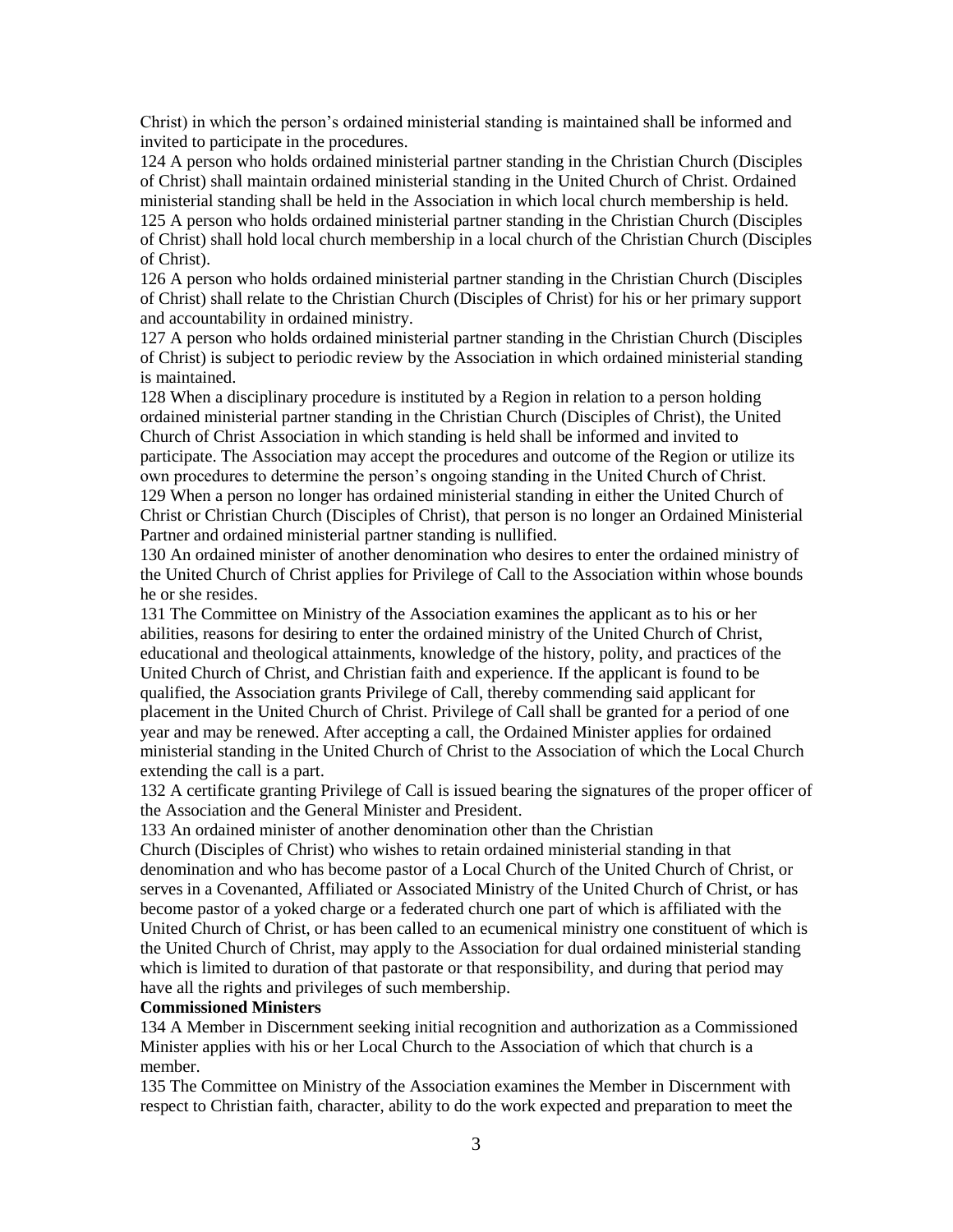responsibilities of the office to be filled, and make its recommendation of fitness to the Association. If upon acceptance of the recommendation or upon further examination and decision by the Association itself, the applicant is found to be qualified, commissioning thereby is authorized.

136 A certificate designating the applicant as Commissioned Minister is issued bearing the signatures of proper officers of the Association and the General Minister and President.

137 A Commissioned Minister is listed separately from Ordained Ministers and from Licensed Ministers on the rolls of the Association which has commissioned him or her.

138 A Commissioned Minister moving from the bounds of one Association to another and who continues in the specific church-related ministry, applies for a transfer of the commission to the new Association.

139 A Commissioned Minister seeking to be commissioned for a new or different church-related ministry applies to the Association for commissioning for the new ministry.

140 A Commissioned Minister who ceases to function in the specific church-related ministry to which he or she was commissioned resigns the commission or applies to the Association for leave of absence. Leave of absence is granted for one year at a time, but not more than three consecutive years.

141 A Commissioned Minister who retires from service as a Commissioned Minister may be recognized by the Association as a Retired Commissioned Minister of the United Church of Christ. Voting membership in that Association is thereby granted. Such recognition is regularly reviewed.

#### **Licensed Ministers**

142 A Member in Discernment seeking recognition and authorization as a Licensed Minister applies with his or her Local Church to the Association of which that church is a member. 143 The Committee on Ministry of the Association examines the Member in Discernment with respect to Christian faith, character, ability to do the work expected, preparation to meet the responsibilities of the office, educational and theological attainments, and knowledge of the history, polity, and practices of the United Church of Christ. If the applicant is found to be qualified, a license is granted by the Association for not more than one year to serve in a designated Local Church or within that Association. Following a review by the Committee on Ministry, the license may be renewed annually for two more years after which the Association may grant the license for a time determined to be appropriate.

144 At the request of the Local Church which the person serves, the Association may grant the Licensed Minister the right to administer the sacraments and rites of the Church for this Local Church.

145 A Licensed Minister is listed separately from Ordained Ministers and from Commissioned Ministers on the rolls of the Association which has licensed him or her.

146 A Licensed Minister who retires from service as a Licensed Minister may be recognized by the Association as a Retired Licensed Minister of the United Church of Christ. Voting

membership in that Association is thereby granted. Such recognition is regularly reviewed. **Calling, Installing and Terminating a Pastor**

147 It is the responsibility of a committee of the Local Church to seek a candidate for a vacancy in the office of pastor.

148 In filling a vacancy or in securing pastoral services during the period of a vacancy, the committee of the Local Church, through its Conference Minister, obtains counsel and access to the services of the "Search and Call" process of the United Church of Christ.

149 The committee of a Local Church requests the Conference Minister to secure relevant information about any Ordained Minister, Ordained Ministerial Partner, or Licensed Minister whom it wishes to consider or who requests to be considered for the vacancy.

150 Any Ordained Minister, Ordained Ministerial Partner, or Licensed Minister may confer with the Conference Minister concerning a pastoral vacancy. At the Ordained Minister's request or at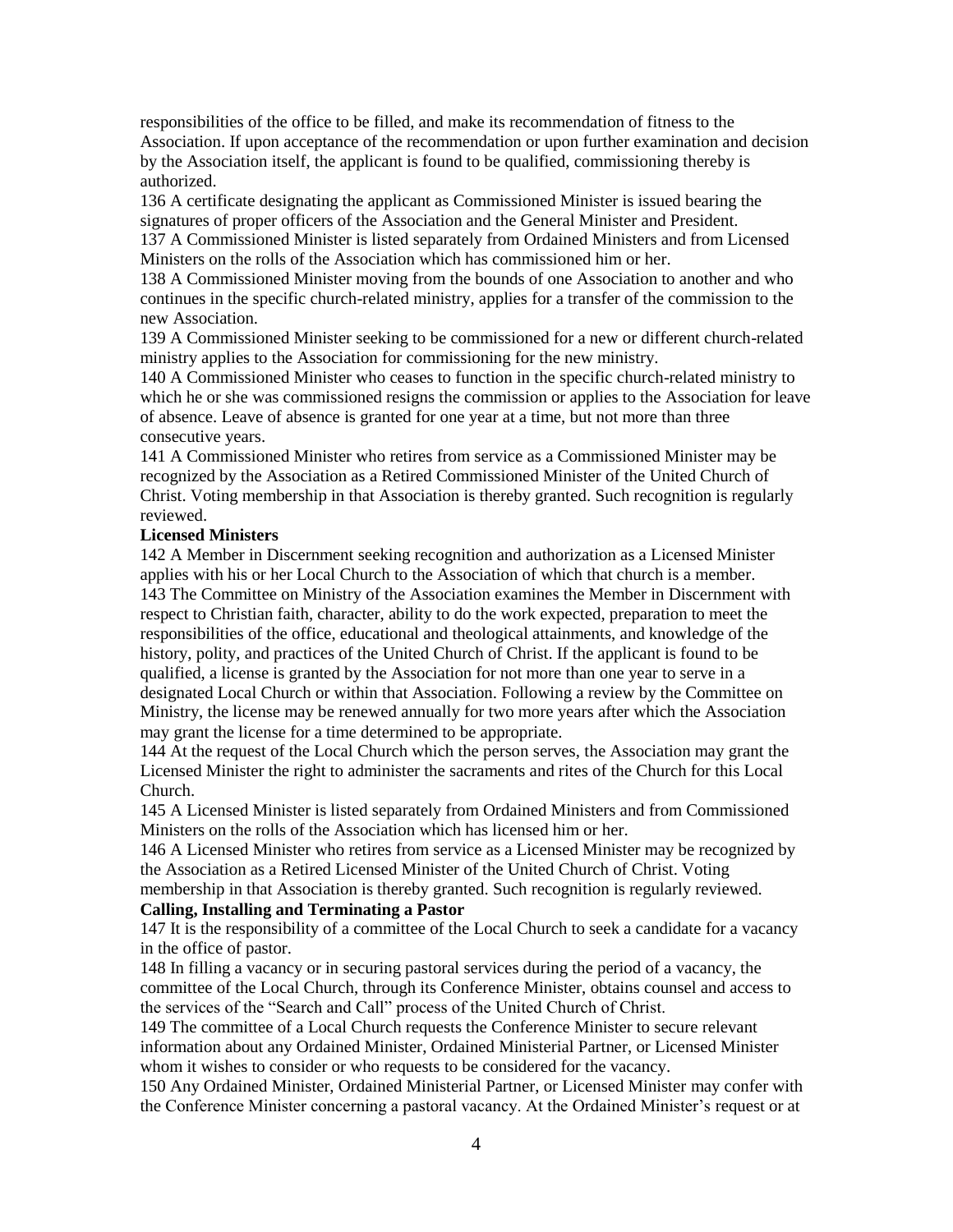the request of the Ordained Ministerial Partner, his or her name shall be submitted by the Conference Minister for consideration by the committee of any Local Church where there is a pastoral vacancy.

151 All vacancies within the Conference shall be reported promptly to the designated administrative office in the office of the General Minister and President by the Conference Minister.

152 The Committee of the Local Church presents to the church the name of a candidate it recommends to fill the vacancy. The Local Church determines whether or not it wishes to call the person recommended.

153 In the call the terms of the pastoral relationship are stated, including the agreement of the Local Church to participate in the pension fund on the pastor's behalf. The pastor, the Local Church, Association Committee on Ministry, and the Conference Minister should each receive a copy of the call. The Conference Minister shall inform the designated administrative office in the office of the General Minister and President when the call has been accepted.

154 When an Ordained Minister or Licensed Minister accepts a call to a Local Church, the Minister and the church join in requesting the Association to arrange for a service of installation or recognition.

155 Report of the service of installation or recognition is signed by the proper officer of the Association and by the Conference Minister, and is forwarded to the designated administrative office in the office of the General Minister and President.

156 When a pastor or a Local Church decides to terminate the pastoral relationship, notice of the decision is sent to the Conference Minister and the Association. The Association takes action appropriate to the dissolution of the pastoral relationship. The Conference Minister promptly informs the designated administrative office in the office of the General Minister and President of these actions.

## **Ministerial Accountability**

157 All authorized ministers of the United Church of Christ are active partners in a covenant of mutual accountability with their Association of standing, their Local Church, and, in the case of those serving in settings other than a local church, with their calling body. Such a covenant includes, but is not limited to, mutual support and care, continued discernment of call, and lifelong learning.

158 All authorizations for ordained ministerial standing, for ordained ministerial partner standing, and for commissioned and licensed ministry granted by an Association are subject to oversight by that Association, including periodic consultation and review.

159 The discipline of Ordained Ministers, persons with ordained ministerial partner standing, Commissioned Ministers, and Licensed Ministers is the responsibility of the Association in which their current ecclesiastical authorization is held.

### **ARTICLE II. ASSOCIATIONS AND CONFERENCES Associations**

160 An Association elects officers and elects or appoints such committees as it deems necessary for the transaction of its business and the correlation of its work with that of the Conference and the General Synod.

161 An Association determines its own method for securing financial support.

162 An Association is concerned with the welfare of all Local Churches within its boundaries.

163 An Association seeks ways and means to assist Local Churches when they are undergoing unusual difficulties requiring help beyond their own resources.

164 An Association offers encouragement, guidance, and assistance in the organization of new Local Churches.

165 An Association, with the counsel of the Conference, receives Local Churches into the United Church of Christ.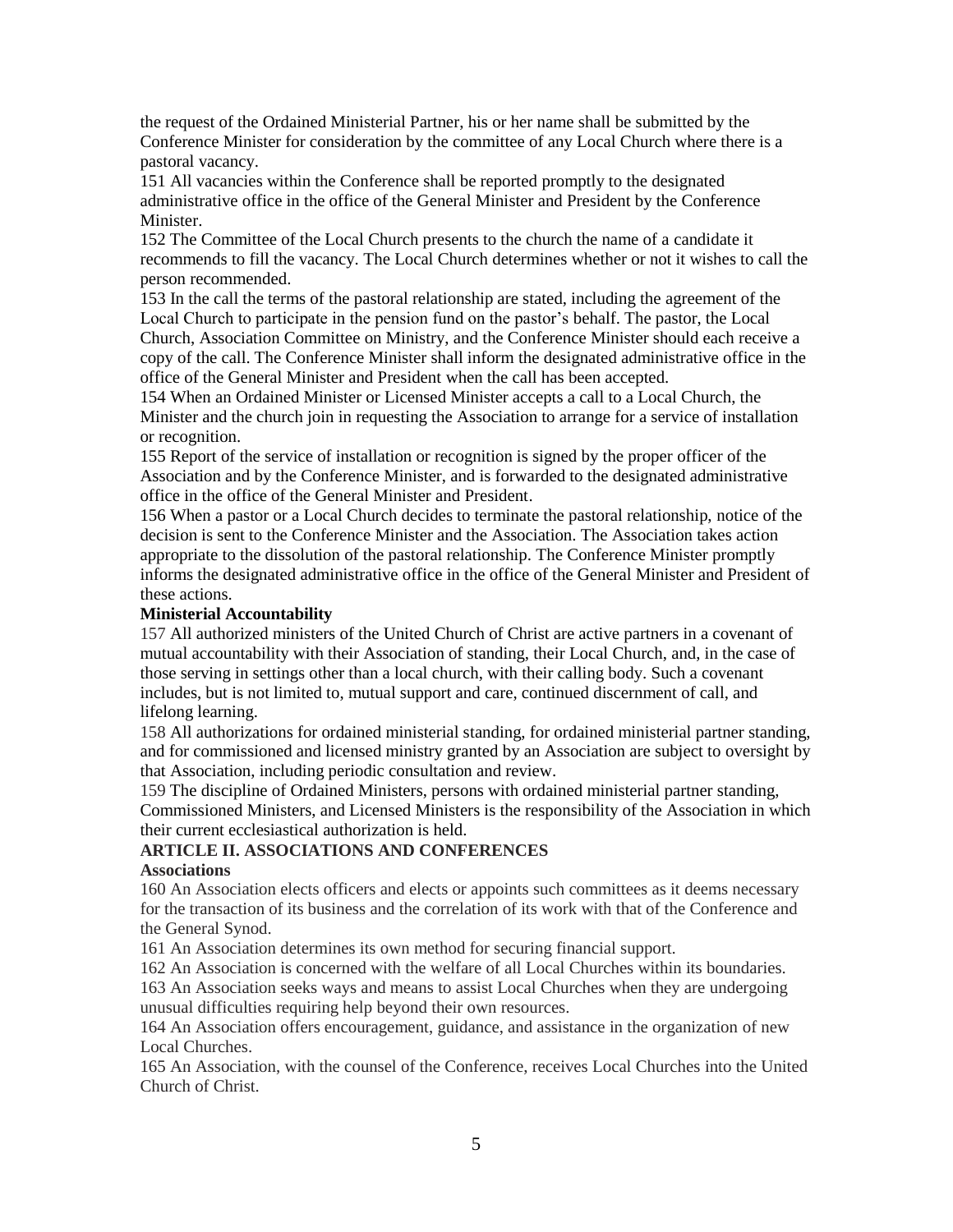166 An Association covenants with members of the United Church of Christ within that Association as together they discern God's call to authorized ministry and prepare for ordination, commissioning or licensing.

167 An Association ordains, commissions, and licenses qualified candidates; grants standing as a covenantal relationship with ordained ministers, licensed ministers, commissioned ministers, and persons with ordained ministerial partner standing; certifies to, transfers, and terminates ordained ministerial standing, ordained ministerial partner standing, commissioned ministerial standing and licenses; installs Ordained Ministers and persons with ordained ministerial partner standing; covenants with licensed ministers, commissioned ministers, and the local churches to which they are called; grants privilege of call and leaves of absence; reviews and disciplines Ordained, Commissioned, and Licensed Ministers and persons with ordained ministerial partner standing; and verifies that an Ordained Ministerial Partner has demonstrated knowledge of, and appreciation for, the history, polity, and practices of the United Church of Christ.

168 An Association receives and acts upon business referred to it by its Local Churches, its Conference, the General Synod, and other bodies.

169 An Association may petition and overture its Conference or the General Synod.

### **Conferences**

170 A Conference elects officers and elects or appoints such committees as it deems necessary for the transaction of its business and the correlation of its work with that of the General Synod. 171 A Conference employs such salaried personnel as its program may require.

172 A Conference receives and acts upon business, requests, counsel, and references from Local Churches, Associations, the General Synod, and other bodies.

173 A Conference provides names to the General Synod Nominating Committee as requested.

174 A Conference may petition and overture the General Synod.

175 A Conference chooses delegates and alternate delegates to the General Synod in accordance with the Constitution of the United Church of Christ and these Bylaws.

176 A Conference receives from the Local Churches contributions for Our Church's Wider Mission and keeps detailed record of the same.

177 A Conference consults on a regular basis with the General Minister and President, or his or her designee, acting on behalf of the General Synod, to reach mutual agreement upon the percentage, or the dollar amount, of the undesignated gifts for Our Church's Wider Mission to be retained for its own support.

178 Upon the basis of the agreed upon percentage, or dollar amount, the Conference each month retains the amount necessary for its own support and forwards the balance to the treasury office of the national setting.

179 A Conference, in the interest of the Local Churches, discharges those duties and provides those services which will strengthen the witness of the United Church of Christ, such as:

a) Coordinating the work and witness of the Local Churches and Associations;

b) Rendering counsel to Local Churches and ministers in situations calling for help beyond their own resources;

c) Rendering an advisory service to Local Churches and to ministers with reference to pastoral placement;

d) Establishing and maintaining Conference offices, Conference centers, institutions, and other agencies needful to its growth and welfare;

e) Sponsoring in-service training for ministers; and

f) Conducting conferences, retreats, clinics, and workshops.

180 A Conference maintains ecumenical and interfaith relations within its boundaries with other Christian fellowships to the end that mutual understanding and cooperation may be advanced.

## **ARTICLE III. GENERAL SYNOD**

**Meetings of the General Synod**

181 Regular meetings of the General Synod shall be held biennially.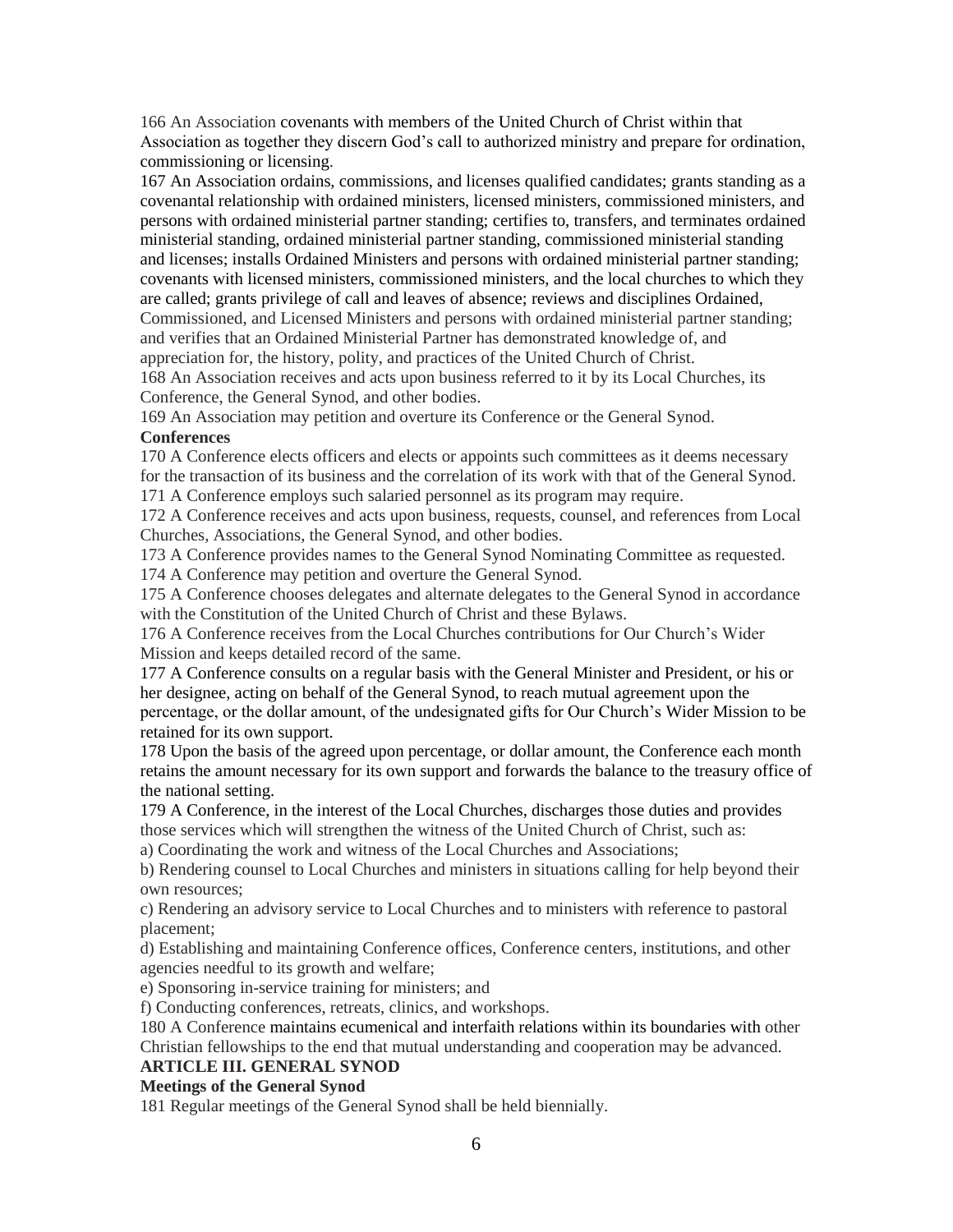182 Special meetings of the General Synod may be called by resolution of the General Synod, by the United Church of Christ Board, or upon receipt of a petition from at least seven Conferences. A special meeting so petitioned shall be convened not earlier than sixty days nor later than one hundred and twenty days after the petition is received by the General Minister and President of the United Church of Christ. The petition and the call for a special meeting shall contain a statement of the purpose of the meeting. In any special meeting only such business may be transacted as is specified in the call.

183 The time and place of all meetings of the General Synod shall be determined by the United Church of Christ Board unless otherwise directed by the General Synod.

184 The call for any meeting of the General Synod shall be signed by the General Minister and President of the United Church of Christ. Such call shall be issued at least six months prior to a regular meeting and at least forty-five days prior to a special meeting of the General Synod. All calls shall be sent to the Conferences and the Covenanted, Affiliated, and Associated Ministries, and notice of these calls shall be transmitted to the Local Churches.

185 All proceedings of the General Synod shall, unless otherwise provided for, be governed by the current edition of Robert's Rules of Order Newly Revised, as amended.

186 Expenses of General Synod delegates, including travel expenses for meetings of the General Synod, shall be the responsibility of the sending groups, except expenses of Conference voting delegates as negotiated with the Conferences shall be borne by the General Synod **Membership of the General Synod**

187 The membership of the General Synod shall consist of voting delegates and associate delegates. Visitors shall be welcome.

188 **Voting Delegates** Voting delegates shall consist of Conference delegates, all members of the United Church of Christ Board, delegates named by the Historically Underrepresented Groups, and the Officers of the United Church of Christ, as these are hereinafter defined. Each voting delegate to General Synod shall be entitled to a single vote at the General Synod.

189 **Conference Delegates** The number of Conference delegates shall be allocated to each Conference by the United Church of Christ Board on the basis of the number of persons who have membership in the Local Churches of the Conference. There shall not, however, be fewer than three delegates allocated to any Conference. The total number of Conference delegates in any biennium shall not be fewer than 675 nor more than 725. Delegates and alternate delegates shall be chosen by each Conference from among its authorized ministers in full standing and persons with ordained ministerial partner standing and the members of its Local Churches. Conferences may initiate and consider nominations from the Associations. From each Conference, except in Conferences having three delegates, (a) lay persons shall constitute at least fifty percent of the delegates and (b) the delegation shall reflect the United Church of Christ's commitment to affirmative action; it shall be representative of racial and ethnic persons (Blacks, Hispanics, American Indians, Asian Americans, and Pacific Islanders), women and youth and young adults (at least twenty percent of each delegation shall be under 30 years of age at the time of the commencing of their terms, and where possible, be represented equally by (1) youth, persons of high school age; and (2) young adults, persons graduated from high school or over 19 years of age). In Conferences with three delegates the above requirements for representation are recommended but shall not be mandatory. Despite any lack of exact compliance with these requirements, actions of a General Synod which is constituted in substantial compliance with these representation requirements, as determined by the United Church of Christ Board, shall be valid.

190 The term of Conference delegates, other than any elected to fill unexpired terms, shall begin at the opening of the next regular meeting of the General Synod following their election and shall continue for a period of four years, terminating at the opening of the third regular meeting of the General Synod following such election; provided, however, that each Conference delegation shall be divided into two classes with terms expiring in alternate bienniums. When the number in one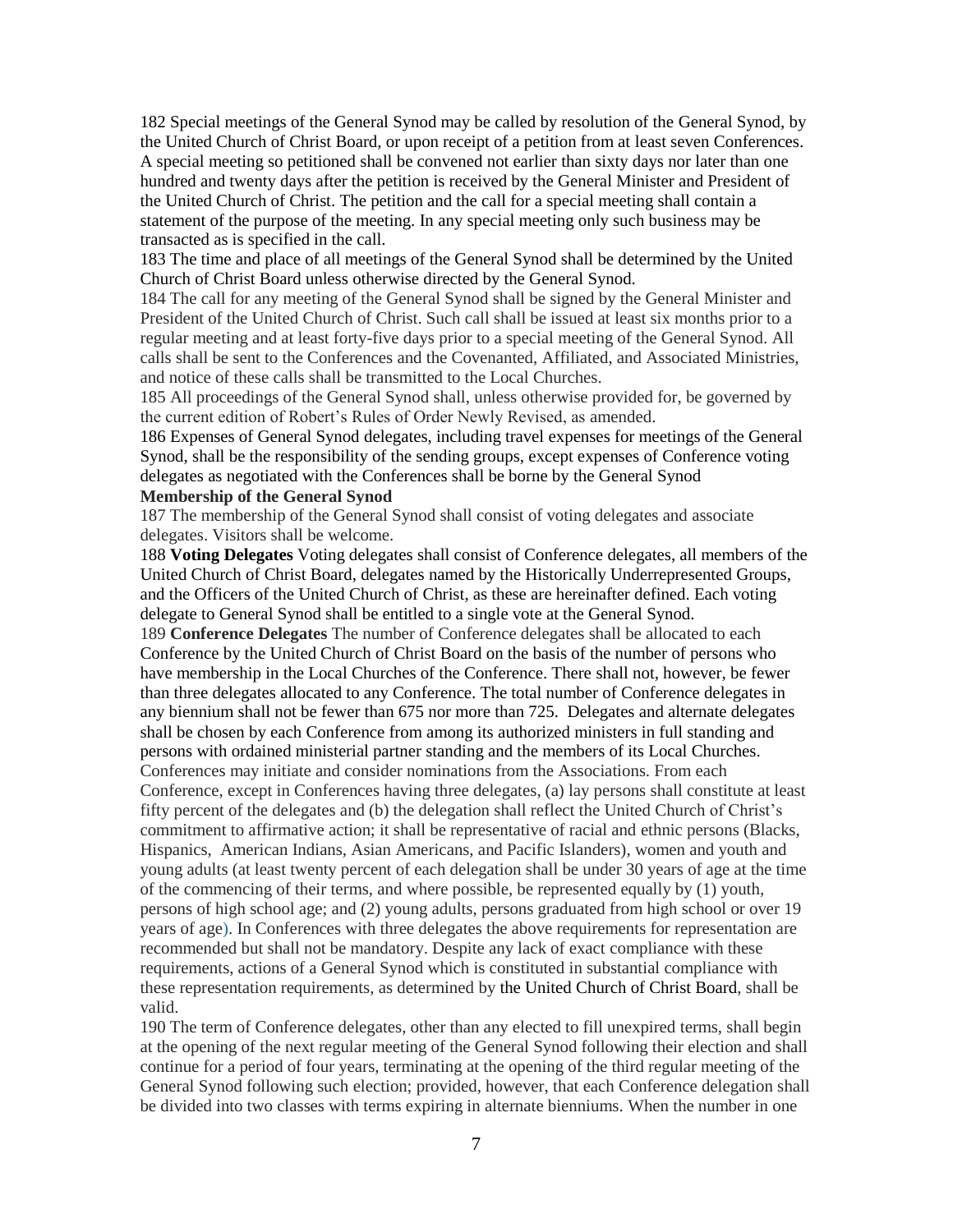class from a given Conference exceeds the number in the other class by more than one, the Conference shall at the earliest possible opportunity make use of a two-year term for one delegate or fill any delegate vacancy that may occur in such a way as to equalize the two classes. No delegate who has served a second consecutive four-year term shall again be elected until after at least two years have elapsed. Delegates shall be members of all regular and special meetings of the General Synod which are held during their term of office unless they have become separated from the Conference which elected them.

191 **United Church of Christ Board Delegates** The members of the United Church of Christ Board shall be voting delegates at the General Synod, and their term shall be concurrent with their terms as members of the United Church of Christ Board.

192 **Historically Underrepresented Groups Delegates** There shall be thirty-two (32) Historically Underrepresented Groups delegates, four (4) from each of the Historically Underrepresented Groups: Council for American Indian Ministry; Council for Hispanic Ministries; Ministers for Racial, Social and Economic Justice; Pacific Islander and Asian American Ministries; United Black Christians; UCC Disabilities Ministries; Council for Youth and Young Adult Ministries; and United Church of Christ Coalition for Lesbian, Gay, Bisexual and Transgender Concerns. The term of Historically Underrepresented Groups delegates, other than any elected to fill unexpired terms, shall begin at the opening of the next regular meeting of the General Synod following their election and shall continue for a period of four years, terminating at the opening of the third regular meeting of the General Synod following such election. No delegate who has served a second consecutive four-year term shall again be elected until after at least two years have elapsed.

193 **Officers of the Church** The General Minister and President, Executive Minister for Local Church Ministries, Executive Minister for Justice and Witness Ministries, and Executive Minister for Wider Church Ministries shall be voting delegates at the General Synod.

194 **Associate Delegates** Unless otherwise serving as a voting delegate to

General Synod, the chairperson of the governing body and the principal minister(s) or executive(s) of each Conference; the chairperson of each Task Force created by the General Synod not otherwise represented on the United Church of Christ Board; the chairperson of each General Synod standing committee; a representative of the Christian Churches (Disciples of Christ); and one representative of each of the seminaries of the United Church of Christ not otherwise represented, chosen by the seminary, shall be Associate Delegates, with voice but without vote.

195 **Ecumenical Delegates** In each biennium the United Church of Christ Board may invite a representative from each of its U.S. full communion partners as an associate delegate to the General Synod of the United Church of Christ. In addition, the United Church of Christ Board may invite a representative from up to three (3) other partner churches in the United States. These representatives shall be accorded the same privileges as Associate Delegates. Board and lodging for the Ecumenical Delegates shall be borne by the General Synod or through other appropriate financial means.

### **Moderators of the General Synod**

196 The Moderator shall be elected by the General Synod. The office of Moderator shall be filled alternately by lay persons and authorized ministers or persons with ordained ministerial partner standing. The Moderator shall take office upon the adjournment of the regular meeting at which he or she is elected and shall hold office through the next regular meeting or until a successor has been qualified and installed.

197 The Moderator shall preside at the sessions of the General Synod.

198 There shall be elected an Assistant Moderator of the General Synod to assist the Moderator in presiding at sessions of the General Synod. The Assistant Moderator shall take office upon adjournment of the regular meeting at which he or she was elected and shall hold office through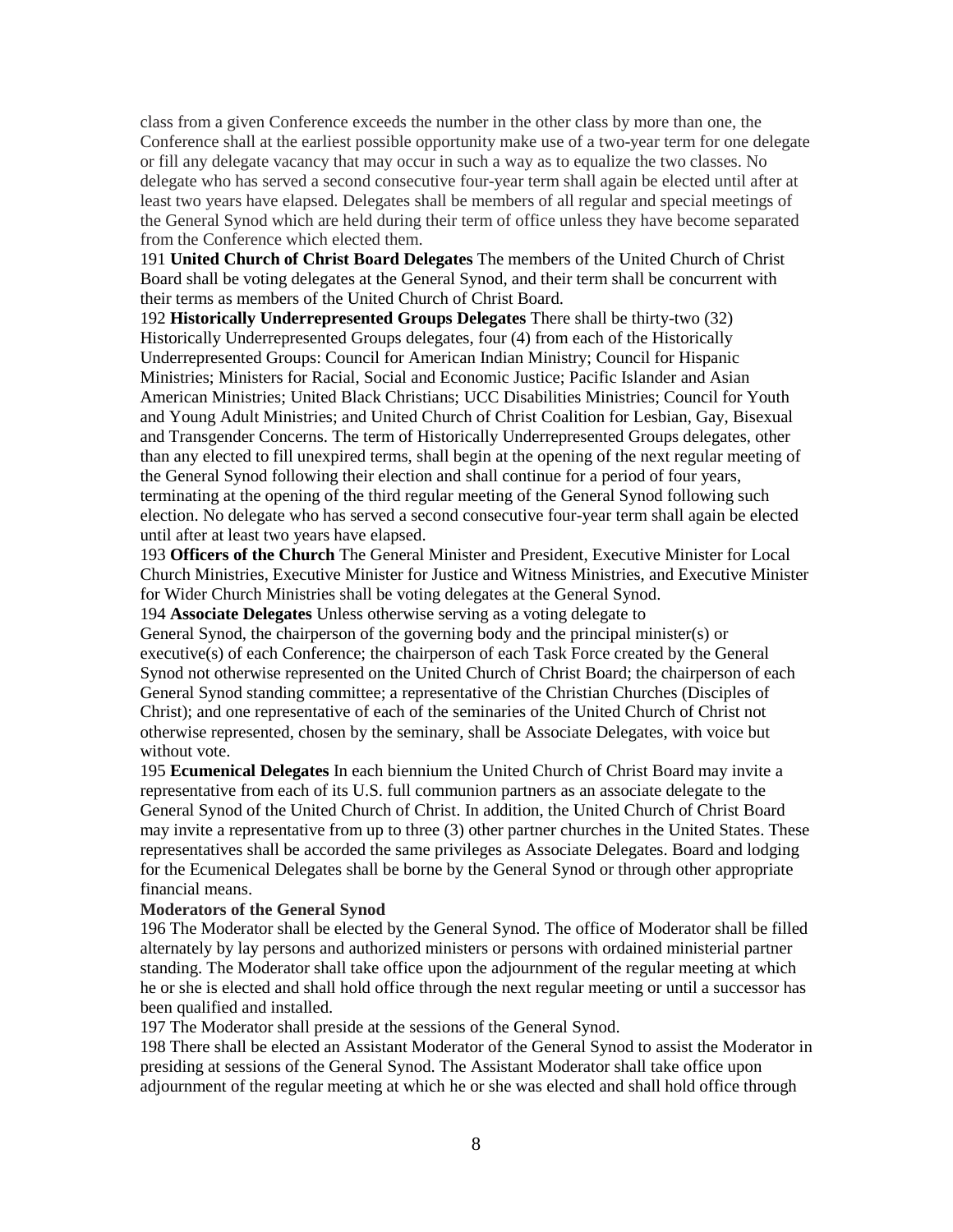the next regular meeting. The Assistant Moderator will be eligible for nomination and election to the position of Moderator, upon completion of the term of Assistant Moderator.

199 The Moderator and Assistant Moderator shall include an authorized minister or a person with ordained ministerial partner standing and a layperson, and shall reflect the diversity to which the United Church of Christ is committed.

#### **Committees of the General Synod**

200 The General Synod shall have such Committees as it may deem necessary, including but not limited to those named hereafter.

201 **Nominating Committee** The Nominating Committee shall consist of 16 members elected by the General Synod as follows:

a) Ten members will be elected from a pool of nominees provided by the Conferences, as follows: At least nine months before each regular meeting of the General Synod, the United Church of Christ Board shall invite each Conference not currently represented on the Nominating Committee to submit the name of an authorized minister or a person with ordained ministerial partner standing and the name of a layperson for possible membership on the Nominating Committee as an at-large member. The United Church of Christ Board shall submit these names, to the General Synod. Not more than one of the at-large members of the Nominating Committee shall be from any one Conference. Notwithstanding this requirement, if a member of the Nominating Committee moves to a Conference from which there is another member of the Committee currently serving, the member moving to the Conference currently served by another member shall continue to serve as a member of the Nominating Committee until the end of the biennium. The position on the Nominating Committee held by the member who moved becomes vacant at the end of the biennium during which the above change in Conference occurs. b) Four members will be elected from a pool of nominees provided by the following groups: the Council for American Indian Ministry; the Council for Hispanic Ministries; Ministers for Racial, Social and Economic Justice; Pacific Islander and Asian American Ministries; United Black Christians; the United Church of Christ Coalition for Lesbian, Gay, Bisexual, and Transgender Concerns; UCC Disabilities Ministries; and the Council for Youth and Young Adult Ministries. At least nine months before each regular meeting of the General Synod, the United Church of Christ Board shall invite each of the eight groups not currently represented on the Nominating Committee to submit the names of an authorized minister or a person with ordained ministerial partner standing and a layperson for possible membership on the Nominating Committee. The United Church of Christ Board shall submit to the General Synod for election the number of names needed to maintain four members from these groups on the Nominating Committee. Two members will be an authorized minister or a person with ordained ministerial partner standing and two members will be laypersons. The Conference affiliations of the representatives from these groups will not affect the determination of the Conference affiliation of the at-large members elected in accordance with paragraph 201a.

c) Two members will be elected from among the members of the United Church of Christ Board. d) The diversity of the Nominating Committee shall reflect the diversity of the United Church of Christ Board, as set forth in paragraph 223.

e) A member of the Nominating Committee who has served a full term shall not be eligible for reelection until a biennium has elapsed. Terms of members shall begin at the close of the General Synod at which the members have been elected and continue to the close of the third regular General Synod after their election. The Chairperson of the Nominating Committee shall be named by the United Church of Christ Board from the members of the Nominating Committee within six months after each regular meeting of the General Synod.

202 The Nominating Committee of General Synod, prior to the call for nominations, reviews the make-up of the continuing membership of the United Church of Christ Board and determines the needed nominations. In its call for suggestions of names, the Nominating Committee will indicate the criteria consistent with the provisions of these Bylaws which will be used for filling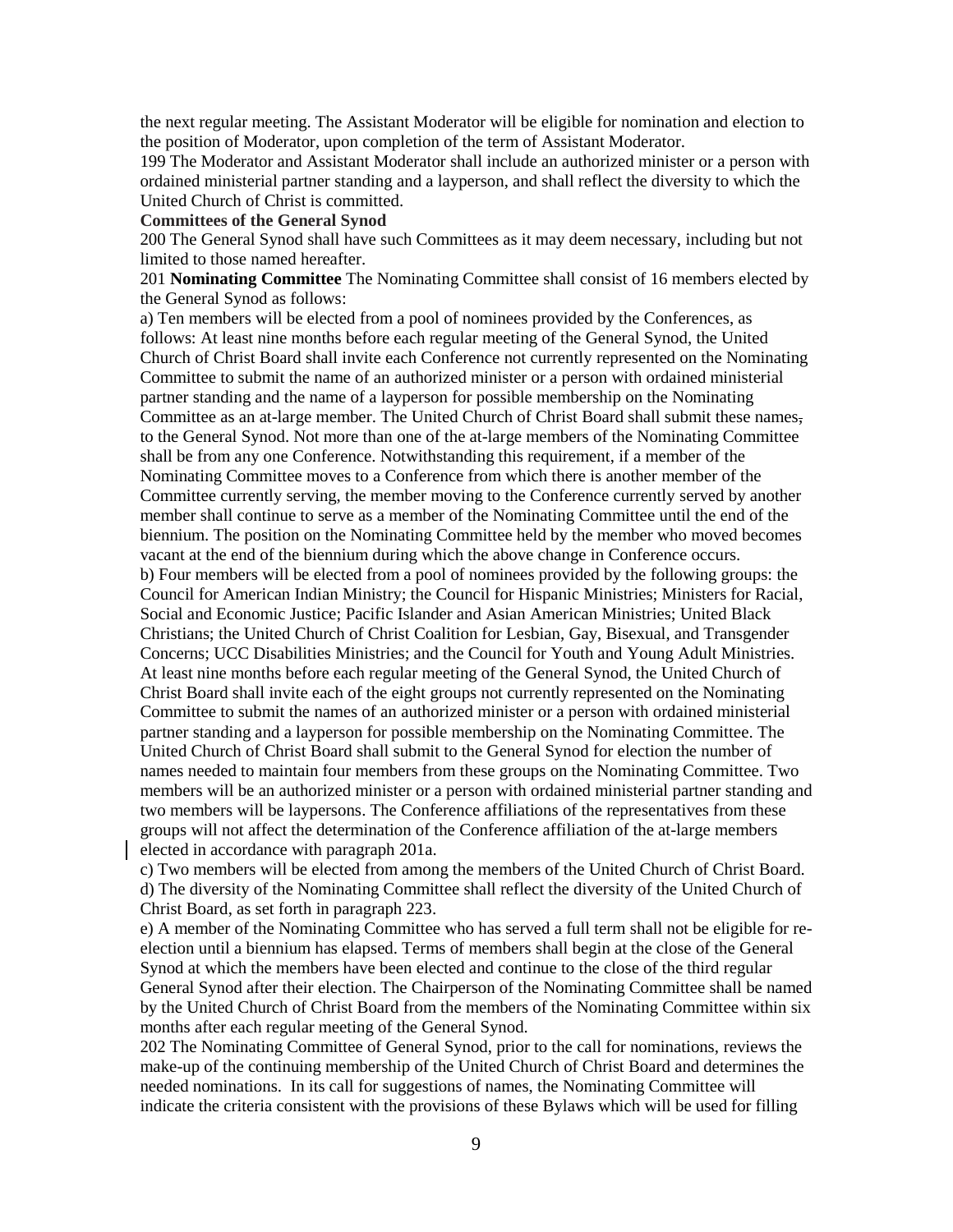positions on the United Church of Christ Board. Each Conference or group to be represented shall provide at least two names for each of the positions.

203 The Nominating Committee shall make all nominations for election by the General Synod for which the Constitution and Bylaws do not otherwise provide. The Nominating Committee shall consider, but not be limited to, such attributes as candidates' leadership, a wide range of life experience and background including socio-economic, cultural competency, financial knowledge, fund raising experience, community building skills, commitment to justice, and understanding of good governance. The Nominating Committee shall maintain records of suggested nominees and their qualifications.

204 The Nominating Committee is responsible for ensuring that the membership of the United Church of Christ Board embodies the commitment of the United Church of Christ to diversity and balance, both in its overall composition and in its internal segments. In order to achieve this end, the Nominating Committee may, if necessary, approach any group submitting and/or recommending names with the request that they assist in that task by presenting additional names. 205 When selecting candidates for offices, the Nominating Committee shall consider all names submitted.

206 The Nominating Committee shall submit its report to the General Synod at least twenty-four hours before the elections are scheduled to take place, unless the General Synod, by a threefourths vote, consents to an earlier election.

207 **Credentials Committee** The Credentials Committee shall consist of ten delegates to the General Synod, five of whom shall come from each of the two classes of General Synod delegates. At least three months before each regular meeting of the General Synod the United Church of Christ Board shall appoint five members from the latest class of delegates and shall designate one of the ten members of the Committee as chairperson. Terms of members shall be for four years, beginning with their appointment and terminating with the appointment of their successors. The Credentials Committee will review the composition of the Conference Delegations for compliance with the composition requirements of paragraph 189 and is empowered to request changes in membership to Conference Delegations so that said delegations and the Delegation as a Whole will be in compliance with the provisions of paragraph 189.

## 208 **Budget Committee, Business Committee, and Committee of Reference**

The Budget Committee, the Business Committee, and the Committee of Reference at each regular and special meeting of the General Synod shall be the United Church of Christ Board or persons designated by the United Church of Christ Board from its own membership. The role and scope of the Budget Committee, Business Committee and the Committee of Reference shall be determined by the United Church of Christ Board under authority of paragraphs 227-232.

#### **Officers of the Church and of the General Synod**

209 The General Synod shall call by election, from among the members of the United Church of Christ, the following Officers of the United Church of Christ who shall also be members of the Collegium of Officers, the Mission Planning Council, the United Church of Christ Board, and General Synod: General Minister and President, Executive Minister for Local Church Ministries, Executive Minister for Justice and Witness Ministries, and Executive Minister for Wider Church Ministries.

210 Every Officer of the United Church of Christ serves at the will of the General Synod, and may be terminated as an Officer of the United Church of Christ by the United Church of Christ Board acting as the General Synod ad interim in accordance with the United Church of Christ Board's procedures. Notwithstanding the foregoing, if an Officer of the United Church of Christ is also the Executive Minister of a Covenanted Ministry, the United Church of Christ Board acting as the General Synod ad interim may terminate such Executive Minister as an Officer of the Church, only after consultation with the Board of Directors of such Covenanted Ministry. Responsibility for the termination of an Executive Minister as executive officer of a Covenanted Ministry rests with the Board of Directors of that Covenanted Ministry.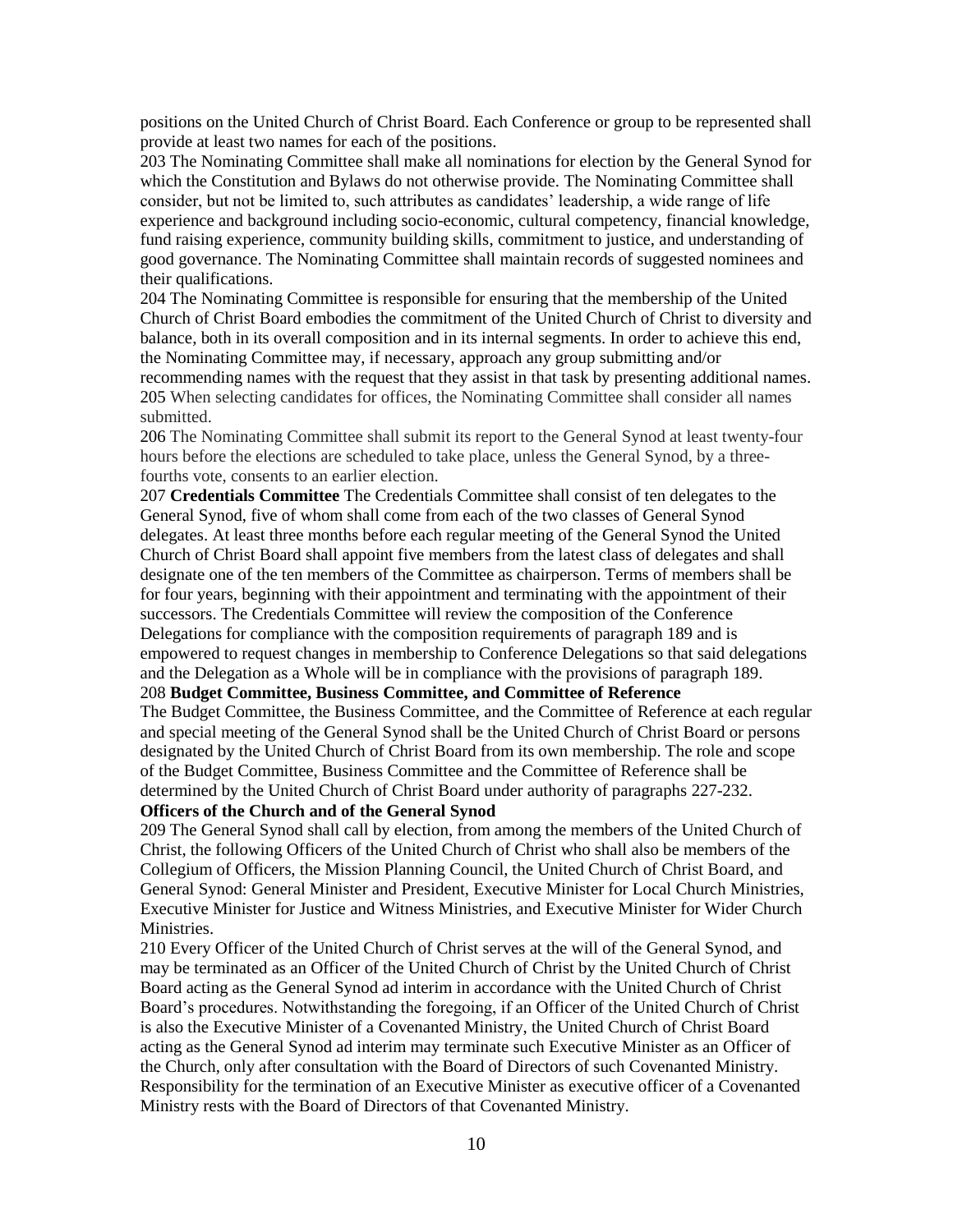211 The term of each Officer of the United Church of Christ shall be four years, not to exceed three terms, and shall commence within ninety days following call by election by the General Synod. Officers shall hold office until their successors have been elected and qualified and have assumed the duties of their office. Officers may be reelected, but not more than twice, in accordance with the rules and procedures of their respective Covenanted Ministries, subject to the call by election of the General Synod.

## **General Minister and President**

212 The General Minister and President, who shall be an Ordained Minister of the United Church of Christ or a person with ordained ministerial partner standing, is called to ministry in and on behalf of the United Church of Christ upon election by the General Synod.

### a) Spiritual Leader of the Church:

The General Minister and President is the spiritual leader and pastor of the Church, charged with the care and nurture of the spiritual life of the Church. The General Minister and President is responsible for the unity and well-being of the Church, and for nurturing its covenantal life and ecumenical and interfaith relationships, and facilitating the visioning, planning, coordination and implementation of the total mission of the United Church of Christ.

## b) Theological Interpreter:

The General Minister and President is the principal leader in interpreting the theological perspectives and values of the United Church of Christ as guided by the General Synod and in consultation with the Collegium. The General Minister and President is the chief representative of the United Church of Christ in the public square and at ecumenical, interdenominational and interfaith tables.

### c) Convener:

The General Minister and President will convene and preside at the meetings of the Collegium. She or he is responsible for coordinated communication, fund raising and planning in collaboration with the Executive Ministers. She or he is a member of the Mission Planning Council.

## d) Chief Executive Officer:

The General Minister and President is the Chief Executive Officer of the General Synod and is its principal spokesperson. The General Minister and President serves as the corporate President of the United Church of Christ Board, each of the Covenanted Ministries, the Common Services Corporation of the United Church of Christ, and all other corporations related to the Covenanted Ministries. The General Minister and President oversees the administration of the national setting offices.

The General Minister and President serves as an ex-officio member of the United Church of Christ Board and accordingly as a member of the Board of Directors of each Covenanted Ministry. The General Minister and President serves as an ex-officio member in all meetings of the Affiliated and Associated Ministries. The General Minister and President shall serve as an exofficio member, with voice, but not vote, in the meetings of all Commissions, Councils, and Committees of the United Church of Christ, except as otherwise provided in the Constitution and Bylaws of the United Church of Christ; except that he or she shall not participate in the work of the Search Committee for the General Minister and President. The General Minister and President shall be the official representative of the Church in ecumenical, interdenominational, and interfaith relations. The General Minister and President may appoint a representative for such occasions as he or she deems advisable.

213 The General Minister and President is accountable to the General Synod and the United Church of Christ Board, acting as General Synod ad interim.

214 The candidate for the position of General Minister and President is nominated for an initial term by a search committee of the United Church of Christ, broadly representative of the Church, and appointed by the United Church of Christ Board. The search committee includes one Executive Minister of a Covenanted Ministry selected by the Collegium of Officers; at least one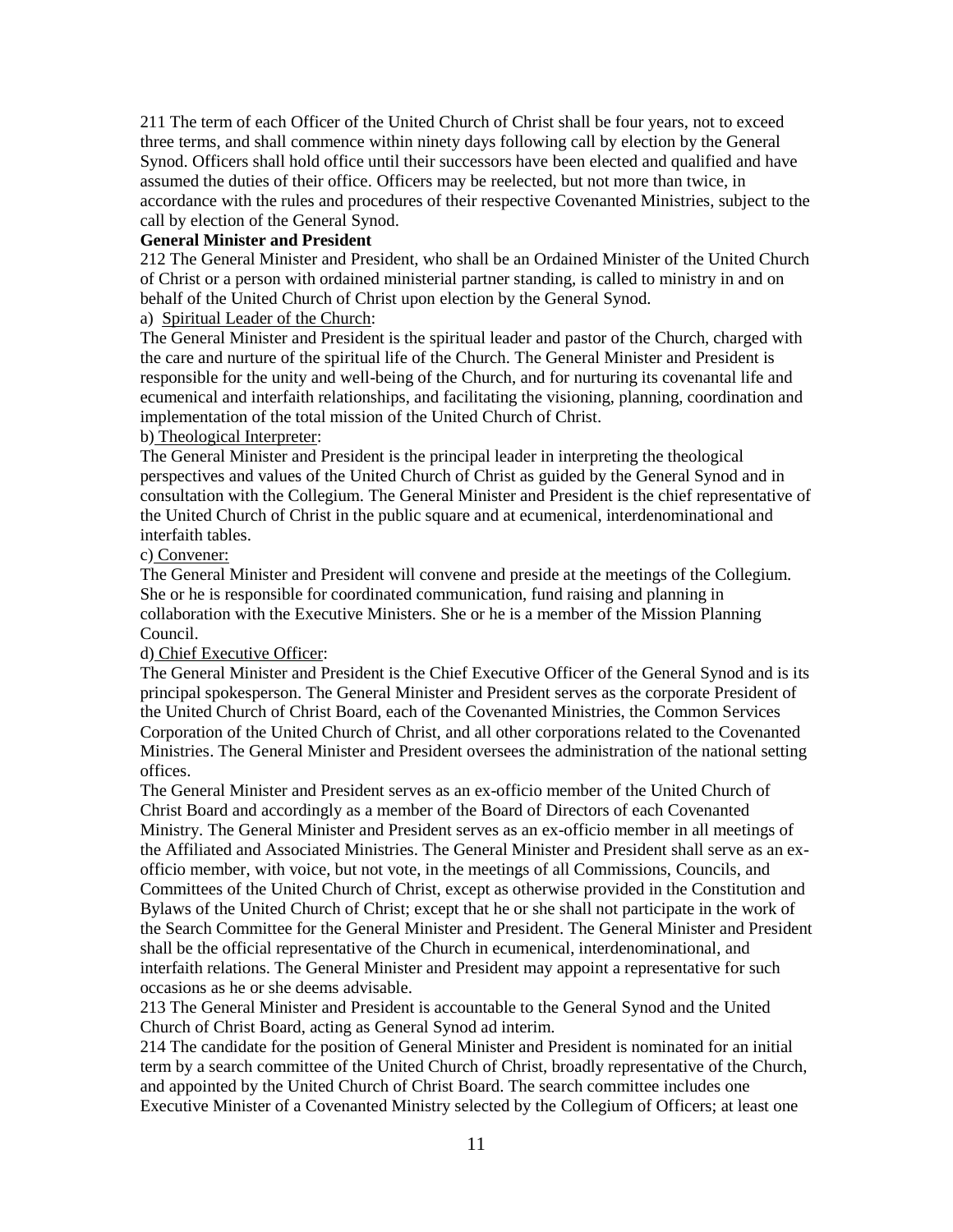Conference Minister named by the Council of Conference Ministers; one representative of the Council for Racial and Ethnic Ministries to be selected from the COREM members on the United Church of Christ Board each with voice and vote. At least one member shall be a youth or young adult. The affirmative action commitment of the Church is to be fully respected in the search process and diversity maintained in the membership of the Collegium of Officers. The candidate chosen by the search committee is confirmed by a two-thirds vote of the United Church of Christ Board before his or her name is placed before the General Synod. Only one nominee may be presented for election, and nominations may not be made from the floor. An affirmative vote of at least sixty percent of the General Synod is necessary for election and call. The General Minister and President does not participate in the work of the search committee choosing a successor. She or he is evaluated regularly through a process approved by the United Church of Christ Board. The evaluation process includes an Executive Minister of a Covenanted Ministry on a rotating basis. In the event that the General Minister and President is unable to discharge the responsibilities of that Office, or if there is a vacancy in that Office, the United Church of Christ Board shall name one of the Executive Ministers to serve as Acting General Minister and President until the General Minister and President returns to service or is replaced by a successor elected by the General Synod after a search process.

### **Executive Ministers of Justice and Witness Ministries, Local Church Ministries, and Wider Church Ministries**

215 Each Executive Minister is the principal minister and chief executive officer of one of the Covenanted Ministries and is responsible for guiding and leading that Ministry's activities under the direction of its Board of Directors and as may be prescribed in the articles of incorporation, rules, and bylaws of that Covenanted Ministry. The Executive Minister may be a lay person, an authorized minister, or a person with ordained ministerial partner standing. Each Executive Minister serves as an ex-officio member of the United Church of Christ Board and accordingly as a member of the Board of Directors of each Covenanted Ministry.

216 Each Executive Minister will oversee the programmatic work of a Covenanted Ministry, which shall be carried out in accordance with the policies, planning, and broad oversight of the United Church of Christ Board as provided in these Bylaws. With the General Minister and President, each Executive Minister will be involved in the overall functions of the national setting, including visioning and planning, communications, development and management of budgets, development and leadership of staff, and implementation of policies adopted by the General Synod and the United Church of Christ Board.

217 Each Executive Minister will be accountable to the General Synod through the United Church of Christ Board. Each Executive Minister serves at the will of the Board of Directors of the Covenanted Ministry to which she or he is accountable and may be terminated as an Executive Minister by that body in accordance with its procedures after consultation with the United Church of Christ Board, acting as General Synod ad interim.

218 As an Officer of the Church, each Executive Minister is a member of the Collegium of Officers and the Mission Planning Council.

219 Each Executive Minister is to be nominated for an initial term by a search committee of the United Church of Christ broadly representative of the Church, appointed by and from the Board of Directors of the Covenanted Ministry to which she or he is accountable. The search committee shall include the General Minister and President; one Conference Minister, named by the Council of Conference Ministers; and one representative of the Council for Racial and Ethnic Ministries to be selected from the COREM members on the Board of Directors, each with voice and vote. At least one member shall be a youth or young adult. The affirmative action commitment of the Church is to be fully respected in the search process and diversity maintained in the membership of the Collegium of Officers. The candidate chosen by the search committee is to be confirmed by a two-thirds vote of the appropriate Board of Directors before his or her name is placed in nomination before the General Synod. Only one nominee may be presented for election, and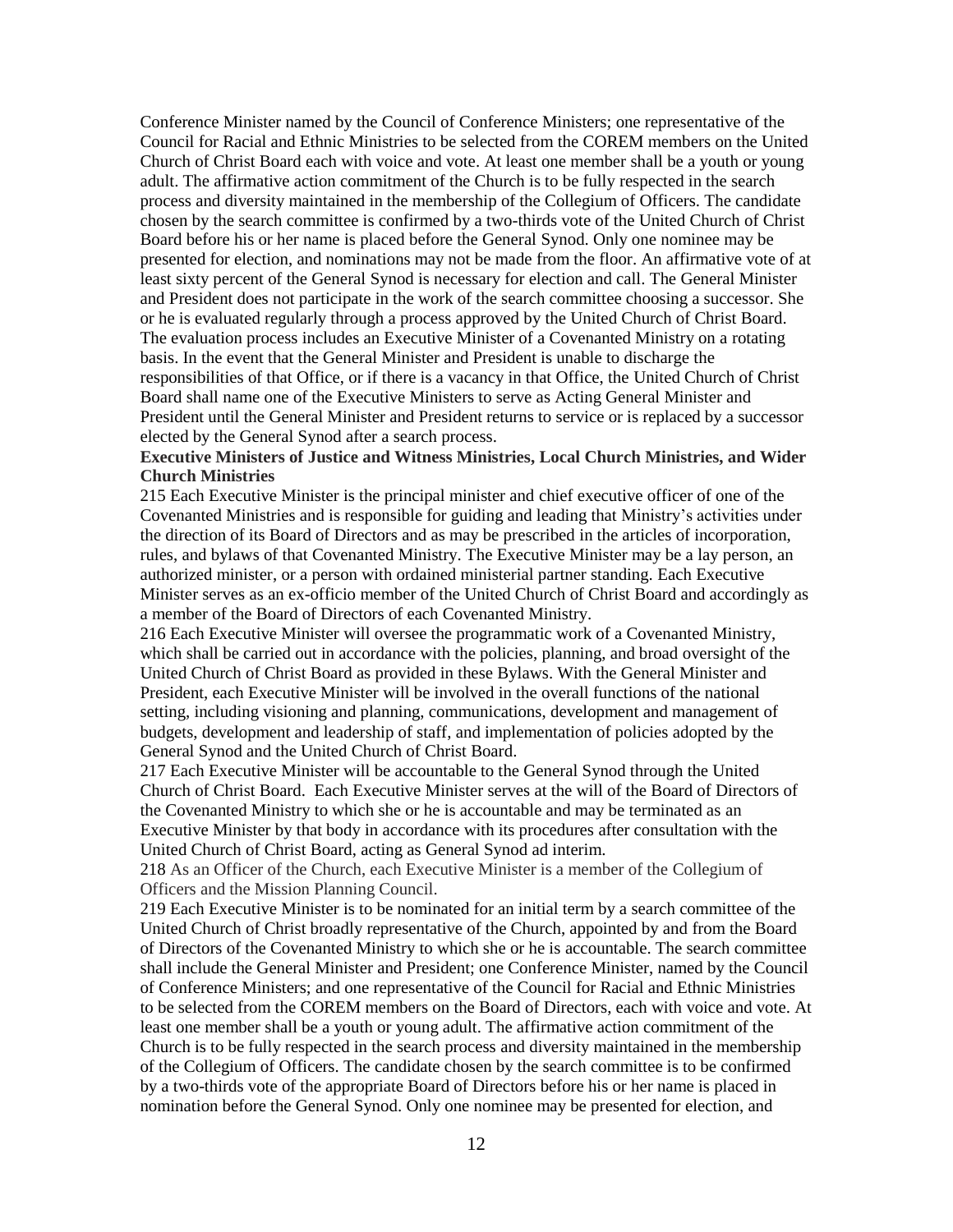nominations may not be made from the floor. An affirmative vote of at least sixty percent of the General Synod is necessary for the call by election. An Executive Minister does not participate in the work of the search committee choosing a successor. The Executive Minister is evaluated regularly by a process approved by the appropriate Board of Directors. The evaluation process shall include the General Minister and President, with voice and vote. Terms of office shall begin within ninety days following their election. An Executive Minister shall hold office until her or his successor has been elected and qualified and has assumed the duties of the Office. 220 In the event that an Executive Minister is unable to discharge the responsibilities of that position, or if there is a vacancy in the office, the Board of Directors of that Covenanted Ministry, in consultation with the General Minister and President, shall appoint an Acting Executive Minister according to the rules and procedures of each Covenanted Ministry. Said Board of Directors shall recommend its Acting Executive Minister to the United Church of Christ Board acting as General Synod ad interim for appointment as an Acting Officer of the Church. An Acting Executive Minister shall serve until the Executive Minister returns to service, or is replaced by a successor called by election by the General Synod.

#### **United Church of Christ Board**

221 The United Church of Christ Board continues the work of, and acts as agent for, predecessor bodies, and continues other ministries, as specified in paragraph 57 of the Constitution of the United Church of Christ and as described in its articles of incorporation.

222 The United Church of Christ Board shall consist of fifty-two (52) members elected by the General Synod. Thirty-six (36) members shall serve in at-large positions and sixteen (16) members shall be ex-officio members with voice and vote. The composition of the United Church of Christ Board shall embody the commitment of the United Church of Christ to be a multicultural and multiracial Church, reflecting the racial and ethnic diversity of society with a balance of leadership between women and men, open and accessible to all. All members of the United Church of Christ Board shall be voting members, except as legally proscribed and noted below.

223 The thirty-six at-large members, nominated by the General Synod Nominating Committee, and elected by the General Synod as members of the United Church of Christ Board, shall reflect the following composition:

- Fifty percent (50%) or more shall be persons of color.
- Fifty percent (50%) or more shall be women.

• One third (1/3) shall be authorized ministers or persons with ordained ministerial partner standing.

- One third (1/3) shall be laymen.
- One third (1/3) shall be laywomen.

• Twenty percent (20%) shall be under thirty (30) years of age at the time of election. To the extent possible, the under 30 years of age members shall include both youth of high school age and young adults. All such members shall be voting members except as legally proscribed.

• At least one (1) member shall be a person who self-identifies as having a disability.

• At least one (1) member shall be a person who self-identifies as gay, lesbian, bisexual, or transgender.

a) At-large members shall serve one term of six years, which shall commence at the close of the General Synod at which the person is elected and qualified and shall terminate at the close of the General Synod in which a successor is elected and qualified. At-large members shall be divided into three classes of twelve members each, with a class of twelve members being elected at each General Synod. No at-large member who has served more than one-half of a full term shall be nominated to serve again until at least two years have elapsed. Nominations for the at-large positions shall be solicited from all entities and organizations within the United Church of Christ. There shall not be more than three at-large members from any one Conference at the time of an individual's election.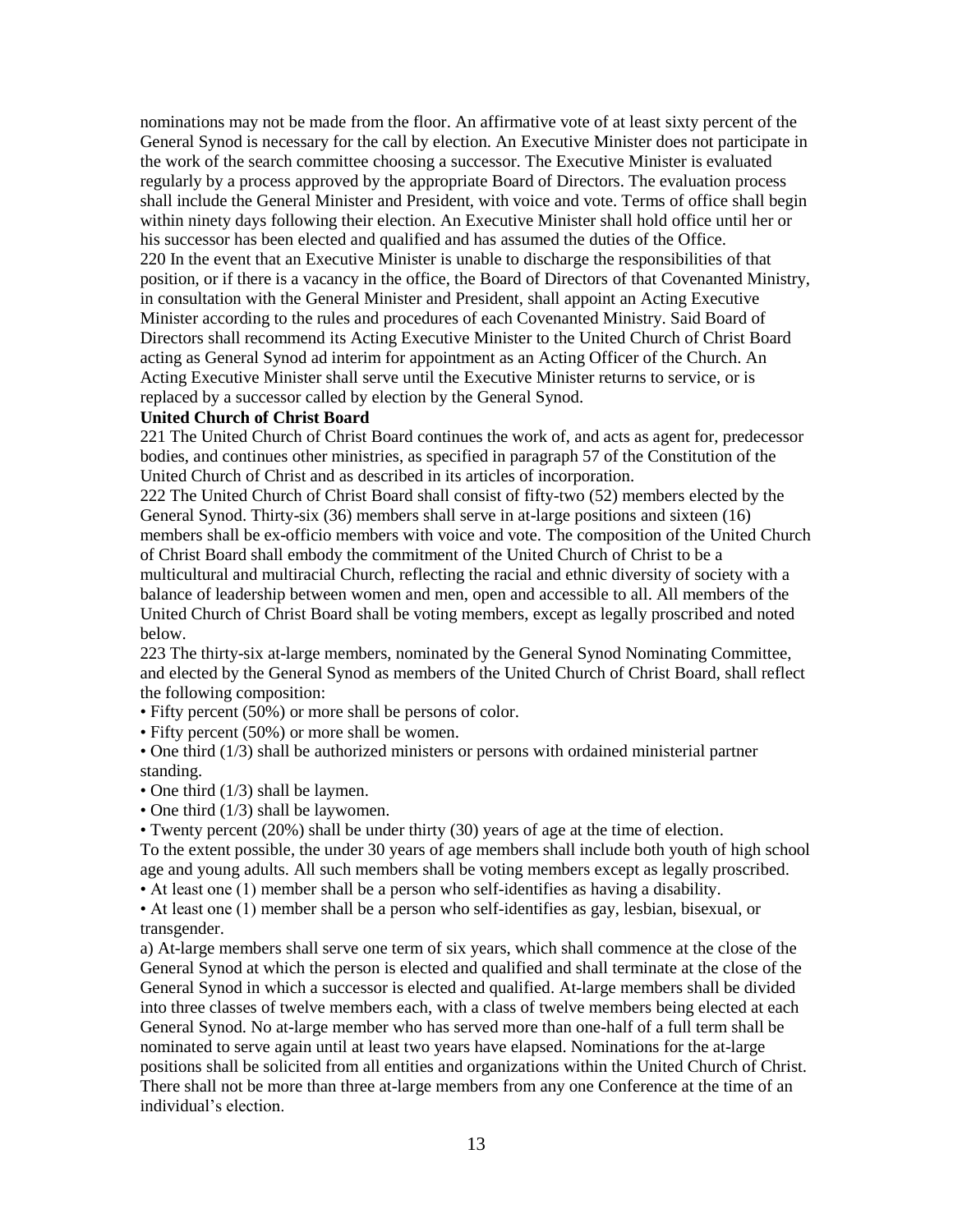b) In the initial election of at-large members by the Twenty-ninth General Synod, twelve (12) atlarge members shall be elected for a term of two (2) years, to include two (2) members to be elected from among the last serving members prior to the Twenty-ninth General Synod of the Executive Council and each of the Boards of Directors of Office of General Ministries, Local Church Ministries, Wider Church Ministries, and Justice and Witness Ministries, and two (2) members to be elected from among the Historically Under-Represented Groups. Twelve (12) atlarge members shall be elected for one term of four (4) years, and twelve (12) at-large members shall be elected for one term of six (6) years.

c) The General Synod Nominating Committee nominates these persons after submission of names, according to the procedures established in ¶202–206 of these Bylaws, and criteria determined by the Nominating Committee. In order to fulfill its responsibilities to ensure that the membership of the United Church of Christ Board reflects the diversity to which the United Church of Christ is committed, the Nominating Committee may ask for additional names to be submitted.

224 Ex-Officio members of the United Church of Christ Board with voice and vote, affirmed by vote of the General Synod, shall include:

a) The Officers of the United Church of Christ.

b) The Moderator and the Assistant Moderator of the General Synod.

c) One member designated by the Christian Church (Disciples of Christ) to serve a term of two years. Any such member shall be eligible to serve up to two additional terms and not to exceed three terms.

d) Six (6) principal ministers of Conferences, one to be elected from each Region by the Council of Conference Ministers for a term of two years, not to exceed two consecutive terms. If any such member ceases during his or her term of office on the United Church of Christ Board to be the principal minister of a Conference within the Region from which said member was elected, a vacancy shall be thereby created to be filled by election by the Council of Conference Ministers. e) The Executive of the United Church Funds, Inc.

f) The Executive of The Pension Boards—United Church of Christ

g) The Executive of the Council for Health and Human Service Ministries

225 Although members of the United Church of Christ Board may be nominated or selected by particular groups, each member serves on behalf of, and bears responsibility for, the well-being of the whole Church.

226 The United Church of Christ Board shall elect, from its members who are elected by General Synod, a chairperson and a vice-chairperson according to its own Standing Rules.

**Responsibilities of the** United Church of Christ Board

227 The United Church of Christ Board shall act for the General Synod ad interim, and, in cooperation with the Collegium of Officers, shall provide coordination and evaluation of the work of the Church and shall carry out such other responsibilities as may be from time to time delegated to it by the General Synod or as provided for in these Bylaws or the Constitution. a) The United Church of Christ Board shall be responsible for strategic planning and policymaking. The Ministry Committees and the Committees of the United Church of Christ Board shall make recommendations to the members of the United Church of Christ Board for strategic planning, policymaking and oversight purposes. Under the leadership of the Executive Ministers, the United Church of Christ Board's Ministry Committees shall make recommendations to the members of the United Church of Christ Board regarding the programmatic work of the Covenanted Ministries. As provided in paragraph 243e, the United Church of Christ Board shall receive recommendations regarding the annual draw rate on invested funds that may be used to carry out the mission entrusted to the Covenanted Ministries. As provided in paragraph 243e, recommendations as to the annual draw rate and as to the allocation of the annual dollar amounts resulting from the application of the annual draw rate to each of the restricted endowment funds and to each of the historic donor intended uses of each of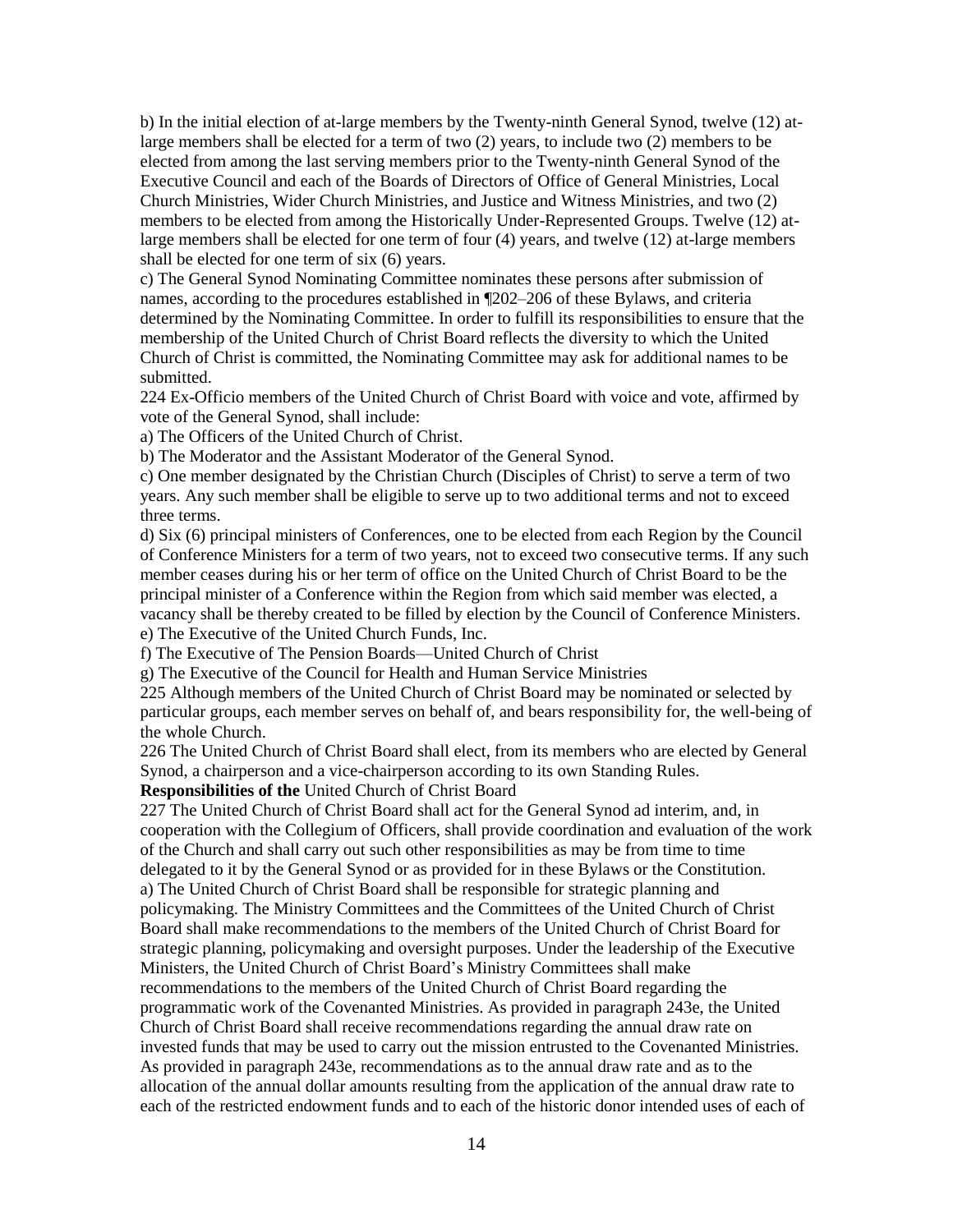the unrestricted endowment funds referred to in paragraph 243f shall not be modified by the United Church of Christ Board except upon two affirmative votes, each of not less than eighty five percent (85%) of the members present of the full Board at one or more meetings of the full Board with not less than twelve (12) hours between the two affirmative votes in order to ensure adequate discernment by the full Board.

b) The United Church of Christ Board is responsible for policies relating to the mission of the United Church of Christ in its national setting. It shall support the on-going work of the General Synod through its various ministries, planning for and encouraging cooperation among those ministries, with Local Churches, Associations, and Conferences, and with other expressions of the Church which contribute to and embody God's mission in Jesus Christ. It shall support the spiritual and financial health of the Church, and shall ensure the presence and implementation of policies which contribute to the health of the Covenanted Ministries in relationship with one another and their accountability to General Synod. It shall receive reports from the Collegium of Officers and provide oversight and support for the work of that body. It shall facilitate the business of General Synod and assume such other tasks as may be assigned to it by the General Synod. It shall be a focal point for decision-making, overall planning and evaluation, and budgeting in the national setting. It shall receive and report upon divergent points of view and maintain an open channel for the consideration of minority or dissenting opinion. It shall submit a report of its work to the General Synod at each regular meeting. In cooperation with the Covenanted, Affiliated, and Associated Ministries it shall make an annual informational report to the Local Churches and the Conferences about the total program of the Church in the national setting.

228 Vacancies occurring in offices, commissions, or committees of the General Synod, or in the membership of the United Church of Christ Board, shall, unless otherwise provided, be filled by the United Church of Christ Board acting as the General Synod ad interim, such actions to be reported to the next General Synod.

229 The United Church of Christ Board shall make such elections, nominations or appointments as these Bylaws or action of the General Synod may require.

230 Acting as the Budget Committee for the General Synod, the United Church of Christ Board shall determine the allocation of funds from Our Church's Wider Mission. The United Church of Christ Board, acting as the Budget Committee, shall also receive and review the past and projected use of OCWM funds allocated to each Covenanted Ministry and recommend the OCWM threshold amount for the biennium.

231 The United Church of Christ Board shall be an incorporated body in order to ensure that it may effectively and expeditiously perform all legal functions of the General Synod and all of its other functions as provided for in the Constitution and Bylaws of the United Church of Christ. The membership of the Corporation shall consist of those persons described in paragraphs 222- 224 of the Bylaws of the United Church of Christ, who shall be elected or affirmed in the manner therein provided and who shall have the right to vote only to the extent granted by such paragraphs. Those members shall also be the Directors of the Corporation. The Corporation shall have such officers as required by law and as provided in these Bylaws. The Corporation may adopt for its government and the management of its affairs bylaws and rules not inconsistent with its Articles of Incorporation nor with the Constitution, Bylaws, Rules and regulations of the General Synod of the United Church of Christ.

232 The United Church of Christ Board shall serve as the Business Committee and Committee of Reference of the General Synod during its sessions, and as such shall prepare the agenda and schedule for all meetings of the General Synod, recommend changes therein during sessions, and appoint committees not otherwise provided.

#### **Administration of the National Setting Offices**

233 The General Minister and President shall oversee the administration of the national setting offices. The General Minister and President is responsible for selecting a Chief Administrative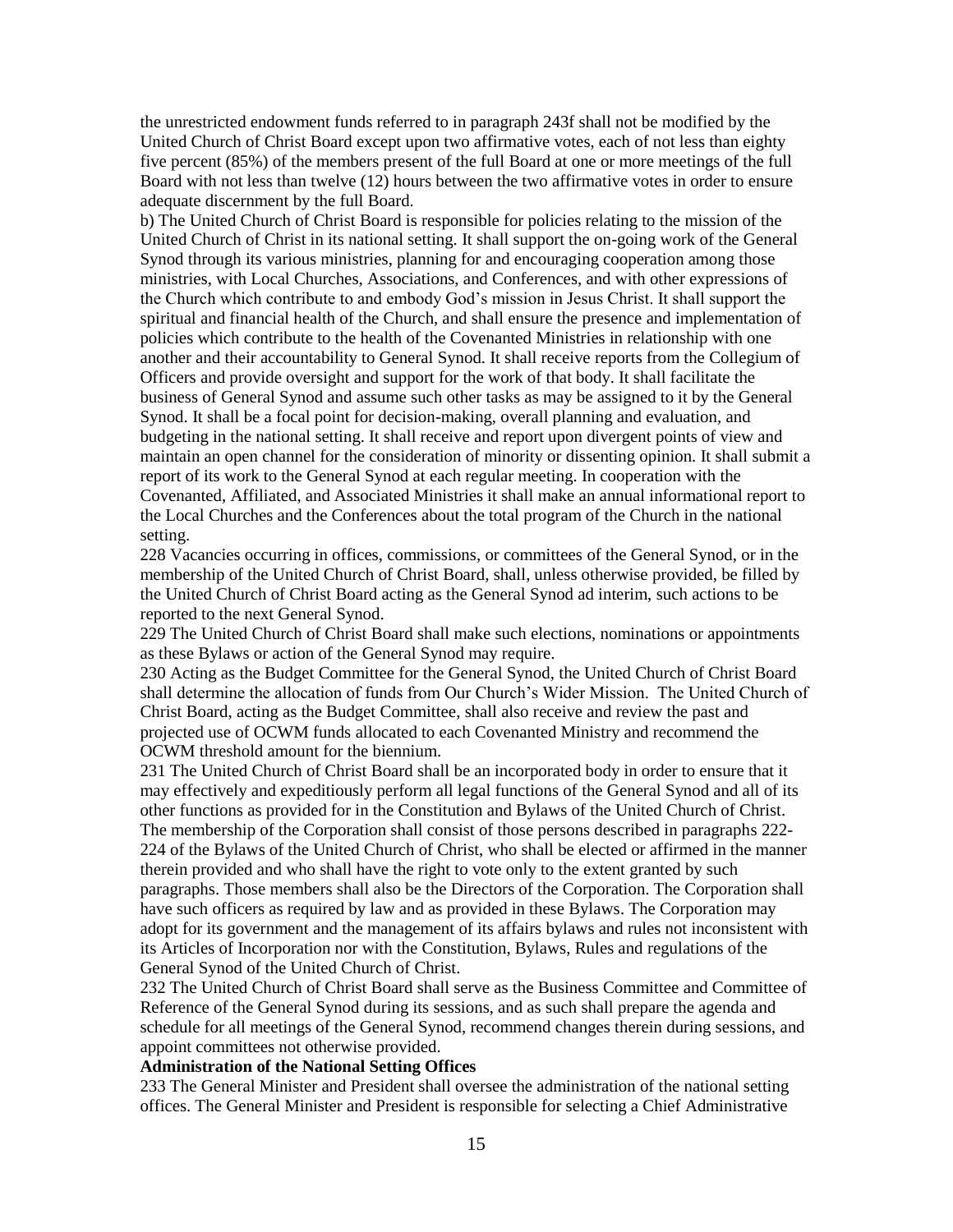Officer and a Chief Financial Officer in consultation with the Collegium. Both the Chief Administrative Officer and the Chief Financial Officer shall report directly to the General Minister and President, who is accountable to the United Church of Christ Board. 234 The Chief Administrative Officer will have day-to-day responsibility for the overall administrative work of the national setting offices. The Chief Administrative Officer shall serve as the corporate Secretary of the United Church of Christ Board, each of the Covenanted Ministries, the Common Services Corporation of the United Church of Christ, and all other corporations within the national setting.

235 The Chief Financial Officer will oversee the financial functions of the national setting offices. The Chief Financial Officer shall serve as the corporate Treasurer of the United Church of Christ Board, each of the Covenanted Ministries, the Common Services Corporation of the United Church of Christ, and all other corporations related to the Covenanted Ministries. The customary responsibilities and functions of a corporate secretary and treasurer of the General Synod of the United Church of Christ shall be assigned to the Chief Administrative Officer and the Chief Financial Officer, respectively.

### **Ministry Committees**

236 The United Church of Christ Board membership shall divide itself into three Ministry Committees: Local Church, Justice and Witness, and Wider Church. Each Ministry Committee shall make recommendations to the members of the United Church of Christ Board regarding the program functions of the Covenanted Ministry for which it is named. The Ministry Committees will honor the diversity of commitments of the United Church of Christ and work in covenant with each other. To the extent possible while still maintaining diversity and expertise needed on the Ministry Committees, each United Church of Christ Board member will be assigned to a Ministry Committee based on that individual's experience, expertise, personal passion and spiritual calling. For the Wider Church Ministry Committee, individuals also will be considered based on the role that they may serve as members of the Common Global Ministries Board, the mission partnership between the United Church of Christ and the Christian Church (Disciples of Christ). The composition of each Ministry Committee shall embody the commitment of the United Church of Christ to a multicultural and multiracial Church, with a balance of leadership between women and men, open and accessible to all. Each Ministry Committee will elect a chairperson and a vice-chairperson, subject to the requirement that at least one of these positions must be held by a person of color in each Ministry Committee.

## **Committees of the United Church of Christ Board**

237 The United Church of Christ Board shall have such other Committees as it may deem necessary, including but not limited to those named hereafter, and each may draw on expertise beyond the Board if necessary.

## **Executive Committee**

238 The Executive Committee shall consist of twelve (12) members of the United Church of Christ Board, as follows:

a) Chairperson and vice-chairperson of the United Church of Christ Board

b) One representative from each of the three Ministry Committees of the United Church of Christ Board

c) The Officers of the United Church of Christ

d) One Conference Minister

e) One member of the Finance and Budget Committee

f) One additional member

239 The Executive Committee shall have the responsibility to ensure that visioning and strategic planning be done on behalf of the national setting of the Church. It will lead the United Church of Christ Board in developing and articulating comprehensive and integrated strategies and goals for the national setting. The Executive Committee will facilitate the United Church of Christ Board's identification of concerns and ideas related to communications, identity, fundraising, fund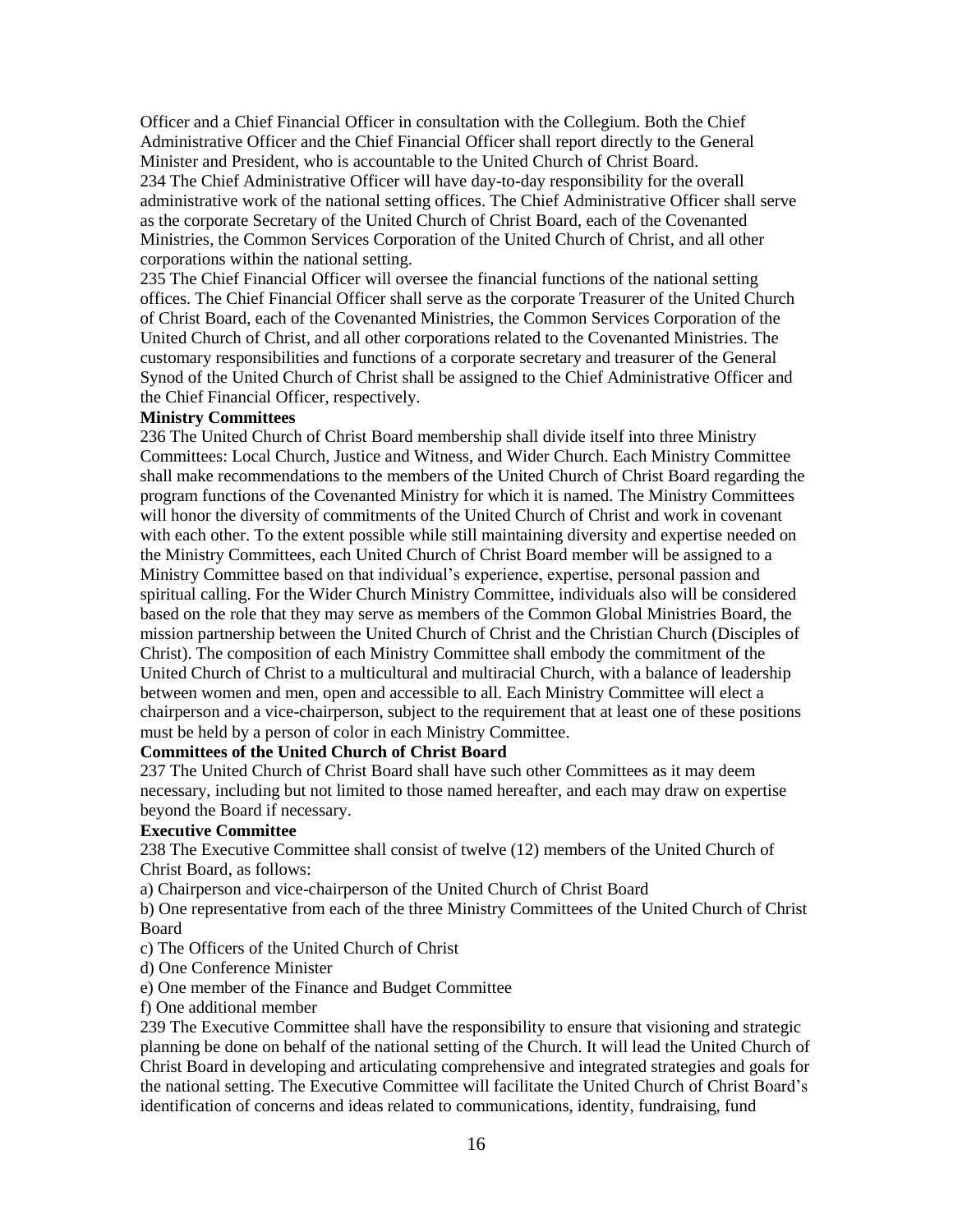development, strategic planning, evangelism, and other critical issues for the life of the whole Church. The decision-making power and authority of the Executive Committee shall be governed by the standing rules of the United Church of Christ Board.

# **Finance and Budget Committee**

240 The Finance and Budget Committee shall consist of up to twelve (12) members of the United Church of Christ Board, including:

a) Chairperson or vice-chairperson of the United Church of Christ Board

b) Two representatives with financial expertise from each of the Ministry Committees of the

United Church of Christ Board

c) General Minister and President

241 The duties and responsibilities of the Committee include:

a) Reviewing the annual available resources and being responsible for financial planning.

b) Reviewing the proposed Annual Budget recommended by the Collegium in consultation with the Chief Financial Officer and other key staff and mission partners, such as Common Global Ministries.

c) Recommending the Annual Budget to the United Church of Christ Board.

d) Receiving and reviewing regular financial reports.

# **Investment and Endowment Committee**

242 The Investment and Endowment Committee shall consist of up to fourteen (14) members and shall be members of the United Church of Christ Board (except as noted below), including:

a) Two (2) representatives from each of the Ministry Committees of the United Church of Christ Board, selected by each Committee

b) The Officers of the United Church of Christ

c) The Executive of the United Church Funds, Inc., with voice but without vote

d) The United Church of Christ Board, by vote of its membership, may add up to three

individuals with legal and/or investment expertise who are not members of the United Church of Christ Board but are members of the United Church of Christ.

243 The duties and responsibilities of the Committee include:

a) Assuring that the legacy/historic restrictions on the use of restricted funds and the intended use restrictions of the unrestricted funds of each of the historic ministries are monitored, accounted for, maintained and reported to the United Church of Christ Board annually. The Committee shall monitor and oversee the allocation of both restricted and unrestricted funds to ensure that they will be allocated based on donor intent, whenever that can be determined and to provide the full Board an overview of all funds in order to encourage the most effective collaborative and holistic use of those funds to meet the missional needs of the Church.

b) Recommending to the United Church of Christ Board investment policies including investment screens that reflect the commitment of the United Church of Christ to corporate social responsibility.

c) Managing the investment of the endowed funds and other assets including real property in accordance with investment policies approved by the United Church of Christ Board.

d) Monitoring and reporting on the management of invested funds to the United Church of Christ Board.

e) Recommending to the United Church of Christ Board the annual draw rate on invested funds that may be used to carry out the mission entrusted to the Covenanted Ministries.

Recommendations as to the annual draw rate and as to the allocation of the annual dollar amounts resulting from the application of the annual draw rate to each of the restricted endowment funds and to each of the historic donor intended uses of each of the unrestricted endowment funds referred to in paragraph 243f shall not be modified by the United Church of Christ Board except upon two affirmative votes, each of not less than eighty-five percent (85%) of the members present of the full Board at one or more meetings of the full Board with not less than twelve (12)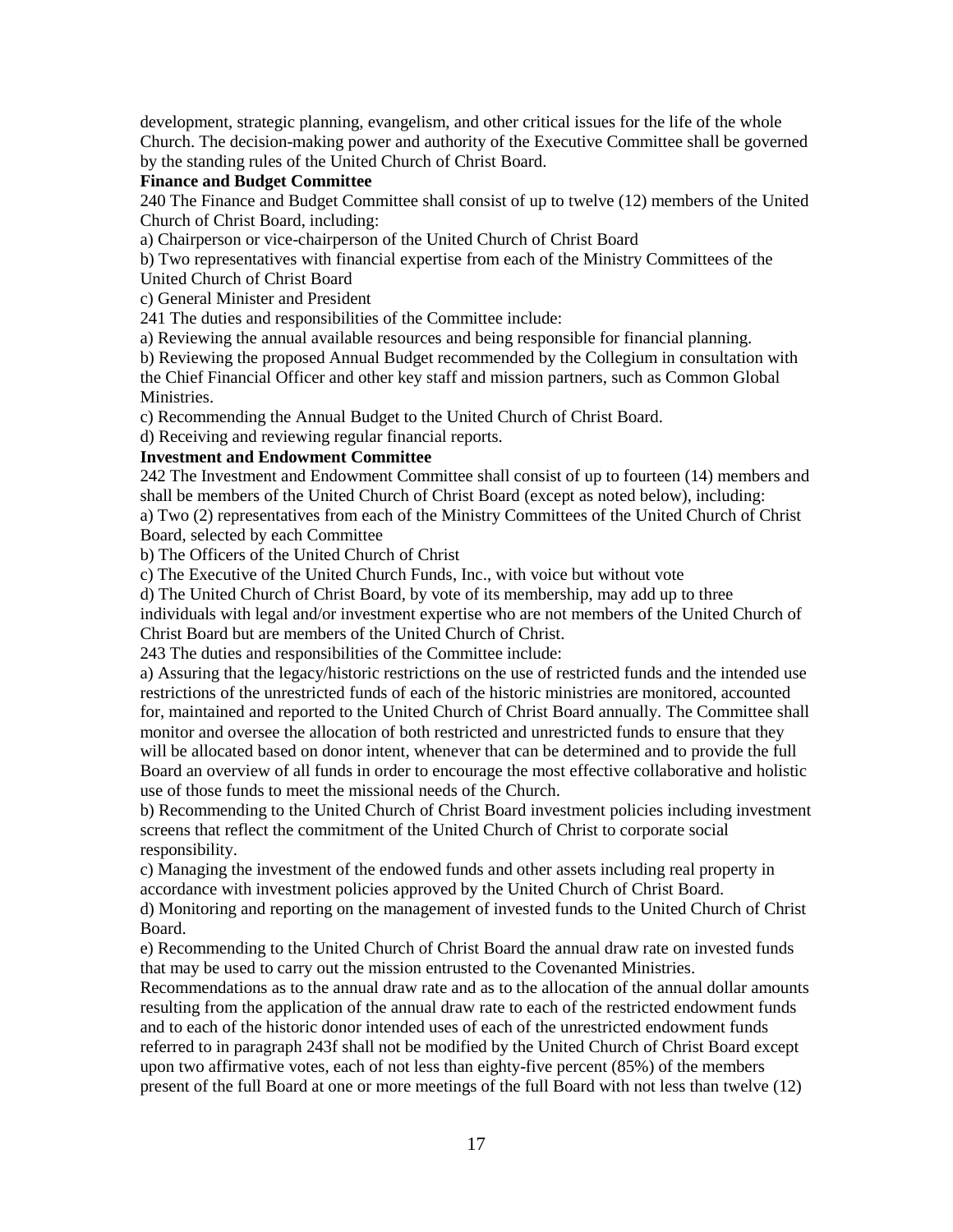hours between the two affirmative votes in order to ensure adequate discernment by the full Board.

f) Reviewing, monitoring and recommending to the United Church of Christ Board the allocation of the annual dollar amounts resulting from the application of the spending rate to each of the restricted endowment funds and to each of the historic donor intended uses of each of the unrestricted endowment funds.

g) Providing Board representation to the Investment Committee of the United Church Funds, Inc. **Audit Committee**

244 The Audit Committee shall consist of such members as determined by the United Church of Christ Board, provided that members of the Board must comprise a majority of the members of the Audit Committee. The United Church of Christ Board, by vote of its membership, may include on the Audit Committee individuals with legal and/or financial expertise who are not members of the United Church of Christ Board but are members of the United Church of Christ. All Committee members shall be voting members.

245 The duties and responsibilities of the Committee include:

a) Selecting the audit firm to perform the annual financial audit.

b) Receiving and reviewing the audit report from the auditors and reporting to the United Church of Christ Board.

246 **Regions**. The United Church of Christ Board shall make an appropriate assignment of the several Conferences into Regions. The Regions as thus determined shall form the basis for Conference representation on national bodies wherever required by the Bylaws.

**Organization of the** United Church of Christ Board

247 The United Church of Christ Board shall organize itself as it deems necessary to carry out its responsibilities and fulfill its mandates.

### **Advisory Commissions**

248 The United Church of Christ Board may provide for special advisory commissions on subjects of pervasive interest to the entire Church on which the United Church of Christ Board and/or the General Minister and President need policy or substantive advice. Members of such commissions shall be appointed by the United Church of Christ Board and shall include at least one member of the United Church of Christ Board. The chairperson shall be designated by the chairperson of the United Church of Christ Board.

249 **Common Services** In covenant with the Covenanted Ministries, the United Church of Christ Board, through and by the Common Services Corporation of the United Church of Christ, shall provide for common services, including, but not limited to, common treasury services, accounting services, personnel services, logistical services, information services and office support services. It shall also provide for a common salary program and shall provide common personnel policies. 250 Each Covenanted Ministry shall use the aforementioned common services, program and policies whenever legally permissible and otherwise appropriate, all as determined by its own Board of Directors.

251 A nonprofit corporation shall be formed for the purpose of providing the above-described common services. The corporation, to be named the Common Services Corporation of the United Church of Christ, shall be governed by its articles of incorporation, rules, and bylaws, and the Constitution and Bylaws of the United Church of Christ. The General Minister and President shall be the principal executive and the Chief Administrative Officer shall be the operational executive of the Common Services Corporation of the United Church of Christ. The number of directors of the Common Services Corporation of the United Church of Christ shall be nine, consisting of:

i. Two representatives of, and selected by, Local Church Ministries;

ii. Two representatives of, and selected by, Justice and Witness Ministries;

iii. Two representatives of, and selected by, Wider Church Ministries;

iv. General Minister and President;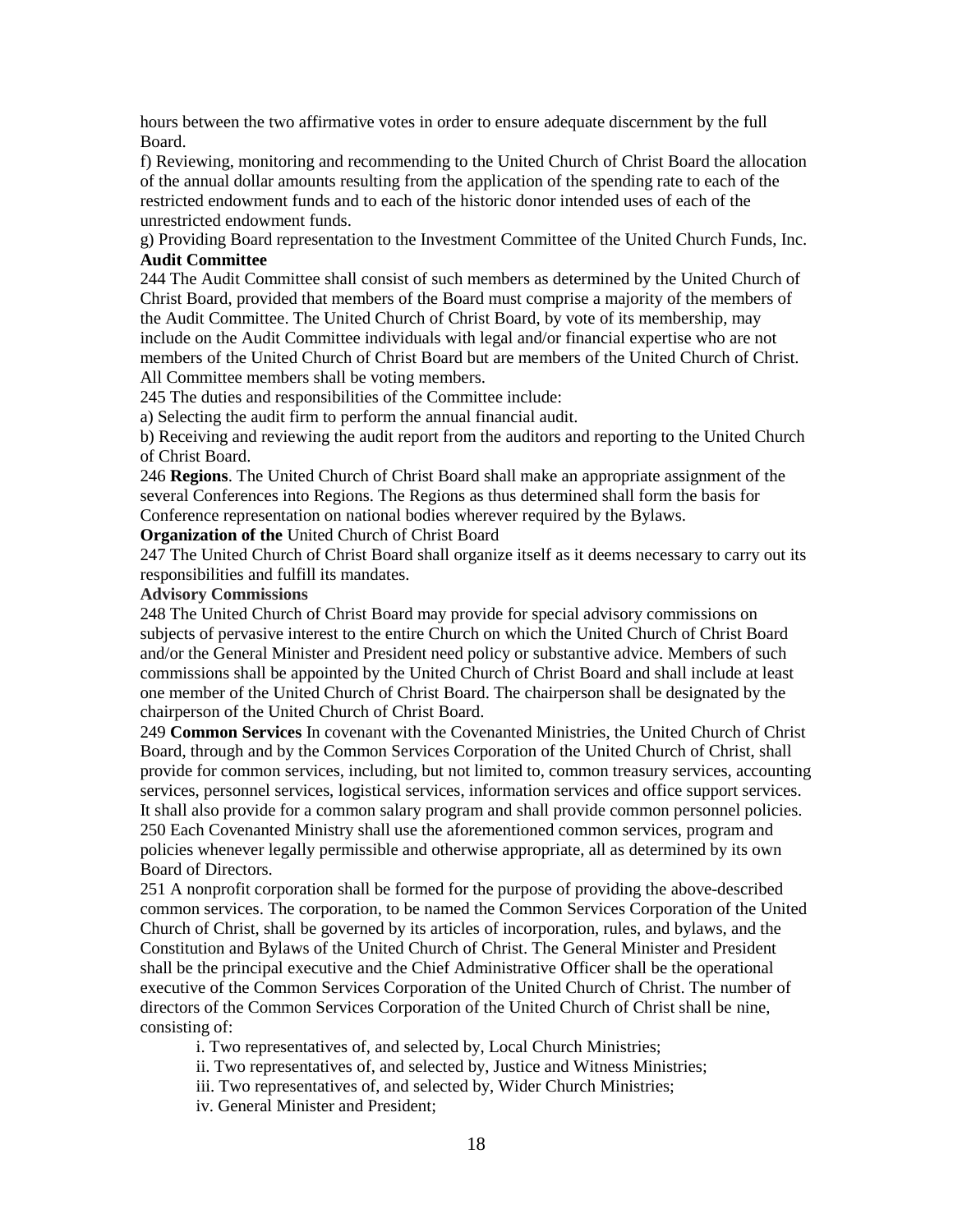v. Chief Administrative Officer; and

vi. Chief Financial Officer

The directors of the Common Services Corporation of the United Church of Christ shall be the members of the corporation. The Board of Directors shall appoint such committees, with such responsibilities, as it deems necessary to carry out its work. The corporate officers of the Common Services Corporation of the United Church of Christ shall be the following:

(i) General Minister and President, who as President of this corporation shall be accountable to the Board of Directors;

(ii) Chief Administrative Officer, who as Secretary of this corporation shall report to the General Minister and President;

(iii) Chief Financial Officer, who as Treasurer of this corporation shall report to the General Minister and President.

252 Policy decisions related to the Common Services Corporation of the United Church of Christ shall be the responsibility of the Board of Directors of the Common Services Corporation of the United Church of Christ.

# **ARTICLE IV. ORGANIZATION**

253 The work of the United Church of Christ and its General Synod shall be carried out by the United Church of Christ Board, the Covenanted, Affiliated, Associated Ministries, Councils, and other such bodies as may from time to time be created by, or related to, the General Synod or the United Church of Christ Board.

## **COVENANTED MINISTRIES**

254 The Covenanted Ministries are Local Church Ministries, Justice and Witness Ministries, and Wider Church Ministries.

## **LOCAL CHURCH MINISTRIES**

255 **Purpose and Mission** The purpose and mission of Local Church Ministries shall be to encourage and support the Local Churches of the United Church of Christ in the fulfillment of God's mission. It continues the work of, and acts as agent for, predecessor bodies, and continues other ministries, as specified in paragraph 65 of the Constitution of the United Church of Christ and as described in its articles of incorporation. The program, administrative, and financial development functions of Local Church Ministries shall be carried out in cooperation with the United Church of Christ Board. Through its Local Church Ministry Committee working with the Executive Minister and its Committees, the United Church of Christ Board shall oversee these functions, which will be coordinated and implemented by staff assigned by the Collegium. Local Church Ministries shall retain responsibility for all legacies and other property received, maintained or held by it, and shall have sole authority to approve any use, expenditure or disposal of its legacies or other property.

256 In overseeing the purpose and mission of Local Church Ministries, the United Church of Christ Board shall encourage local churches to shape their life and mission in partnership with one another, with other expressions of the Church, and with ecumenical and interfaith communities. The United Church of Christ Board will work to promote the vocation of all members, leadership of laity and clergy, and facilitate a system of placement. The United Church of Christ Board will nurture stewards, and will coordinate and promote denomination-wide mission funding. The United Church of Christ Board will work with local churches in striving for the vitality of local churches as inclusive and accessible communities of mission, evangelism, church development, education, unity, worship, nurture, and justice so that the good news of Jesus Christ will be proclaimed in word and deed.

257 The United Church of Christ Board shall work in interactive partnership with Local Churches, Associations, Conferences, and national expressions of the Church.

258 **Governance and Leadership** Pursuant to paragraphs 58–63 of the Constitution of the United Church of Christ, Local Church Ministries shall be incorporated and governed by a Board of Directors comprised of the members of the United Church of Christ Board. Its executive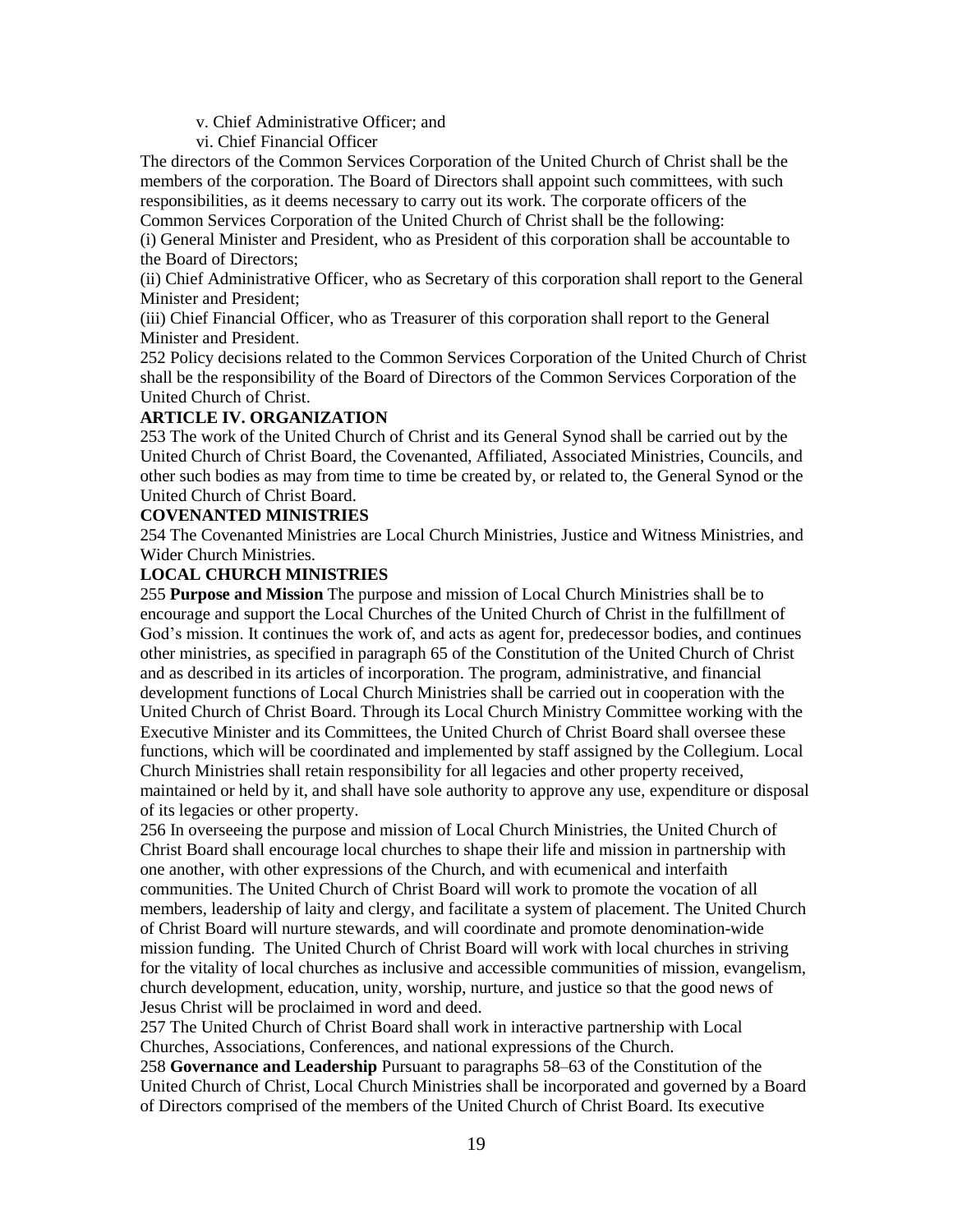officer shall be an Executive Minister, who is also an Officer of the Church, called by election of the General Synod. It shall act pursuant to the provisions as defined in the Constitution and Bylaws of the United Church of Christ, its own articles of incorporation and bylaws, and by the rules of its Board of Directors. The Board of Directors of Local Church Ministries performs the functions normally associated with boards of directors, and such additional tasks necessary to carry out its purposes and mandates, including the formation of associated auxiliary corporations. Pursuant to paragraph 60 of the Constitution of the United Church of Christ, it has legal corporate status for the purpose of holding, receiving, and managing unrestricted, restricted, and designated allocated funds, and funds donated to it from all sources. It is responsible for its articles of incorporation and required corporate documents, and establishes its own rules and bylaws. It has responsibility for organizing its ministries in order to carry out its mandates, for providing necessary staffing, and for determining the manner and site(s) of its office(s). The Board of Directors may grant authority to sub-units, ministry teams, or other appropriate entities, to speak and act on its behalf within its own broad policy statements and those of the General Synod of the United Church of Christ. The Board of Directors may form task groups representing a variety of groups of the Church necessary for implementing its mission.

259 Members of the Board of Directors of Local Church Ministries serve on behalf of the whole Church.

#### **JUSTICE AND WITNESS MINISTRIES**

260 **Purpose and Mission** The purpose and mission of Justice and Witness Ministries shall be to enable and encourage Local Churches, Associations, Conferences, and national expressions of the United Church of Christ to engage in God's mission globally by direct action for the integrity of creation, justice, and peace. It continues the work of, and acts as agent for, predecessor bodies, and continues other ministries, as specified in paragraph 66 of the Constitution of the United Church of Christ and as described in its articles of incorporation. The program, administrative, and financial development functions of Justice and Witness Ministries shall be carried out in cooperation with the United Church of Christ Board. Through its Justice and Witness Ministry Committee working with the Executive Minister and its Committees, the United Church of Christ Board shall oversee these functions, which will be coordinated and implemented by staff assigned by the Collegium. Justice and Witness Ministries shall retain responsibility for all legacies and other property received, maintained or held by it, and shall have sole authority to approve any use, expenditure or disposal of its legacies or other property.

261 In overseeing the purpose and mission of Justice and Witness Ministries, the United Church of Christ Board shall encourage the Church in all of its expressions to speak prophetically on matters of justice, power, and public policy. The United Church of Christ Board shall assist the Church in all of its expressions to confront racism, sexism, ageism, classism, and other expressions of injustice and alienation in the Church and in the society. The United Church of Christ Board shall provide support for the Church's ministry of service on behalf of those who are poor, the forgotten and the oppressed, and for those marginalized by stigma and discrimination because of their sexual orientation or their disabilities, including mental illness. The United Church of Christ Board may provide public witness on behalf of the justice and witness policies of the General Synod.

262 The United Church of Christ Board shall work in interactive partnership with Local Churches, Associations, Conferences, national expressions of the Church, and with ecumenical and interfaith groups, and community organizations.

263 **Governance and Leadership** Pursuant to paragraphs 58–63 of the Constitution of the United Church of Christ, Justice and Witness Ministries shall be incorporated and governed by a Board of Directors comprised of the members of the United Church of Christ Board. Its executive officer shall be an Executive Minister, who is also an Officer of the Church, called by election of the General Synod. It shall act pursuant to the provisions as defined in the Constitution and Bylaws of the United Church of Christ, its own articles of incorporation and bylaws, and by the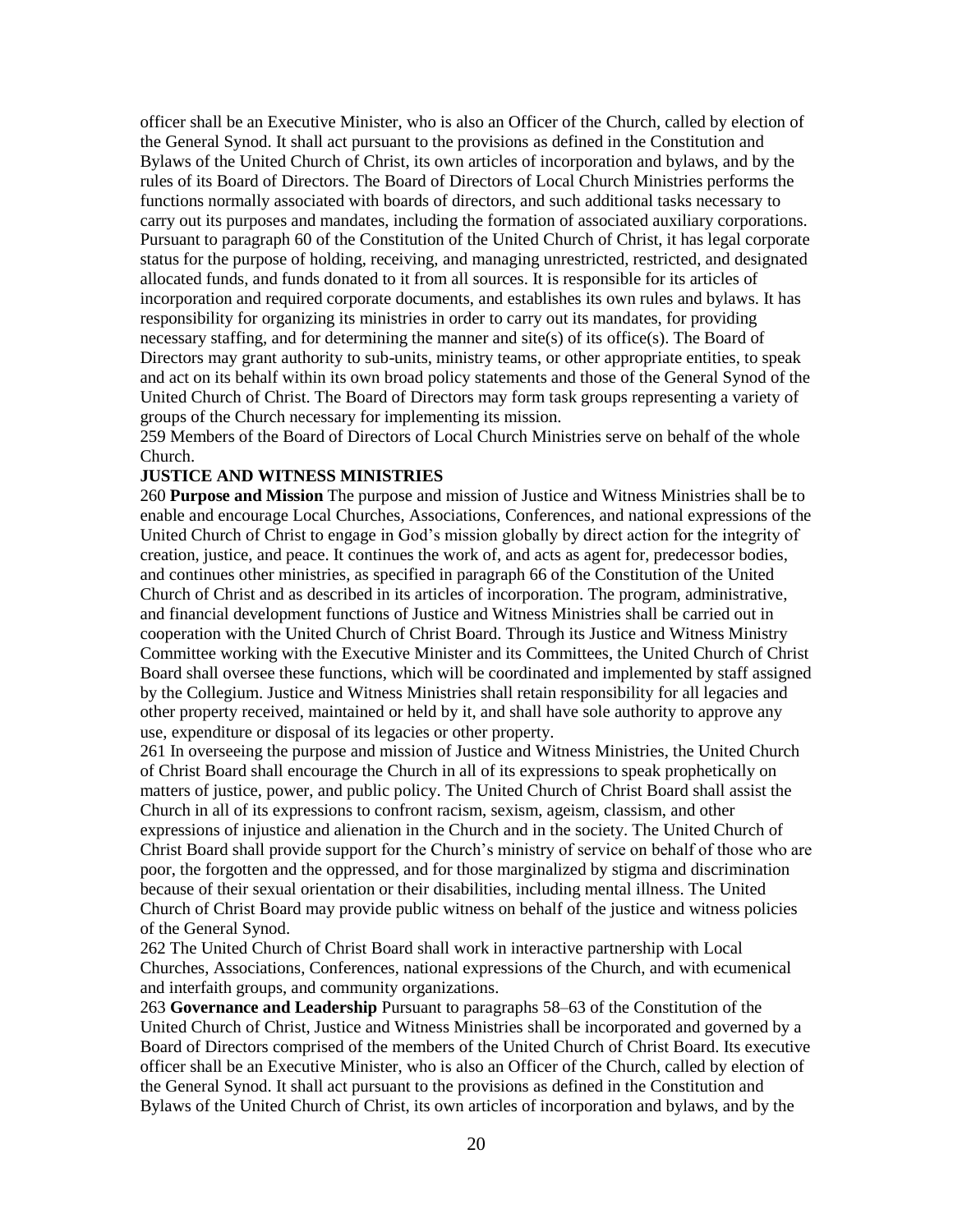rules of its Board of Directors. The Board of Directors of Justice and Witness Ministries performs the functions normally associated with boards of directors, and such additional tasks necessary to carry out its purposes and mandates, including the formation of associated auxiliary corporations. Pursuant to paragraph 60 of the Constitution of the United Church of Christ, it has legal corporate status for the purpose of holding, receiving, and managing unrestricted, restricted, and designated allocated funds, and funds donated to it from all sources. It is responsible for its articles of incorporation and required corporate documents, and establishes its own rules and bylaws. It has responsibility for organizing its ministries in order to carry out its mandates, for providing necessary staffing, and for determining the manner and site(s) of its office(s).The Board of Directors may grant authority to sub-units, ministry teams, or other appropriate entities, to speak and act on its behalf within its own broad policy statements and those of the General Synod of the United Church of Christ. The Board of Directors may form task groups representing a variety of groups of the Church necessary for implementing its mission.

264 Members of the Board of Directors of Justice and Witness Ministries serve on behalf of the whole Church.

### **WIDER CHURCH MINISTRIES**

265 **Purpose and Mission** The purpose and mission of Wider Church Ministries shall be to encourage and support Local Churches, Associations, Conferences, and national expressions of the United Church of Christ to participate in the global, multiracial, multicultural church, accessible to all, and to support United Church of Christ ministries around the world and the nation. It continues the work of, and acts as agent for, predecessor bodies and continues other ministries, as specified in paragraph 67 of the Constitution of the United Church of Christ and as described in its articles of incorporation. The program, administrative, and financial development functions of Wider Church Ministries shall be carried out in cooperation with the United Church of Christ Board. Through its Wider Church Ministry Committee working with the Executive Minister and its Committees, the United Church of Christ Board shall oversee these functions, which will be coordinated and implemented by staff assigned by the Collegium. Wider Church Ministries shall retain responsibility for all legacies and other property received, maintained or held by it, and shall have sole authority to approve any use, expenditure or disposal of its legacies or other property.

266 In overseeing the purpose and mission of Wider Church Ministries, the United Church of Christ Board shall strengthen relationships with partner churches and oversee participation in the Common Global Ministries Board in joint venture with the Christian Church (Disciples of Christ). The United Church of Christ Board shall provide support for institutional ministries in health care, education, disaster relief, and social services in the United States and internationally. It shall also coordinate volunteer ministries in all expressions of the Church. In cooperation with partner churches it shall promote interfaith dialogue and global education and advocacy issues. Through the Common Global Ministries Board, the United Church of Christ Board shall oversee the sending and receiving of missionaries.

267 The United Church of Christ Board shall work in interactive partnership with Local Churches, Associations, Conferences, and national expressions of the Church and of the ecumenical and interfaith bodies.

268 **Governance and Leadership** Pursuant to paragraphs 58–63 of the Constitution of the United Church of Christ, Wider Church Ministries shall be incorporated and governed by a Board of Directors comprised of the members of the United Church of Christ Board. Its executive officer shall be an Executive Minister, who is also an Officer of the Church, called by election of the General Synod. It shall act pursuant to the provisions as defined in the Constitution and Bylaws of the United Church of Christ, its own articles of incorporation and bylaws, and by the rules of its Board of Directors. The Board of Directors of Wider Church Ministries performs the functions normally associated with boards of directors, and such additional tasks necessary to carry out its purposes and mandates, including the formation of associated auxiliary corporations.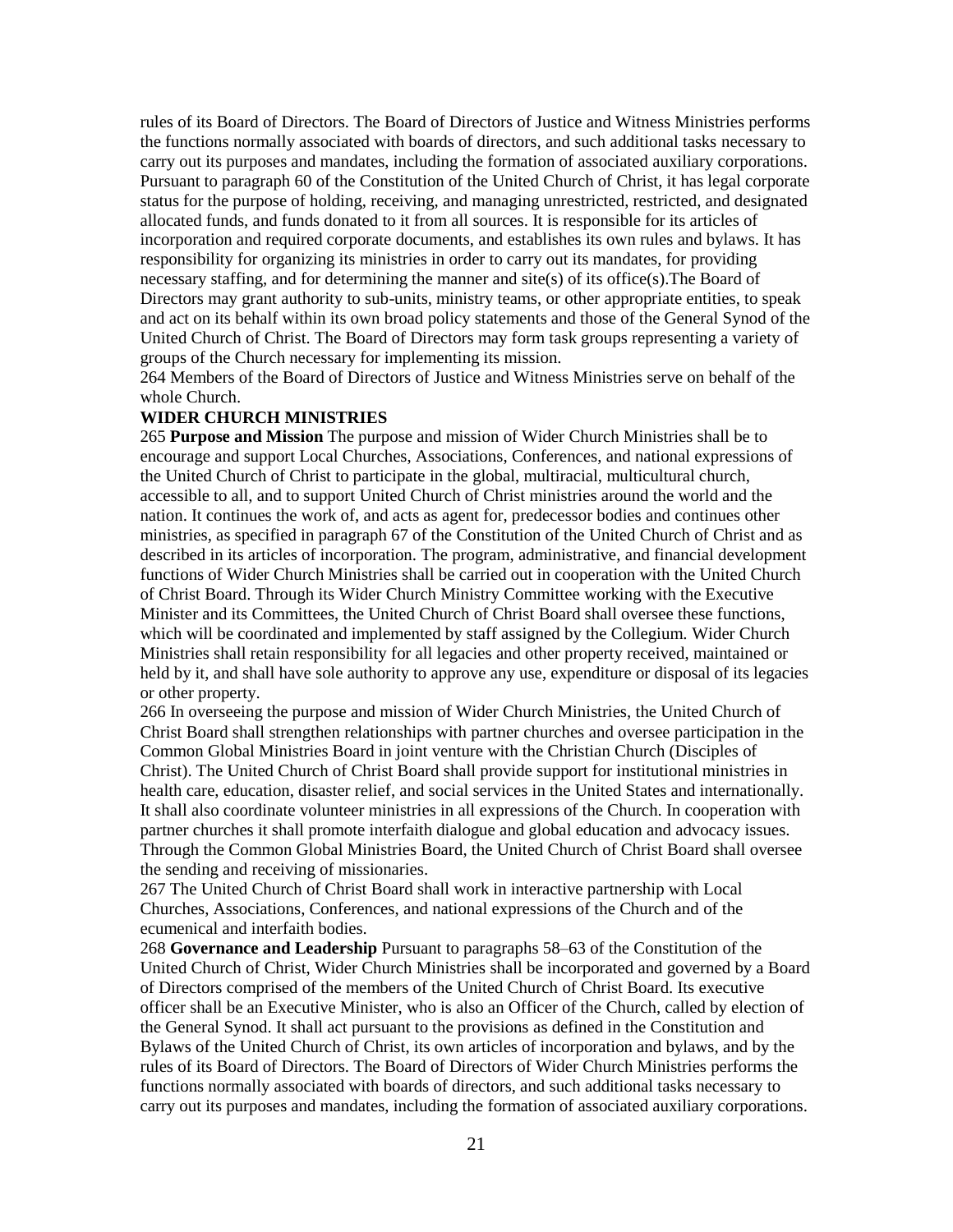Pursuant to paragraph 60 of the Constitution of the United Church of Christ, it has legal corporate status for the purpose of holding, receiving, and managing unrestricted, restricted, and designated allocated funds, and funds donated to it from all sources. It is responsible for its articles of incorporation and required corporate documents, and establishes its own rules and bylaws. It has responsibility for organizing its ministries in order to carry out its mandates, for providing necessary staffing, and for determining the manner and site(s) of its office(s).The Board of Directors may grant authority to sub-units, ministry teams, or other appropriate entities, to speak and act on its behalf within its own broad policy statements and those of the General Synod of the United Church of Christ. The Board of Directors may form task groups representing a variety of groups of the Church necessary for implementing its mission.

269 Members of the Board of Directors of Wider Church Ministries serve on behalf of the whole Church.

#### **COLLEGIUM OF OFFICERS**

270 The Collegium of Officers, defined in Article IV of the Constitution of the United Church of Christ, supports and consults with the United Church of Christ Board and the Covenanted Ministries in carrying out their work in a spirit of coordination and cooperation. It is responsible for providing leadership for mission programming in the United Church of Christ and for the proper implementation of General Synod actions. Composed of the Officers of the United Church of Christ meeting as peers, the Collegium of Officers provides a setting for mutual accountability, mutual reporting, and for assessing the on-going programs of the United Church of Christ. The Collegium of Officers coordinates research, long-range planning, and program evaluation. It meets regularly with the Cabinet of the Council of Conference Ministers. 271 The Collegium of Officers is convened by the General Minister and President as the presiding officer and consults with the United Church of Christ Board and the General Synod. It shall consult regularly with the leaders of the Affiliated and Associated Ministries of the United Church of Christ.

#### **MISSION PLANNING COUNCIL**

272 The Mission Planning Council provides a multi-missional setting which brings together the Officers of the United Church of Christ, and principal staff of the United Church of Christ Board and the Covenanted, Associated, and Affiliated Ministries of the United Church of Christ, for planning coordinated ministries and for visioning and exploring new perspectives over a wide range of mission, theological, ecumenical, spiritual, stewardship, financial, justice, communications, gender, disability, and racial issues and concerns. The Mission Planning Council is responsible for the coordination and correlation of mission and purpose and for maintaining mutual trust, mutual accountability, and the wise use of leadership and talents. It is designed to encourage cooperation and sharing of talents among the Ministries. The Mission Planning Council may invite others to participate, including representatives of Conferences and partner churches, as it deems appropriate. The Collegium of Officers coordinates the tasks, meetings, agendas, and follow-up actions of the Mission Planning Council.

#### **AFFILIATED MINISTRY**

273 Pursuant to paragraph 68, 70 and 71 of the Constitution of the United Church of Christ, The Pension Boards—United Church of Christ is an Affiliated Ministry of the United Church of Christ and serves the Church and its United Church of Christ Board and Covenanted Ministries as a separate corporation.

274 The purpose of The Pension Boards—United Church of Christ is to make available ministerial welfare activities and a system of employee benefit programs designed to assist authorized ministers and lay workers in achieving financial security during working and retirement years.

275 The Pension Boards—United Church of Christ continues as a nonprofit membership corporation which determines its own governance and leadership. The Pension Boards—United Church of Christ will have membership on the United Church of Christ Board.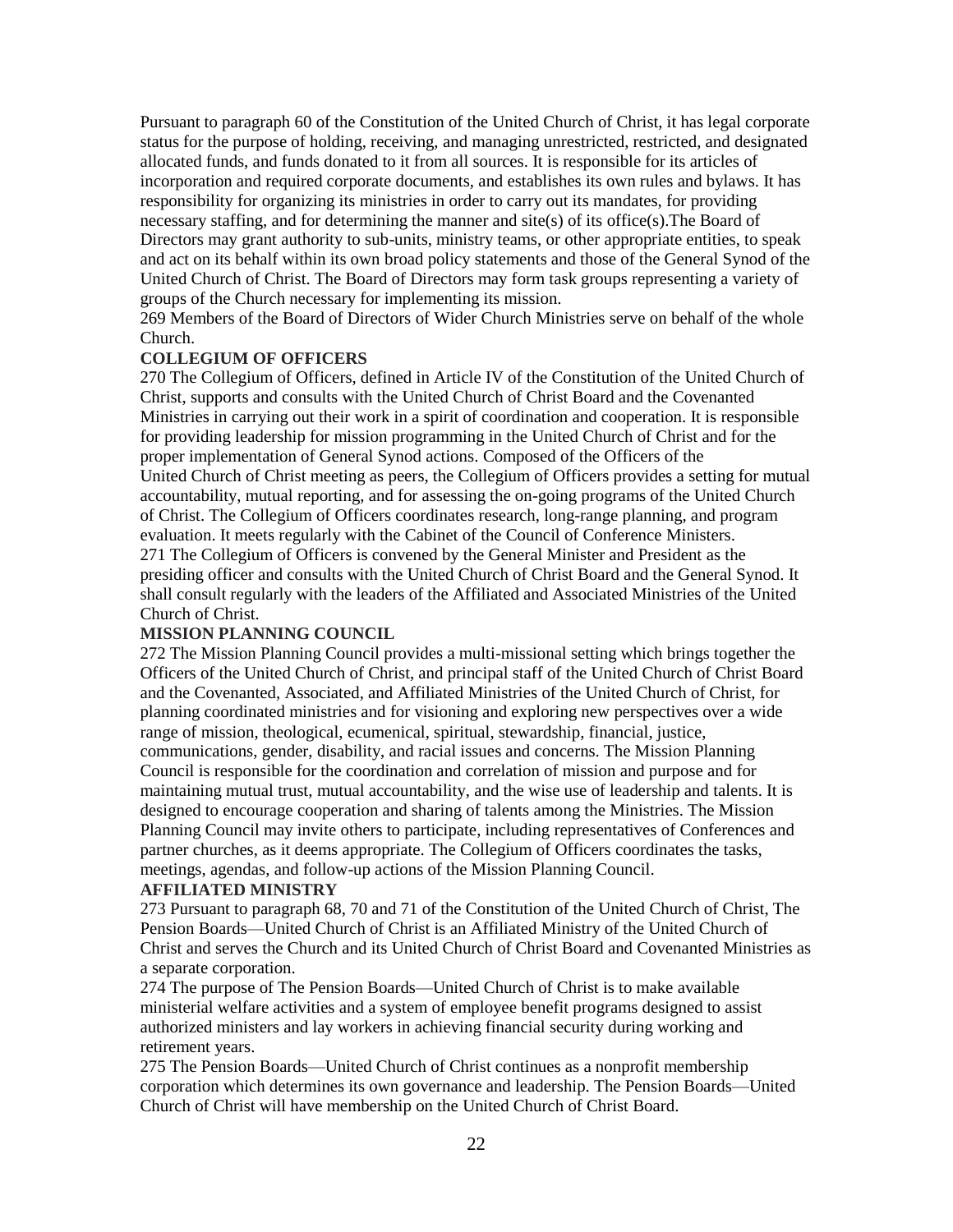### **ASSOCIATED MINISTRY**

276 Pursuant to paragraph 69, 72 and 73 of the Constitution of the United Church of Christ, the United Church Funds, Inc., is an Associated Ministry of the United Church of Christ Board of the United Church of Christ, and serves the Church, the United Church of Christ Board and the Covenanted Ministries as a separate corporation related to the United Church of Christ Board. 277 The purpose of the United Church Funds, Inc. is to provide a means by which individuals and organizations of the Church may further exercise their stewardship of resources for the sake of strengthening the mission of the Church as set forth in paragraph 72 of the Constitution of the United Church of Christ.

278 The United Church Funds, Inc. will work cooperatively with the United Church of Christ Board to facilitate comprehensive financial planning and development; and will continue its relationship with The Pension Boards–United Church of Christ. It shall have membership the United Church of Christ Board.

279 The corporate membership of the United Church Funds, Inc. shall consist of fifteen persons nominated and elected by the United Church of Christ Board of the United Church of Christ for terms of six years, one-third to be elected each biennium and to serve until their respective successors are elected and qualified. The General Minister and President of the United Church of Christ and the chairperson of the United Church of Christ Board of the United Church of Christ shall be ex-officio members with vote. At least two of the members elected each biennium shall not be members of The United Church Funds, Inc. at the time of their election. The United Church of Christ Board of the United Church of Christ may remove a member of the United Church Funds, Inc. and shall fill vacancies for unexpired terms.

### **Other Provisions**

280 No person shall serve in more than one General Synod elected position simultaneously. Further, no employee of a Covenanted, Associated, or Affiliated Ministry shall serve as a voting member of the United Church of Christ Board, except in an ex-officio capacity, or as otherwise set forth in these Bylaws.

281 All members of the United Church of Christ Board, with the exception of the representatives from the Christian Church (Disciples of Christ), shall be members of the United Church of Christ. **ARTICLE V. INDEMNIFICATION**

282 Any Officer of the United Church of Christ, or any member, including officers and directors, of the General Synod, the United Church of Christ Board or the Councils, Commissions, and Committees of the General Synod may, to the full extent allowed by law, be indemnified by the United Church of Christ Board against all judgments, fines, and amounts paid in settlement of, and against all reasonable expenses, including attorney's fees, actually and necessarily, incurred in defense of any lawsuit, proceeding or prosecution (including appeal thereof) wherein such person is made a party by reason of being such officer or member to the extent such person is not otherwise indemnified by another entity. This provision shall also extend to any lawsuit, proceeding, or prosecution in which such officer or member is made a party in such person's capacity as an officer or member of another organization in which the person serves at the request of any of the above entities or bodies.

283 In all other lawsuits, proceedings, or prosecutions, indemnity shall not be made unless the officer or member acted in good faith and for a purpose which the person reasonably believed to be in the best interests of the Entity or body of which he or she is an officer or member and in criminal actions or proceedings only upon the additional requirement that the person had no reasonable cause to believe that the operative conduct or inaction was unlawful.

284 These indemnity provisions shall also operate for the benefit of anyone duly serving in a representative capacity for such member or officer.

285 The United Church of Christ Board is authorized to purchase insurance providing indemnification pursuant to the provisions of the preceding. Any such contract of insurance may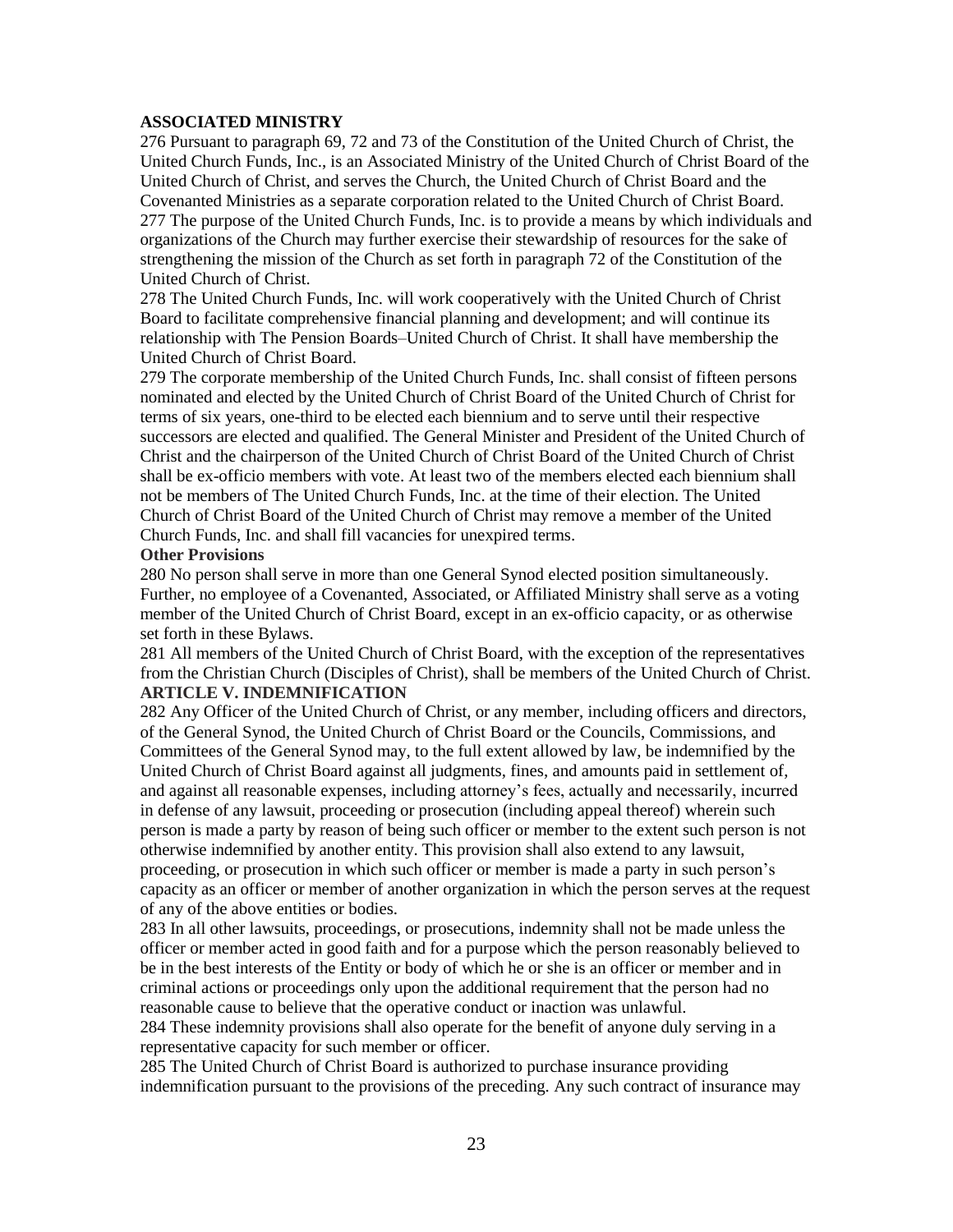afford coverage for matters as to which the United Church of Christ Board may not give indemnity.

## **ARTICLE VI. OTHER BODIES**

The following groups are identified as related in covenant to the United Church of Christ, through a primary relationship with the United Church of Christ Board.

# **COUNCILS**

286 **Council for American Indian Ministry** Created by the Eighth General Synod in 1971 (71- GS-77) and given its present mandate by the Sixteenth General Synod in 1987 (87-GS-58), the Council for American Indian Ministry (CAIM) is a national body with primary responsibility for providing Christian ministry and witness in American Indian settings, and is a resource to the whole United Church of Christ in understanding and supporting American Indian churches and communities. The Council for American Indian Ministry supports and gives general direction to the American Indian members and congregations of the United Church of Christ, advocating with them, through CAIM's Recognized Unit of Ministry, to embody their own cultures and values and to be vital parts of the United Church of Christ and the Conferences in which they are located. The Council for American Indian Ministry encourages and supports the identification, enlistment, and support of American Indian candidates for authorized ministry in the United Church of Christ. Working with American Indian people throughout the United Church of Christ, the Council seeks to develop broad bases of visibility, nurture and support for American Indian people, communities, and churches. The Sixteenth General Synod vote calls for CAIM to be accountable to the General Synod through the United Church of Christ Board and to be funded from one-third of the net income of the neighbors in need offering.

287 **Council for Higher Education** The Council for Higher Education (CHE) shall be composed of the academies, colleges, and theological schools that indicate their desire to be recognized as related to the United Church of Christ and that are accepted by the Council as conforming to its standards; and of representative(s) from the United Church of Christ Board. For purposes of business and policy making, member academies, colleges, and theological schools shall be represented by each institution's executive head or other key officer as designated by each institution's executive head. The Council shall organize with its own chairperson, secretary, and any other officers needed to carry on its work. All officers shall be executive heads of their institutions. The Council shall be administratively related to the General Synod through the United Church of Christ Board; this provision not precluding the Council's right to direct access to the General Synod concerning any matters in which it may feel that its interests in program or budget require the exercise of such access. The Executive Minister of Local Church Ministries shall be an advisory member of the Council with voice but without vote. The Council shall be organized in two sub-sections: College and Academy Section, and Seminary Section. The Council for Higher Education shall advance and interpret higher education in the United Church of Christ, including the cultivation of closer relationships between the educational institutions and the church, the expression of the connection between faith and knowledge in those institutions, and, in cooperation with the United Church of Christ Board, the promotion of education as an integral part of the Church's mission.

288 **Council for Racial and Ethnic Ministries** Created by the Fourteenth General Synod (83- GS-43) the Council for Racial and Ethnic Ministries (COREM) provides a place where racial and ethnic groups can develop their common agenda, collaborate with appropriate program and mission bodies of the United Church of Christ so that resources for racial and ethnic ministries will be effective and relevant, discern appropriate ways by which the many and varied gifts of racial and ethnic groups may be made available to the Church, and advocate for racial and ethnic concerns within the United Church of Christ. It is composed of two representatives each from the Pacific Islander and Asian American Ministry (PAAM), the Council for Hispanic Ministries (CHM), the Council for American Indian Ministry (CAIM), United Black Christians (UBC), and Ministers for Racial, Social and Economic Justice (MRSEJ), who are accountable to the groups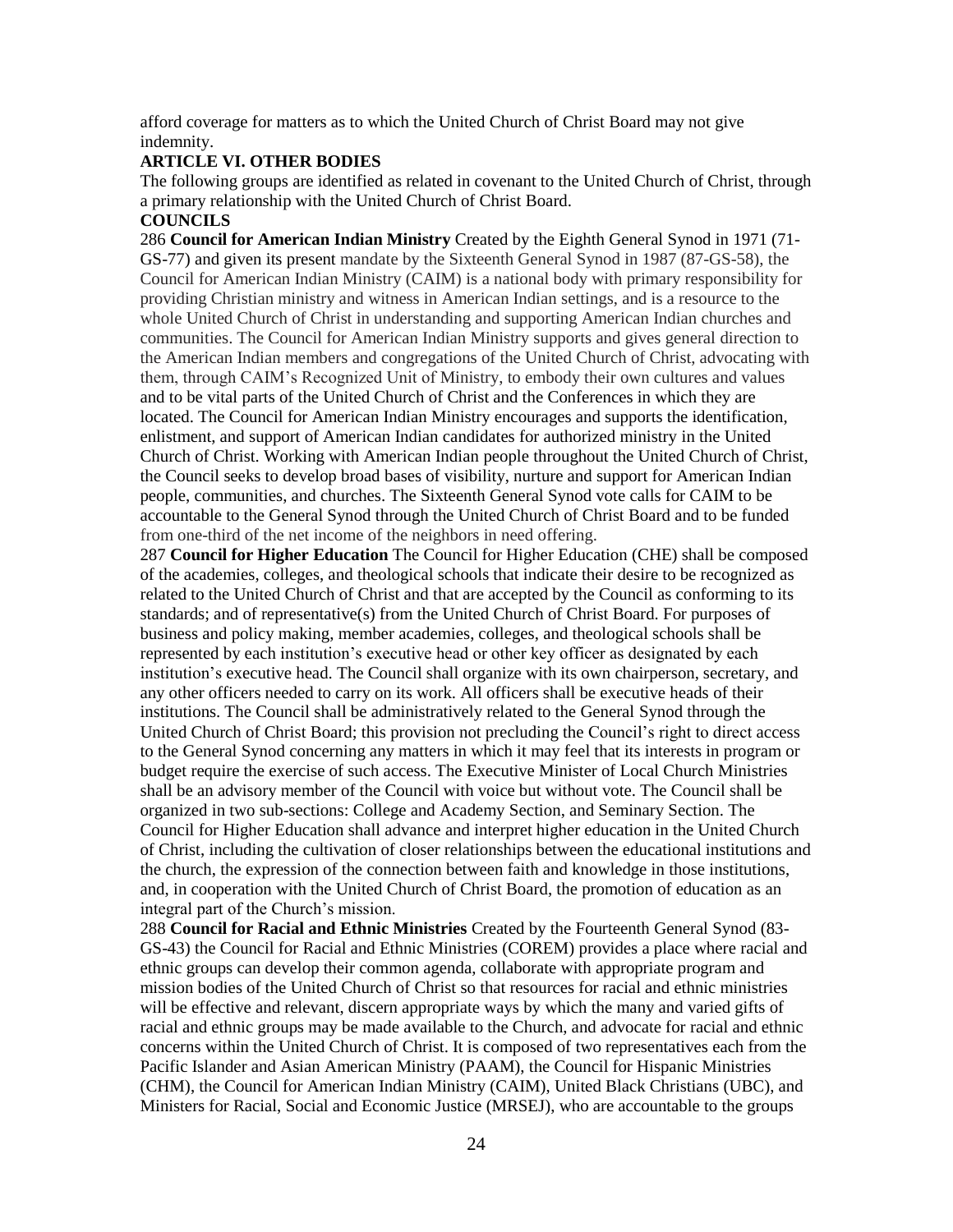that send them. COREM is accountable to the United Church of Christ Board of the United Church of Christ.

289 **Council for Theological Education** The Council for Theological Education (CTE) shall be responsible for fostering mutual accountability between the United Church of Christ and the Seminaries of the United Church of Christ, for periodic reviews of the criteria for being designated as a Seminary of the United Church of Christ, and for the general well-being of the relationship between the seminaries and the United Church of Christ. The Council will exercise care for the Seminaries, explore ways by which theological education contributes to the leadership needs of the Church, foster cooperation among the Seminaries, and facilitate communication and appropriate engagement between the Seminaries of the United Church of Christ and Historically Related Seminaries and with other seminaries which provide theological education for persons preparing for authorized ministry in the United Church of Christ. Seminaries of the United Church of Christ retain full membership and responsibility in the Council for Higher Education and its seminary section. The Council will provide comment to the United Church of Christ Board whenever the United Church of Christ Board prepares to recommend a seminary for recognition as a Seminary of the United Church of Christ. The Council shall be composed of the President and one additional representative from each of the Seminaries of the United Church of Christ, a representative from one of the Historically Related Seminaries, two representatives from the Council of Conference Ministers elected by that Council, two conference staff persons who relate to a Committee on Ministry and/or work with the search and call process from a conference not otherwise represented on the Council, four persons who serve on a Committee on Ministry, the General Minister and President, and the Executive Minister from Local Church Ministries. The Collegium will assign staff members as necessary to support the programmatic work of the Council. An intentional effort will be made to ensure that those who have been historically under-represented be present in the membership of the Council. The Council shall meet annually and shall elect its own officers each biennium. 290 **Council for Youth and Young Adult Ministries** The Council for Youth and Young Adult Ministries (CYYAM) shall serve to advocate, support programs, and be a resource for youth and young adult ministries throughout the United Church of Christ and shall report to the United Church of Christ Board and to the General Synod on issues, developments, and concerns in youth and young adult ministries in church and society. It shall monitor to ensure that the unique gifts and talents of youth and young adults are present in all aspects of the life of the Church. It shall inform, envision, and shape national youth and young adult ministry priorities across the Church. The Council and its membership will act as a resource regarding youth and young adult ministry opportunities across the Church (including but not limited to internships, mission trips, Regional Youth Events, National Youth Event, and General Synod). The Council shall organize itself as needed in order to carry out its work and shall have direct access to the United Church of Christ Board and the General Synod in areas of program and budget. The Council's composition shall reflect the United Church of Christ's commitment to having a diversity of perspectives in church governance.

291 **Council of Conference Ministers** The Council of Conference Ministers (CCM) shall be composed of the Conference Ministers of the several Conferences. The General Minister and President shall be a member ex-officio, without vote, of the Council and its Cabinet. It shall select a chairperson and such other officers and committees as it shall deem necessary. It shall elect from its members those who are to serve on the United Church of Christ Board and in other representative positions, distributing those positions among the Regions. It shall maintain a close relationship with the Officers of the Church, the United Church of Christ Board, and national units the Covenanted Ministries, the Affiliated Ministry, and the Associated Ministry with respect to matters affecting the life of the Church.

292 **Historical Council** The Historical Council (HC) shall be composed of twelve members, three elected by each of the Historical Societies, Congregational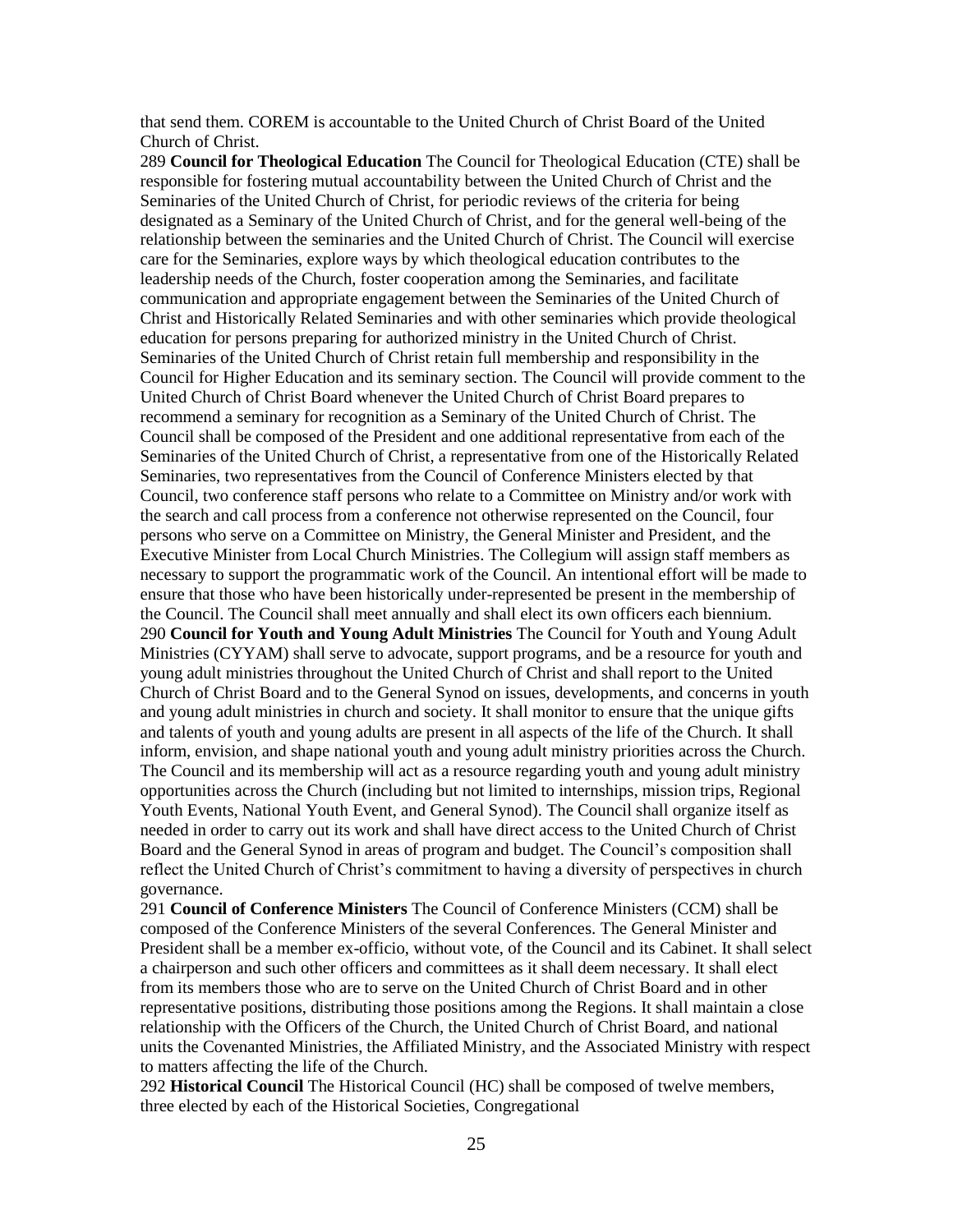Christian and Evangelical and Reformed, and six at large appointed by the United Church of Christ Board. One-third shall be named each biennium for a term of six years, to serve until their respective successors are named and qualified, and not to exceed two terms. The United Church of Christ Board will name from these twelve members the chairperson. The Council shall meet at the call of the General Minister and President or the chairperson. It shall act in an advisory capacity to the General Minister and President and the United Church of Christ Board in overseeing the archives of the United Church of Christ and of the two Historical Societies, in expressing interest and concern for all archival collections related to the several heritages of the denomination, in recommending the amount to be allocated in the contributions budget for the Historical Societies, and in reminding the United Church of Christ of its traditions. The Council shall receive financial support through the United Church of Christ Board and staff support as assigned by the General Minister and President.

293 **Council for Health and Human Service Ministries** The Council for Health and Human Services Ministries (CHHSM) was recognized by the Fifteenth General Synod as an organization composed of institutions and programs in health and welfare related to the United Church of Christ and accepted by the CHHSM as conforming to its standards. The CHHSM is organized with its own Directorate and Officers. The purposes and functions of the CHHSM shall include: 1) The support and nurture for its member institutions and programs in fulfillment of their ministries as part of the mission of the United Church of Christ; 2) Representation of the ministries of its member institutions and programs to the General Synod and United Church of Christ Board- in the conduct of the mission of the United Church of Christ in health and welfare; 3) Cooperation with the Conferences and the United Church of Christ Board in the process of Conference recognition of health and human service ministries, monitoring the authorization to seek funds within Conferences, and approval of requests to conduct capital campaigns; 4) Provision, annually, to the United Church of Christ Board, the names of those member institutions and programs which conform to the standards set by CHHSM; 5) Cooperation with the United Church of Christ Board in collecting information on institutions and programs in health and welfare to be listed in the *United Church of Christ Yearbook*; and 6) Participation in secular, ecumenical, and inter-faith networks in the field of health and welfare.

## **SELF-CREATED GROUPS**

294 **Council for Hispanic Ministries** The Council for Hispanic Ministries (CHM) is an autonomous body working cooperatively with Local Churches, Associations, Conferences, Regions and other Ministries of the United Church of Christ. It offers a perspective that honors the context and culture of its members while encouraging inter-cultural, inter-faith, and international dialogue among all constituencies. The Council shall promote its mission within the United Church of Christ and work with the Church to monitor boards and ministries that deal with concerns and issues important to Hispanics/Latinos/Latinas in the USA, Puerto Rico, Mexico and other nations of the Caribbean and Central and South America.

295 **Ministers for Racial, Social and Economic Justice** Ministers for Racial, Social and Economic Justice (MRSEJ) is a group which brings together clergy who advocate on behalf of African Americans in church and society, providing a caucus of ministers for fellowship, for sharing mutual concerns, and for actions regarding the agenda of the black constituency within the United Church of Christ. MRSEJ challenges, monitors, initiates, and supports the cause of African American involvement to the fullest possible measure in the life of the United Church of Christ.

296 **UCC Disabilities Ministries** The UCC Disabilities Ministries (UCCDM) strives for the full inclusion of persons with disabilities in the life and mission of the Church. The UCCDM encourages Local Churches to be open, inclusive, affirming, and accessible in their buildings, worship, education, fellowship, and service so that they may proclaim God's word to and with all persons, including those with disabilities. It seeks to enable all members of the United Church of Christ to affirm the theological/biblical affirmations of the wholeness of all people, and to